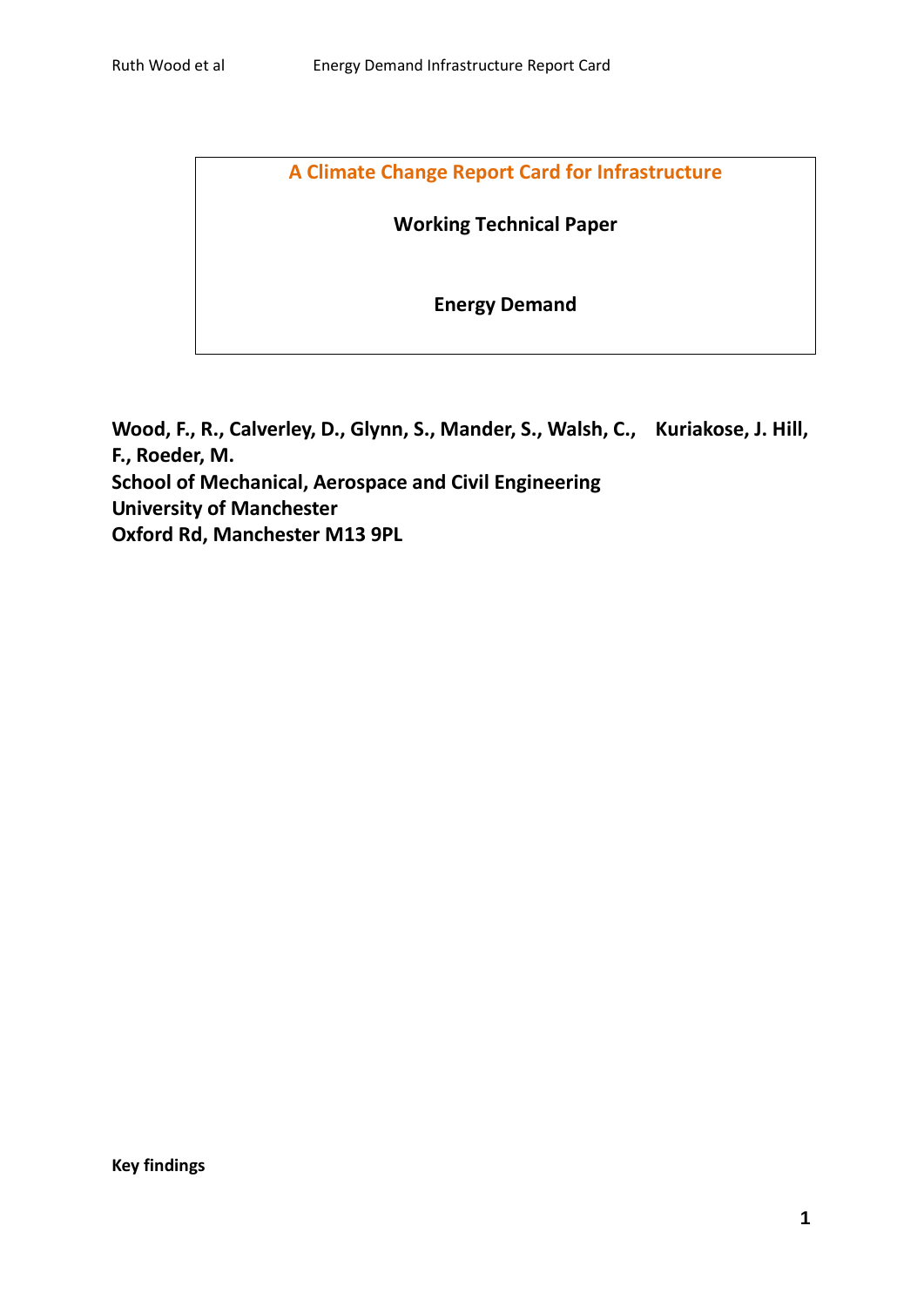- 1. The main impact of climate change on energy demand highlighted in the UK Climate Change Risk Assessment (CCRA) relate to future heat and cooling demand. While there have been no significant new studies that quantify the size of the impact on total UK energy demand for comfort cooling or heating since the CCRA was published, a number of studies help understand the influence of location, building fabric, and retrofitting options on embodied and operational energy demand – in particular investigating the tradeoffs between insulation measures and heat and cooling demand. Studies that have assessed both impacts of climate change on heating and cooling energy demand highlight how building design, user behavior and technology determine whether annual increases in energy demand for comfort cooling may be outweighed by reductions in heat demand – with results varying between case studies.
- 2. It is not possible to give definitive conclusions about the net effect of climate change on aggregate annual UK energy demand, as responses to climate change impacts will interact with a wide range of other non-climate influences.

However, of particular significance to energy infrastructures are:

- i) the likely impacts on temporal (seasonal and daily) patterns of energy demand, as exemplified by an increase in demand for comfort cooling during warmer periods, particularly when this occurs overnight. This may compound physical impacts on electricity network ratings of high temperatures and reduce the lifetime of components such as power transmission insulators.
- ii) the spatial patterns of impacts, following the distribution of climate impacts across the UK. More pronounced changes are anticipated in the South compared to the North, with additional impacts in urban areas due to the contribution of the urban heat island effect. This spatial distribution exacerbates the challenges facing the electricity networks, due to growing demand in the South East with generation concentrated elsewhere.
- 3. External temperatures, humidity and, to an extent, wind speed also correlate with energy requirements for heating and cooling and the maintenance of controlled environments in other situations not just households and offices. This includes the transport of passengers and perishable goods, storage and processing of perishable goods and industrial processes. These relationships warrant further research. We have found no studies assessing UKCP09 scenarios in this context. However, given the existing relationship between weather and demand it is likely there will be an impact; the size of which remains to be determined.
- 4. The impacts of energy demand in the agricultural industry warrant further investigation. Although the sector uses a small proportion of total UK energy demand, the relatively large influence of climate induced energy demand is potentially significant to the sector in terms of costs. Future levels and patterns of precipitation and temperature will potentially induce additional energy demand for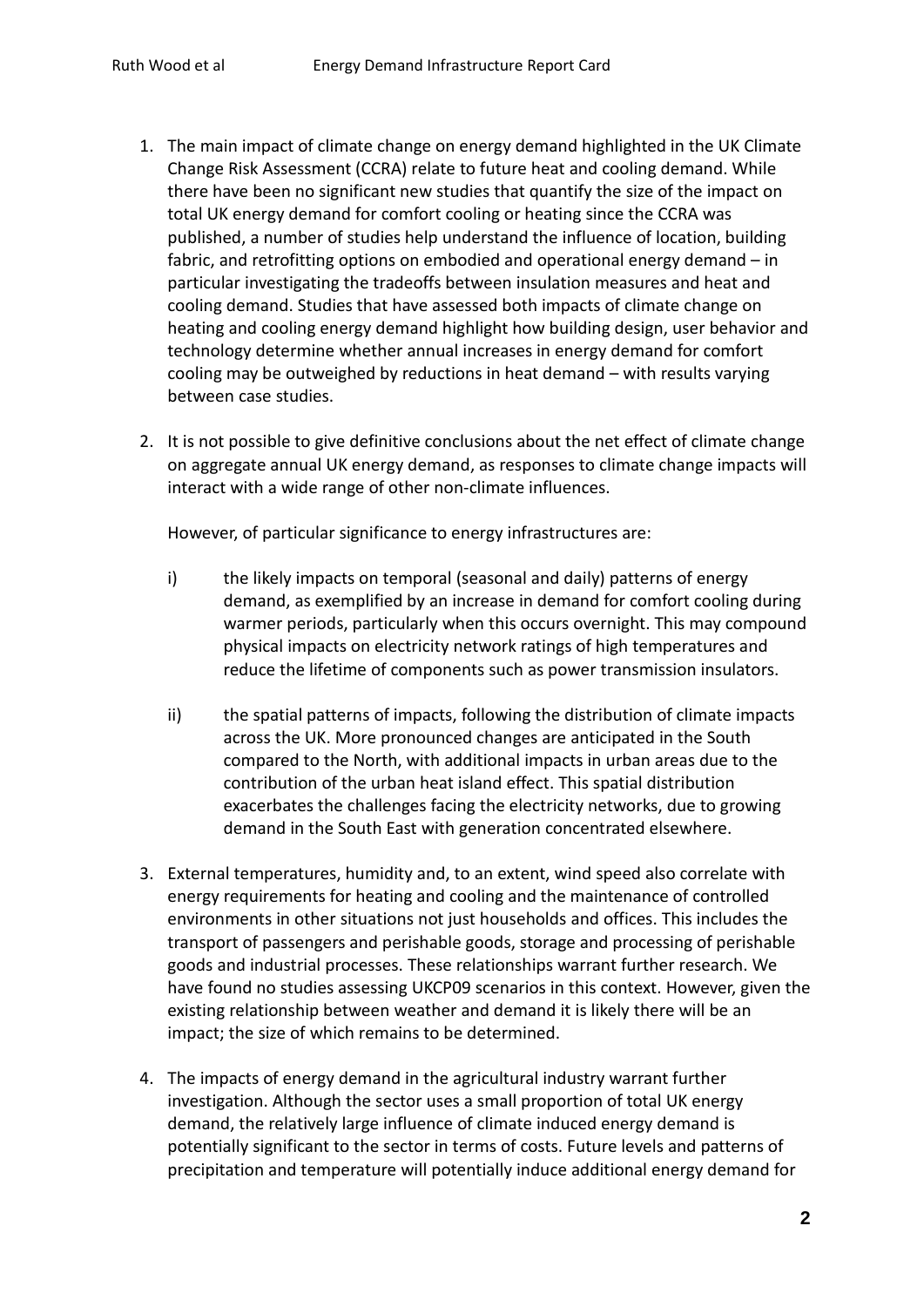irrigation during dry spells, and for pumping, crop drying and sheltering livestock during prolonged wet spells. For 'housed' animals, cooling in the summer months will also likely be required.

- 5. Proactive responses to future climate impacts will also have an impact on energy demand. The operation of desalination or geoengineering technologies would lead to new large point sources of electricity demand, furthermore the embodied energy in new technologies that are used to help us adapt to the impacts will lead to changes in energy demand in their supply chain. However, the size of demand increases in this regard remains indeterminate (limited information available). Challenges for energy infrastructure include the emergence of large new point sources of energy demand, potentially requiring very large quantities of energy during and after extreme events.
- 6. There is limited existing literature exploring the knock-on effects of more extreme weather events such as storms or flooding on the energy requirements to respond reactively to these events. Demand may be shifted to alternative energy sources through the use of back-up generators in the event of a storm induced power cut for example –changing demand for different forms of energy, rather than total demand. Energy will likely be needed to respond to the extreme weather itself such as for water pumping equipment or dehumidifiers. In addition, meeting some of this demand is likely to require mobile energy vectors – currently dominated by diesel and petrol. If large scale adoption of electric transport is achieved by the late 2050s, the ready accessibility of these fuels may be reduced this could be an issue if alternatives have not been developed in that time.

### **1. Introduction**

Future climate and the weather it brings will impact on energy demand in two key dimensions, namely a) energy service demand and b) energy service delivery. For example, heating energy demand will vary with weather according to a) user demand for heating, and b) the performance under different weather conditions of the technology that provides heating services. Changes in both dimensions are determined by interactions between infrastructure (e.g. thermal performance of building), technology (e.g. the heating technology installed) and human factors (e.g. perceptions of thermal comfort). This report identifies the existing weather dependent components of energy demand and explores how this relationship may change with projected climate impacts. In addition, it reviews the available literature on the influence of weather on energy demand associated with measures to either mitigate or adapt to climate change.

Energy supply infrastructure will be affected by climate and weather impacts on energy demand at a range of scales and levels, at which different suites of measures are appropriate to mitigate impacts. Specifically, infrastructure will be affected by changes in:

(i) aggregate UK energy demand;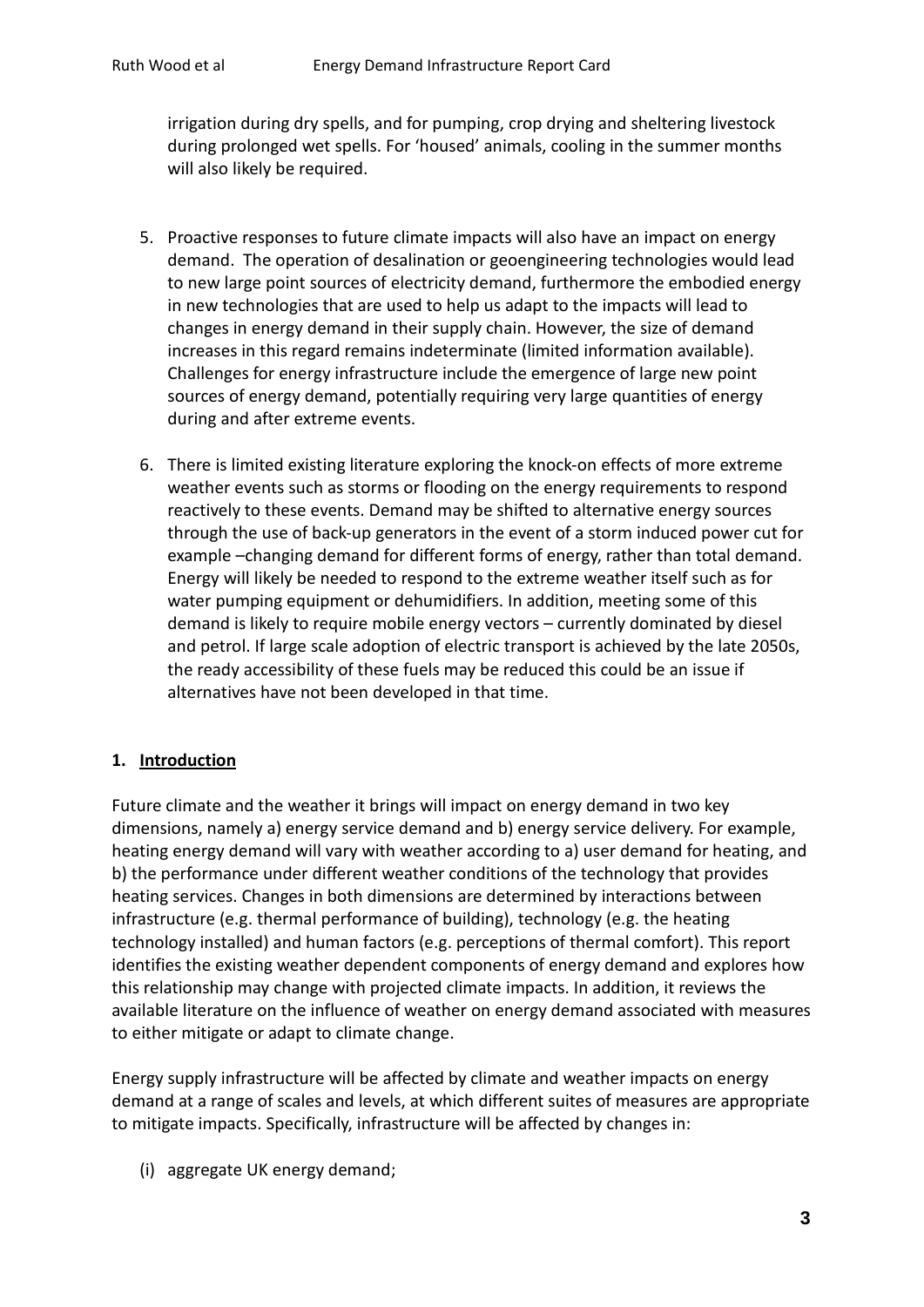- (ii) energy demand from individual sectors or end-uses;
- (iii) spatial distributions of demand across the UK; and
- (iv) seasonal and daily patterns of energy demand.

At the level of aggregate UK energy demand, distinct climate impacts may be difficult to distinguish from wider socio-economic changes, whereas the effects of climate change are likely to be more pronounced for particular sectors and end-uses and in patterns of spatial and temporal demand. This report considers the impacts of climate change not only on sectoral and end-use energy demand, but also on the spatial and temporal profiles of demand.

The report is structured as follows: Section 2 provides background information on historic trends of energy demand; Section 3 discusses each key energy demand sector, providing an overview of current end use patterns of the sector, non-climate factors that affect demand and how climate impacts could influence future demand. Section 4 discusses how the influences of climate change on energy demand in each sector may be mitigated or confounded by broader socio-technical changes; Section 5 discusses the energy associated with some of the large scale potential adaptation options Section 6 presents the confidence of the main conclusions and Section 7 includes a summary of gaps in the literature at present and potential research avenues in this area.

### **2. Background**

This section outlines the historic trends in energy consumption in the UK and some of the wider factors that will influence future UK energy demand - many of which are independent of climate change.

#### **2. 1 Existing relationships between climate and UK energy consumption**

On aggregate, the main observable relationship between weather and energy demand in the UK is related to temperature. Temperature has a demonstrable effect on annual total UK energy consumption and seasonal fluctuations, particularly for natural gas use, the dominant energy source for heating. Historically, energy demand tends to increase during colder weather and decrease during warmer weather. This effect is most noticeable during autumn and spring; whilst in summer a  $1^{\circ}$ C decrease in temperature compared to the threshold temperature is unlikely to lead to heating being used, during autumn and spring this change could be sufficient to lead to heating being turned on or off (DECC, 2013, 1.1.16). Figure 1 demonstrates this relationship during the last decade, the cooler years 2001, 2008 and 2010 correlate to peaks in energy demand compared to temperature corrected figures. Of significance is the magnitude of the weather influence compared to wider socioeconomic changes influencing the UK's energy demand.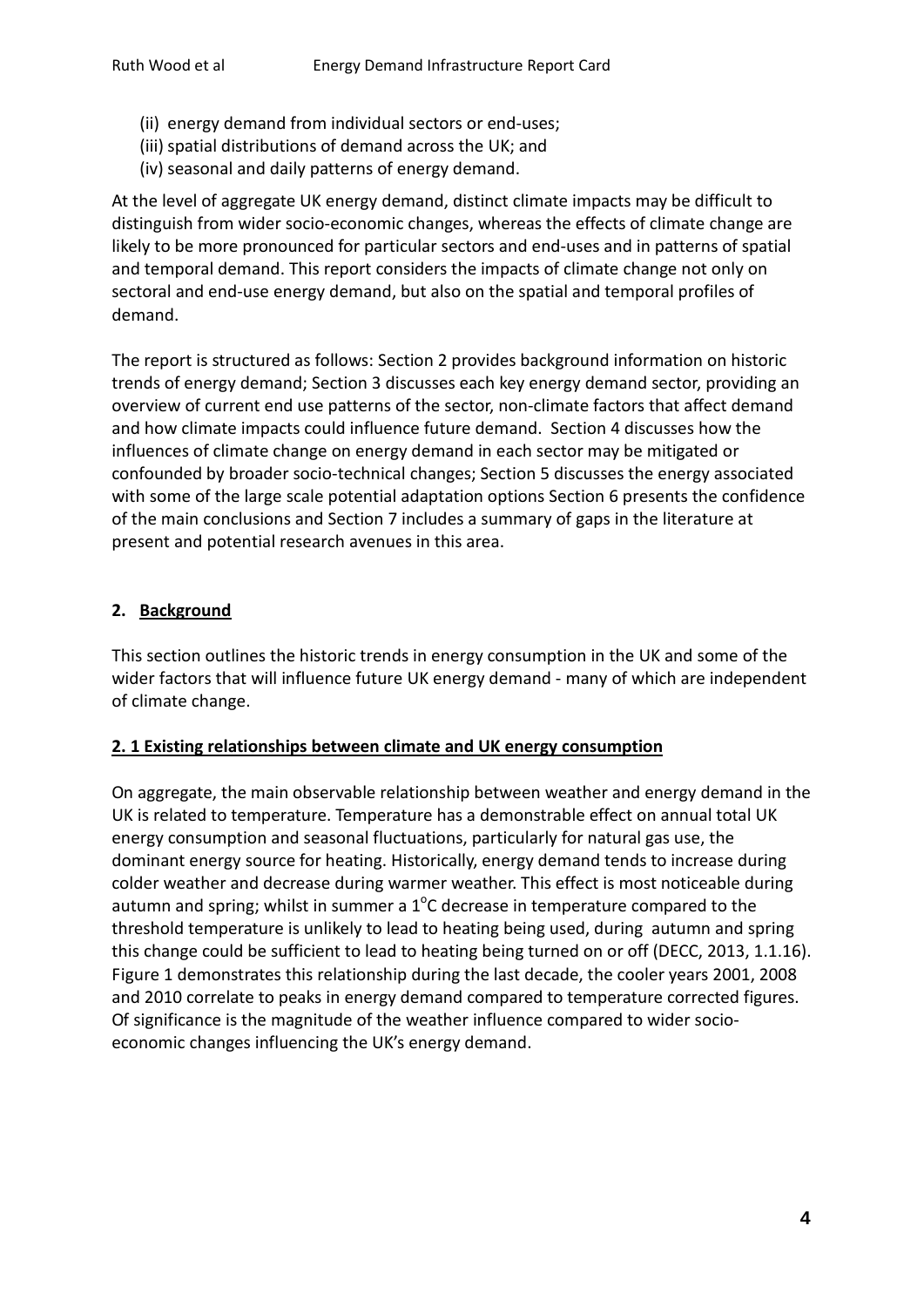

Figure 1: Existing relationship between total UK energy consumption and mean annual air temperature (Source: DECC, 2013, Table 1.01)<sup>[i](#page-57-0)</sup>

# **2.2 Other factors influencing future energy demand**

One of the challenges in discerning the extent of climate impacts on aggregate UK energy demand is discerning an impact over and above wider socio-economic factors, thus considering sectoral end-use energy demand is a more helpful scale of analysis. Other, nonclimate, factors will affect future UK energy demand, some of which may strengthen the interdependence between climate and demand, while others may weaken the relationship. Non-climate factors include: changes in the structure of the UK economy; current and future UK energy policy; technological innovation and changes in social norms and behaviours. Distinguishing future climate from non-climate influences on demand can be challenging, particularly when they are inter-related, this section outlines the dominant non-climate influences over UK energy demand to date to highlight their significance in shaping future UK energy demand.

Considering the long term trend of energy demand in the UK since 1970 (Figure 2), there is a noticeable decline in energy demand during the last 10 years. Disaggregating the observed change to core sectors highlights a clear downward trend in the energy consumption of industry coupled with an increase in demand for energy from the transport sector.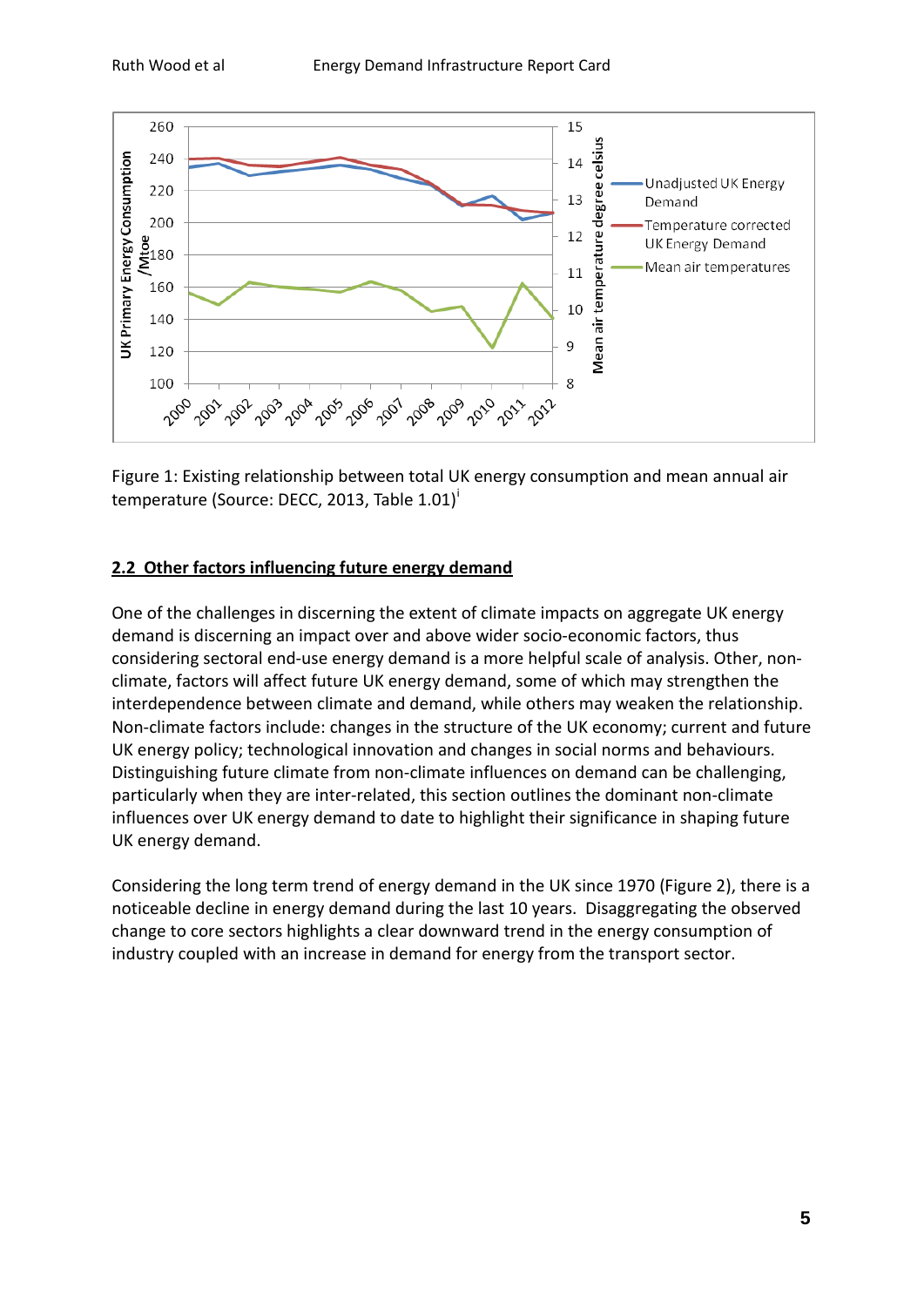

Figure 2: Long term trends in UK final energy consumption 1970-2012 (Source: DECC 2013, Table 1.02)

Changes in demand in each sector can be attributed to various combinations of changes in output (or growth of the sector) and changes in sectoral energy intensity. Table 1 demonstrates the change in UK energy consumption by different demand sectors between 1990 and 2011 and provides estimates of the contribution to this change of sector output (measured in GVA, passenger / freight km or number of households, as applicable) and improvements in efficiency. An overall reduction in UK energy demand, predominantly delivered by industry has been partially offset by growth in transport energy demand. Improvements in the energy intensity of both the service and domestic sectors are noticeably offset by increased output.

|              |                            | Of which estimated to be due to change in |                         |  |  |
|--------------|----------------------------|-------------------------------------------|-------------------------|--|--|
|              | Change in demand<br>(Mtoe) | <b>Output (Mtoe)</b>                      | <b>Intensity (Mtoe)</b> |  |  |
| Industry     | $-12.8$                    | 1.1                                       | $-13.9$                 |  |  |
| Transport    | 5.4                        | 8.5                                       | $-3.2$                  |  |  |
| Domestic     | $-1.9$                     | 6.8                                       | $-8.7$                  |  |  |
| Services     | $-0.7$                     | 11.2                                      | $-11.9$                 |  |  |
| <b>Total</b> | $-9.9$                     | 27.7                                      | $-37.6$                 |  |  |

Table 1: Output and intensity factors affecting the change in final energy consumption between 1990 and 2011 (Source: DECC, 2013 Table 1.11)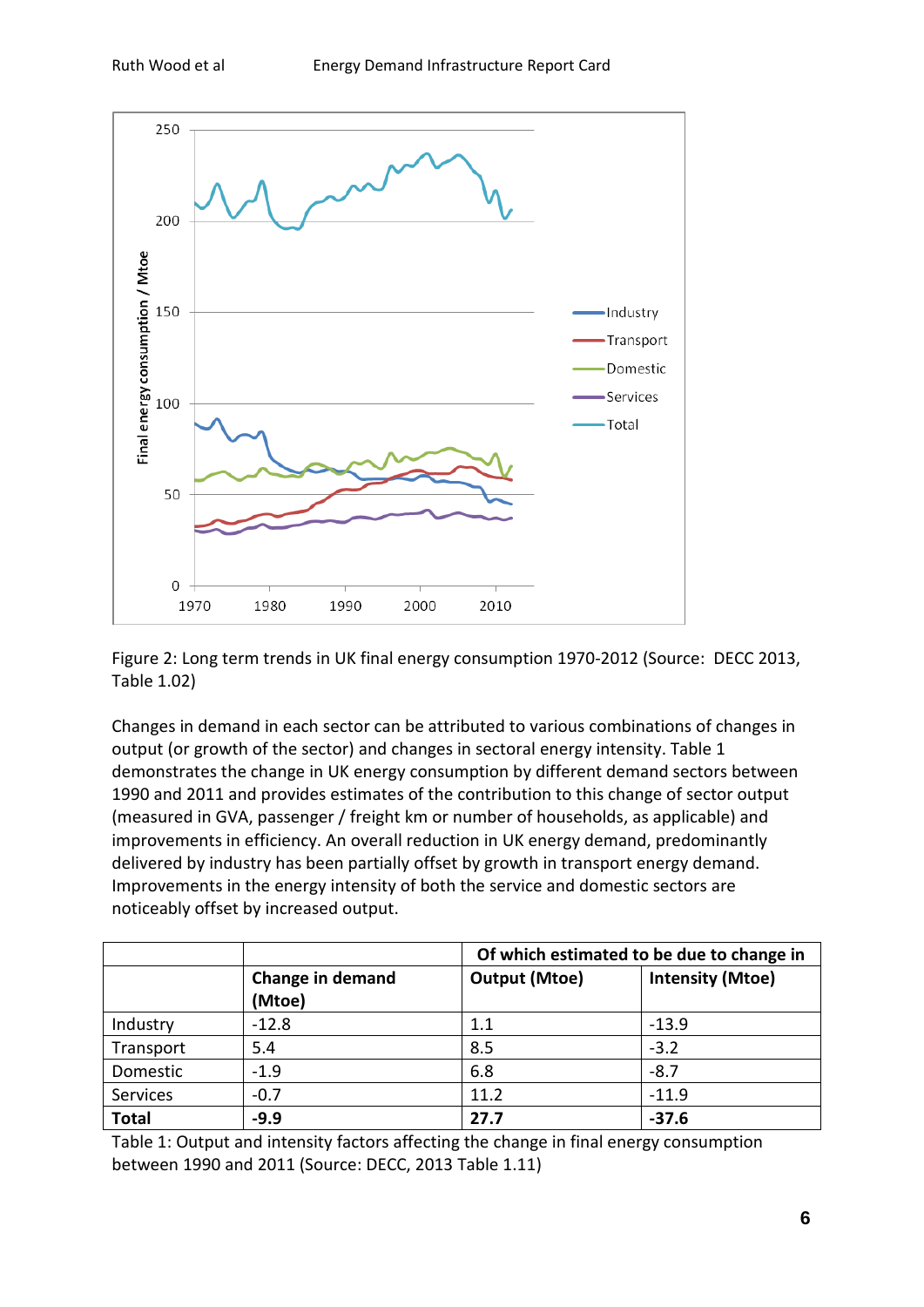The relative influence of weather and climate on aggregate UK energy demand will to an extent be determined by changes in the composition of the UK economy over time. The most energy intensive industries tend also to be related to the processing of fossil fuels; for example, manufacturers of coke oven and refined petroleum products (402 TJ/m£, 92TJ/m£) and the manufacture of petrochemicals (90 TJ/m£). Meeting global climate mitigation objectives will require a reduction in output from these fossil fuel industries. However the delivery of such objectives is by no means certain, and future similarly energy intensive sectors could emerge in time (e.g. desalination or  $H_2$  production plant). Other intensive sectors include the manufacture of basic iron and steel (101 TJ/m£), a prerequisite material for many alternative energy supply options, and air transport services (92TJ/m£). In contrast, many commercial and service industries such as the motion picture and music publishing industry and public administration have energy intensities as low as 0.5TJ/m£ (ONS, 2012 – data cited for 2010).

Future energy demand will also be affected by current and future energy policy. Current energy policy incentivises improvements in the carbon intensity of energy supply, energy efficiency and energy security for example through the Feed in Tariff and Carbon Reduction Commitment. Incentives may lead to the adoption of new technologies as well as behavioural practices such as the use of heat pumps and 'smart' technologies. Reductions in the carbon intensity of the UK's energy supply can shift demand between energy sources, for example the electrification of services currently provided by fossil fuels such as road transport or heating. Switching between energy sources changes the relative demand from each and in some cases can alter the relationship between end use energy demand and climate. For example as will be discussed in Section 3.4, the battery performance of electric vehicles is dependent on temperature, a relationship not previously observed between the performance of petrol cars and weather. Other societal trends and technological innovations are to a large extent unpredictable, the dramatic increase in the use of ICT observed over the last decade, could not have been predicted 25 years ago – the relationship of the energy demand and weather associated with such changes cannot be predicted.

#### **3. Sectoral analysis of energy & climate**

### **3.1 Domestic (Residential / Household) Energy Demand**

A number of studies assess the implications of UKCIP02 and UKCP09 climate scenarios on samples of the UK housing stock's heat and cooling demand. In general, total heating demand decreases whereas cooling demand increases as observed in the CCRA 2012. Increases in cooling demand and decreases in heating demand, will likely follow the distribution of climate impacts on temperatures across the UK, i.e. with the South experiencing greater demand for cooling in the summer than the North. Currently, heating demand occurs during mornings and evenings in winter – extending to spring and autumn depending on weather. Comfort cooling demand is likely to become significant in latter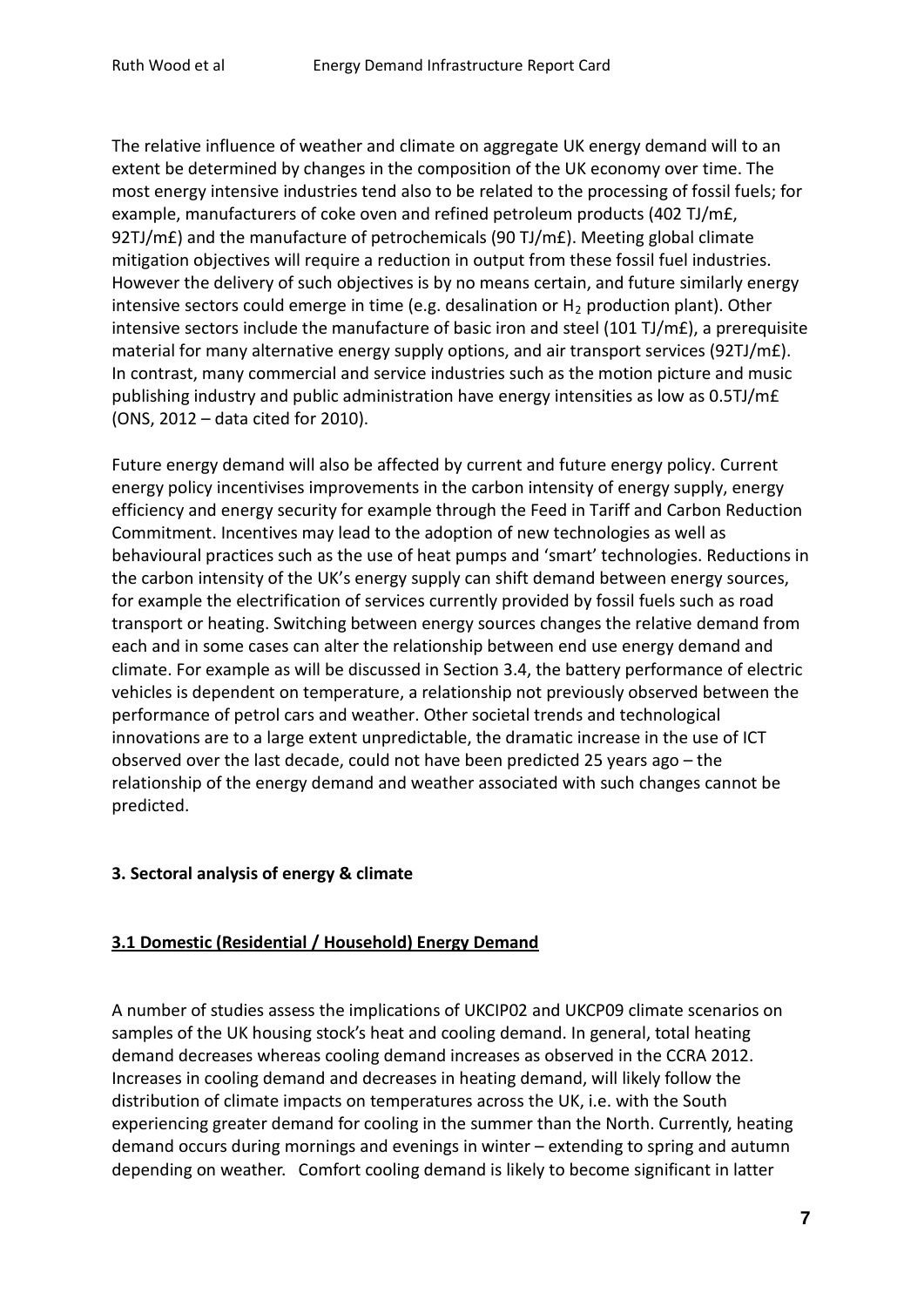decades occur during summer afternoons and evenings and if met by current methods of mechanical cooling (air conditioning units) demand for electricity is likely to occur during what are the current periods of daily peak electricity demand. Furthermore, Peakcock et al (2010) suggest overnight cooling load may be required in cities – again, if met by traditional air conditioning units, placing an additional load on the electricity network overnight.

The analyses to date are mainly scenario based, exploring various modelled housing types and adaptation methods and their ramifications on future total energy demand (not daily profiles). Given the large range of thermal performance in the existing housing stock, different thermal comfort expectations and occupancy profiles coupled with future spatially differing trends affecting these factors it would be inappropriate to draw conclusions regarding a single figure of absolute change in energy demand for the UK's domestic housing stock due to climate change. DECC (2010) estimate that future domestic heating demand could range from 90-525TWh per year and domestic mechanical cooling demand could range from 0-50TWh per year by 2050 depending on the uptake rate of efficiency measures, mechanical cooling technology and household numbers – however it is unclear how they have taken future climate into account in these estimates. There is discussion in the literature whether passive cooling measures would be sufficient to alleviate all expected cooling demand and so ensure a net reduction in household energy demand for heating and cooling in the future, however whether this is technically possible or not neglects the role of the occupants.

#### **3.1.1 Historic Trends in Domestic Energy Demand**

Historic trends in energy demand provide the context within which future climate impacts should be seen. In particular they demonstrate the significance of other factors in determining demand and highlight the relative contribution of weather dependent end uses to overall demand from the sector. Figure 3 illustrates changes in the total energy use in the residential sector since 1990. Using an index of 1990, the figure shows service demand per household increasing over time - taking into account changes in demand for individual energy services such as the level of household thermal comfort or hot water use. The energy consumption per household curve mirrors service demand but decreases over time as a result of the increased efficiency with which service energy demand is met. The difference between total energy consumption and per household consumption highlights the increasing number of households in the UK. These three indicators are dominated by space heating and influenced by fluctuations in temperature. Specific energy consumption is a modelled variable, illustrating the improvements in efficiency of providing energy services over time, independent of fluctuations in temperature, taking into account improvements in boiler efficiencies and insulation levels.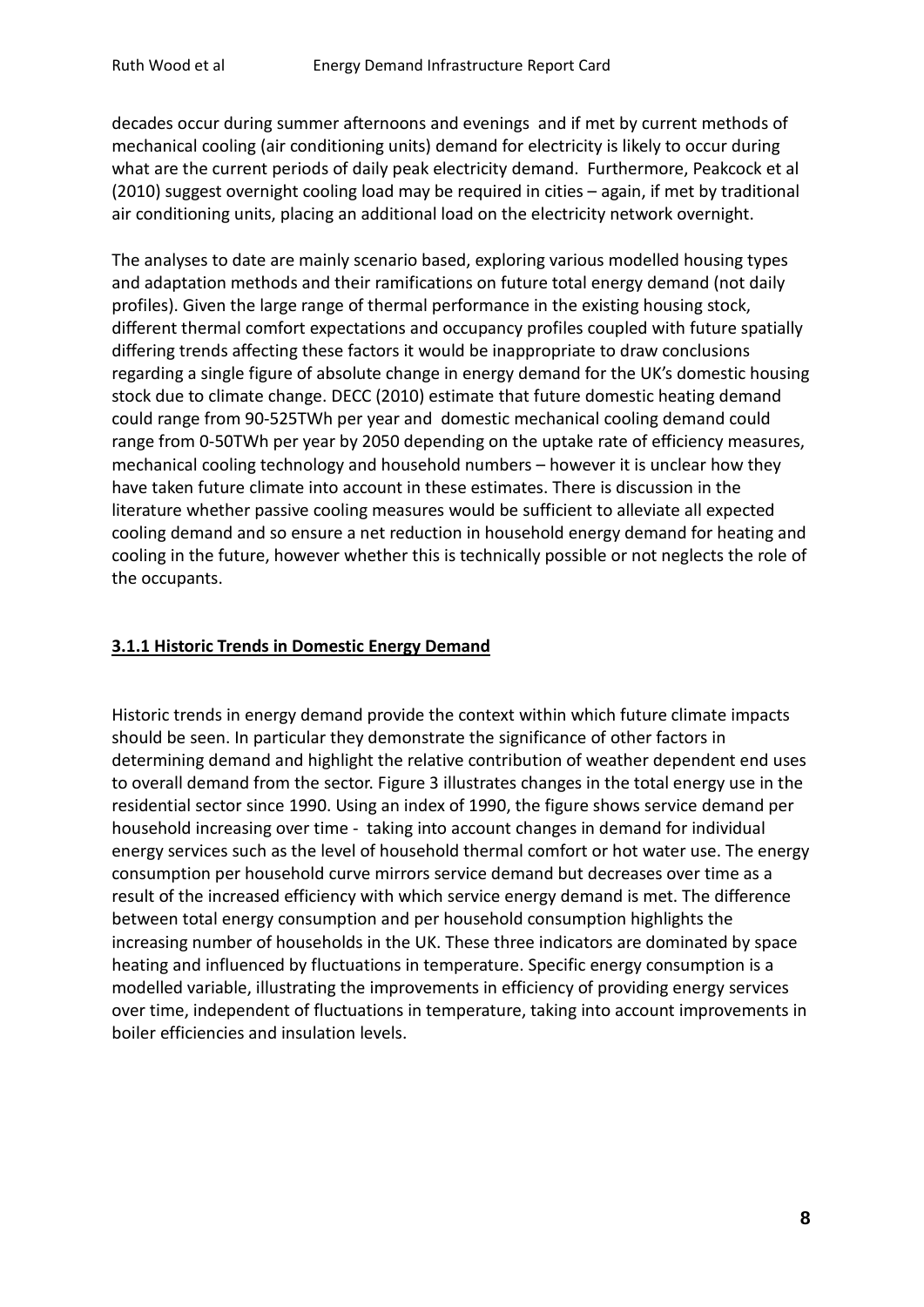



Domestic energy demand can be disaggregated into eight main end uses; space heating, hot water, lighting, wet appliances (e.g. washing machines), cold appliances, computing and consumer electronics and cooking. Air conditioning does not currently feature in published analyses of residential demand, however is a potential future source of energy demand in this sector.

| ktoe/year             | 1990   | 2000   | 2011   |
|-----------------------|--------|--------|--------|
| Space heating         | 24,618 | 31,094 | 24,043 |
| Hot water             | 9,164  | 8230   | 7138   |
| Cooking               | 1,509  | 1,320  | 1,113  |
| Lighting & appliances | 5,465  | 6,206  | 6,598  |
| <b>Total</b>          | 40,756 | 46,851 | 38,893 |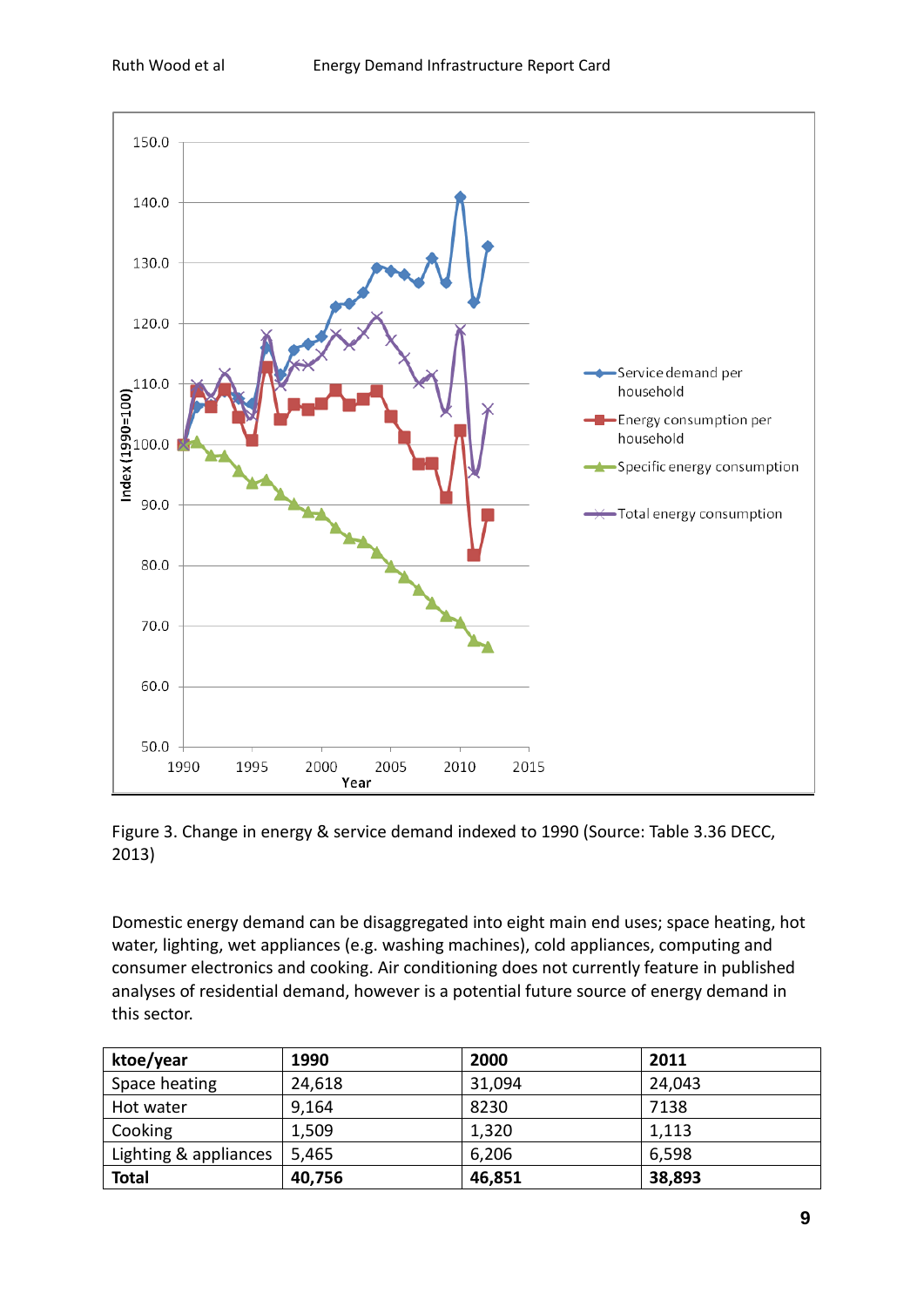Table 2. End use energy demand from the residential sector (Source: Table 3.05 DECC, 2013)

In terms of the amount of consumption in the UK and published studies the main weather dependent energy uses from the domestic sector at present are space heating demand, refrigeration and lighting. Energy demand for the former two sources relate to external temperatures and the latter to cloud cover, solar variance. Typically heating demand increases with colder weather; the elasticity of this relationship dependent on the building performance and levels of thermal comfort expected by household occupants. Refrigeration demand increases in warmer temperatures, however, the effect is minimal when compared to other factors such as the frequency with which the fridge or freezer door is opened. Lighting demand typically follows day light hours but can increase during the day time when there is extensive cloud cover.

The energy use for heating has increased slowly over time as a result of a number of factors. The number of households with central heating has increased significantly since the 1970s and by an annual average of 1.9% between 2000 and 2011 (DECC, 2013). This is a combination of increasing number of households and central heating being fitted to homes that didn't have it previously. Accompanying the trend in central heating have been that long term efforts to reduce heat energy demand have led to improvements in domestic boilers – as older boilers are replaced average efficiency is improving. For the period 2008- 2011 average annual efficiency improved by 1.12% (2008-9), 2.22% (2009-10), and 0.18% (2010-11) (DECC, 2013). This trend is expected to continue over the next decade as more households replace older back boilers with newer efficient models. There are also incentives for householders to move to alternative heating provision such as heat pumps or biomass boilers through the 'Green Deal' and which will influence the ultimate form of energy required for domestic households and potentially the amount of energy. Another important factor is improvements in the thermal performance of UK homes. The SAP rating – the standard way of estimating the energy efficiency of homes in terms of levels of insulation, air tightness etc – is reported annually and, by 2011, had increased three times over 1970 values (DECC 2013). This increase continues and since 2000 the average SAP rating for UK homes has improved by an average of 2% per annum. However, the comfort levels that people expect, highlighted by the internal temperature to which homes are heated, has been a counter driver to the improved efficiency of boilers and homes. Since the 1970s there has been a substantial increase in the average internal temperature maintained in homes (from 12 $\rm ^{o}$ C in 1970 to 17.6 $\rm ^{o}$ C in 2011) although over the last decade that trend appears to have halted (DECC, 2013).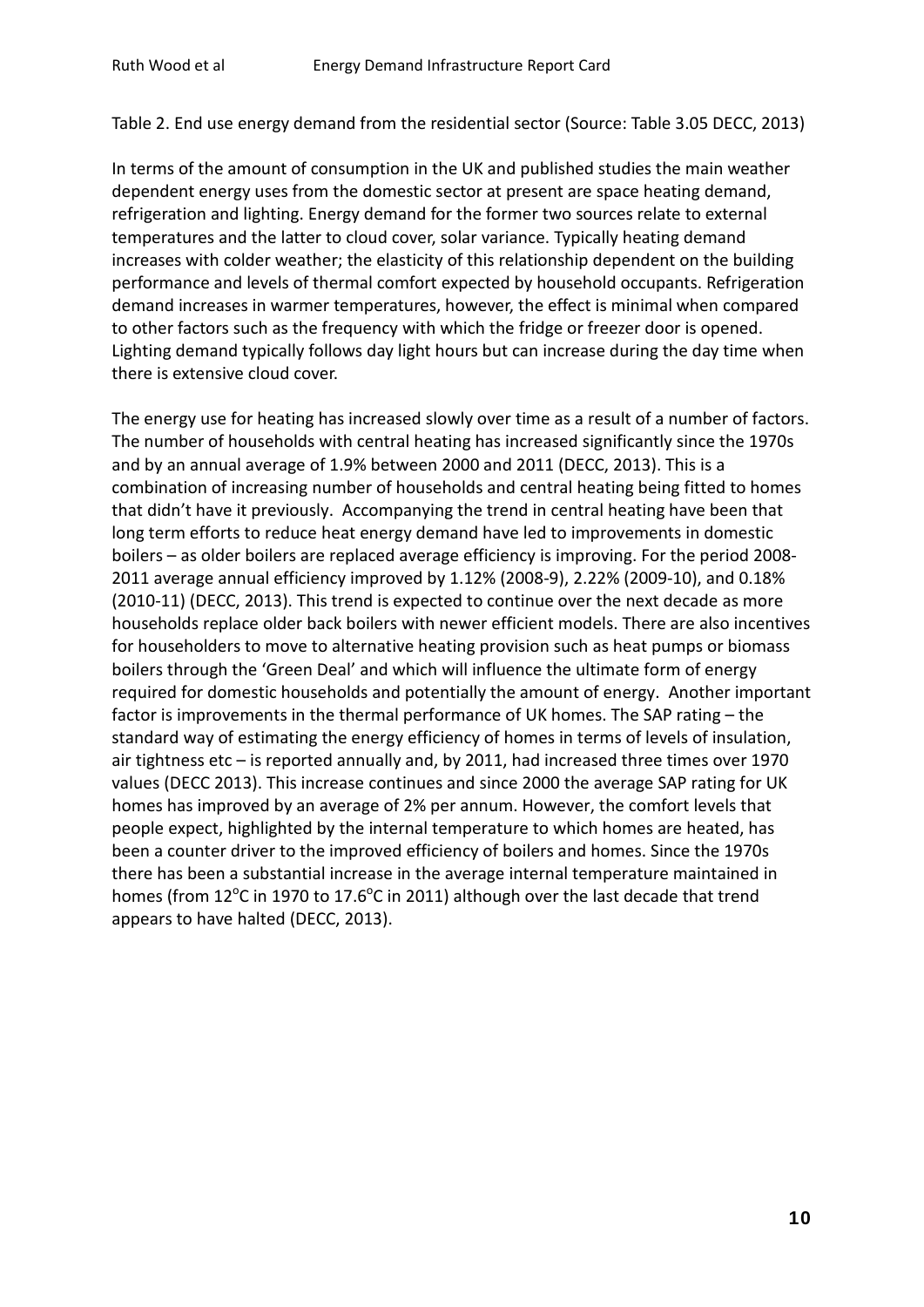| <b>Subsector</b>                                | <b>Currently</b><br>weather<br>dependent? | Potentially affected by future weather &<br>climate?                                                                                                                                                                                                                                                                              | Other factors affecting the<br>impact                                                                                                                                                                                                     | <b>Spatial or temporal</b><br>variation                                                                                                                                                                                                                                                                                                        |
|-------------------------------------------------|-------------------------------------------|-----------------------------------------------------------------------------------------------------------------------------------------------------------------------------------------------------------------------------------------------------------------------------------------------------------------------------------|-------------------------------------------------------------------------------------------------------------------------------------------------------------------------------------------------------------------------------------------|------------------------------------------------------------------------------------------------------------------------------------------------------------------------------------------------------------------------------------------------------------------------------------------------------------------------------------------------|
| Heating: demand                                 | Yes                                       | Yes, annual demand for heating predicted<br>to decrease.                                                                                                                                                                                                                                                                          | Changes in standards of<br>thermal comfort and increase<br>in household numbers could<br>lead to increase in heating<br>demand and compensate<br>reductions in heat demand<br>associated with climate<br>change.                          | <b>Reductions across</b><br>autumn, winter and<br>spring during times of<br>current daily peak<br>energy demand.<br>In general appear to<br>be larger reductions in<br>HDD in northern<br>latitudes compared to<br>Southern, thus greater<br>reductions in energy<br>demand in Northern<br>latitudes compared to<br>Southern during<br>winter. |
| Heating: supply -<br>boiler efficiency /<br>CoP | Yes                                       | Yes, provision of heat can be affected by<br>external temperatures. Heat pump<br>performance declines with a decrease in<br>temperature. Lower building heating<br>demand due to increased winter<br>temperatures can mean heating systems<br>designed to meet the current climate<br>become oversized and less efficient in time | The rate of uptake of different<br>heating technologies and<br>future technological<br>developments that improve<br>their performance at low<br>temperatures will influence<br>the scale of this challenge.<br>Impact may be particularly |                                                                                                                                                                                                                                                                                                                                                |

|--|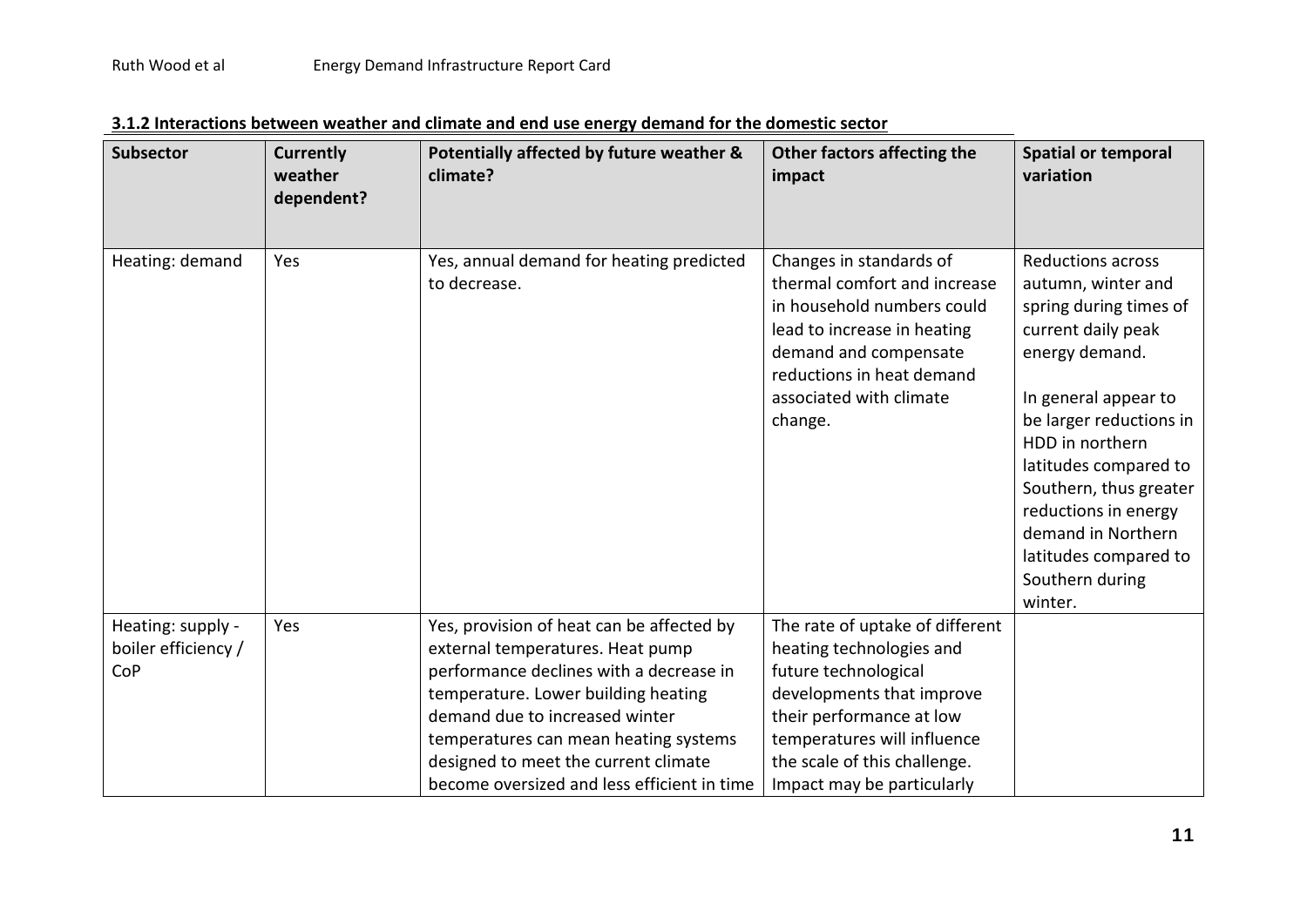|                                                   |                                                                                                                      | unless replaced periodically using new<br>climate data to predict demand.                                                                   | significant for 'peak' demand<br>days.<br>Appropriate boiler / heating<br>system sizing that takes into<br>account climate impacts can<br>avoid inefficiencies.                                                                                                                                                           |                                                                                                                                                                                                                                                                                                                                            |
|---------------------------------------------------|----------------------------------------------------------------------------------------------------------------------|---------------------------------------------------------------------------------------------------------------------------------------------|---------------------------------------------------------------------------------------------------------------------------------------------------------------------------------------------------------------------------------------------------------------------------------------------------------------------------|--------------------------------------------------------------------------------------------------------------------------------------------------------------------------------------------------------------------------------------------------------------------------------------------------------------------------------------------|
| Hot water demand                                  | No (while there is<br>seasonal variation<br>there does not<br>seem to be any<br>particular<br>weather<br>dependence) | No                                                                                                                                          |                                                                                                                                                                                                                                                                                                                           |                                                                                                                                                                                                                                                                                                                                            |
| Hot water: supply -<br>boiler efficiency /<br>CoP | Yes                                                                                                                  | Yes, as above for heating provision.                                                                                                        |                                                                                                                                                                                                                                                                                                                           |                                                                                                                                                                                                                                                                                                                                            |
| Comfort cooling<br>demand                         | Yes                                                                                                                  | Yes, warmer temperatures, both average<br>and peak summer days lead to annual<br>increase in cooling demand and peak day<br>cooling demand. | Energy demand for cooling is<br>dependent on the success of<br>measures to improve the<br>natural ventilation and cooling<br>of households and<br>householders' perception of<br>thermal comfort in warmer<br>weather. In addition the<br>technology chosen to provide<br>cooling demand influences its<br>energy demand. | Any demand increase<br>would be most<br>evident in summer<br>months, particularly in<br>the south and urban<br>areas affected by the<br>urban heat island<br>effect. Demand is<br>likely to occur during<br>existing times of peak<br>electricity demand, if<br>cooling demand is met<br>by electricity this will<br>have implications for |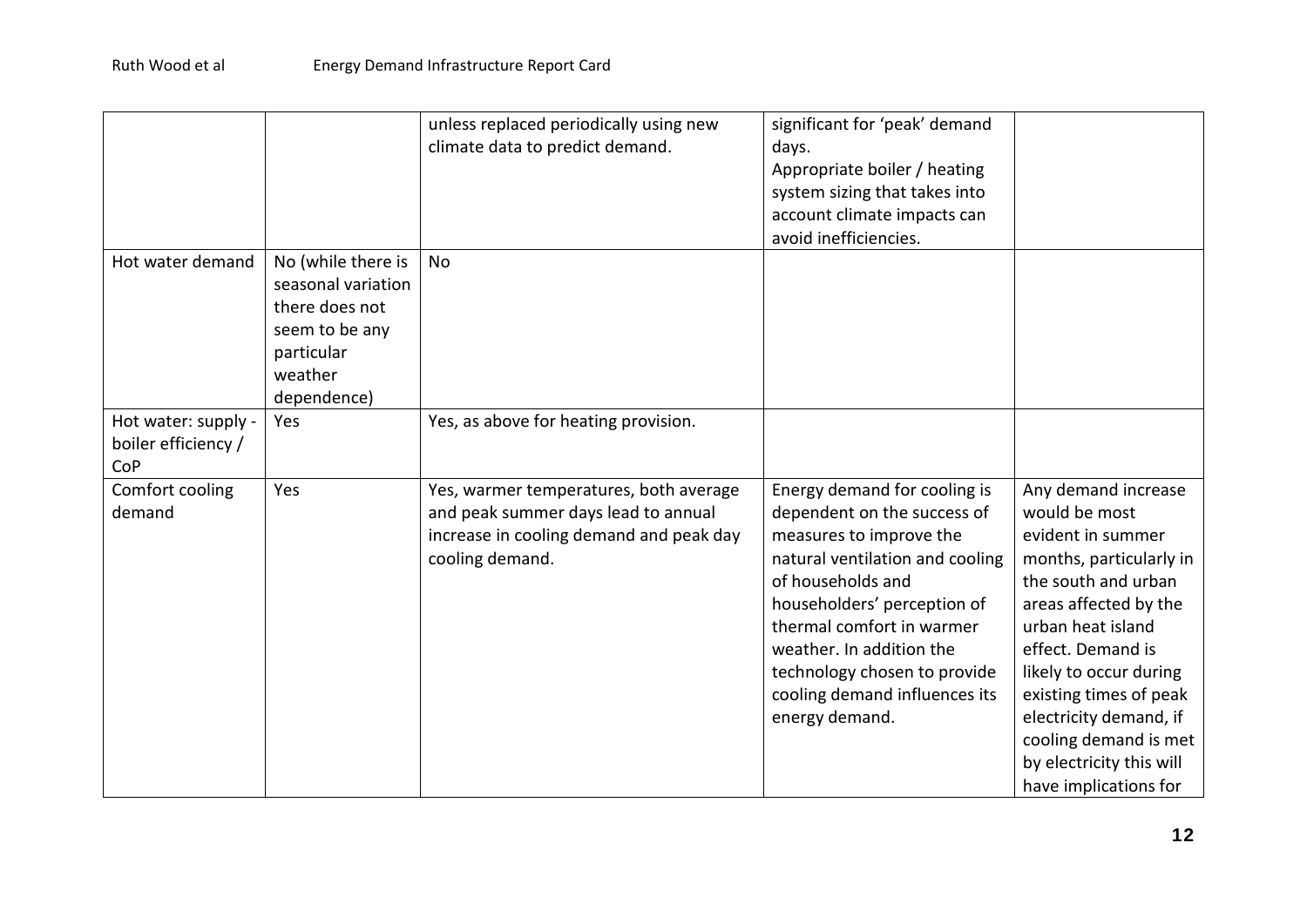|                           |                           |                                                                                                                                                                          |                                                                                                                                                                                                                                           | the network. In<br>addition when<br>overnight<br>temperatures are also<br>high, cooling demand<br>may extend to<br>overnight. |
|---------------------------|---------------------------|--------------------------------------------------------------------------------------------------------------------------------------------------------------------------|-------------------------------------------------------------------------------------------------------------------------------------------------------------------------------------------------------------------------------------------|-------------------------------------------------------------------------------------------------------------------------------|
| Comfort cooling<br>supply | Yes                       | Yes, the efficiency of performance of<br>certain air conditioning technologies vary<br>with temperatures, tending to decrease in<br>efficiency with hotter temperatures. | The future technology mix and<br>technological development to<br>enhance performance at<br>hotter temperatures will<br>determine the significance of<br>this impact.                                                                      |                                                                                                                               |
| Lighting                  | Yes                       | Yes, daytime lighting demand is influenced<br>by cloud cover, any increase (or decrease)<br>in cloud cover will influence lighting<br>demand during the daytime.         | The effect on energy demand<br>will be influenced by the<br>efficiency of lighting<br>technologies, reliance of<br>householders on natural light<br>during the daytime, household<br>occupancy patterns.                                  |                                                                                                                               |
| Wet appliances            | No direct<br>relationship | No evidence to support any change<br>available.                                                                                                                          |                                                                                                                                                                                                                                           |                                                                                                                               |
| Cold appliances           | Yes                       | Yes, warmer temperatures increase<br>cooling demand for refrigeration.                                                                                                   | The scale of the influence is<br>dependent on the future<br>performance of cold<br>appliances in the home and<br>the patterns of their use by<br>householders. Currently use<br>patterns outweigh the impacts<br>of temperature on energy |                                                                                                                               |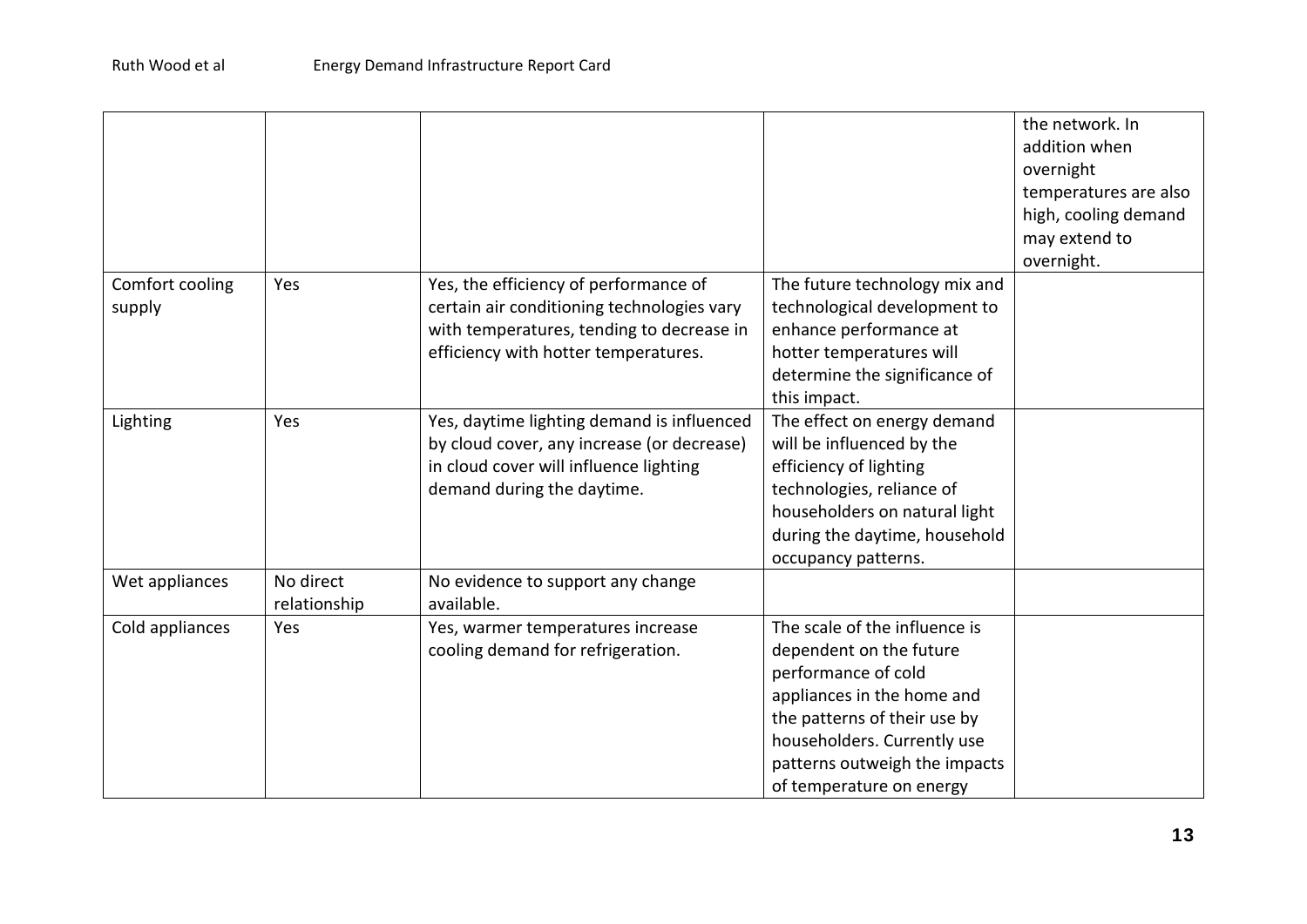|             |                  |    | demand for refrigeration. |  |
|-------------|------------------|----|---------------------------|--|
| Computing   | No               | No |                           |  |
| Consumer    | No               | No |                           |  |
| Electronics |                  |    |                           |  |
| Cooking     | No explicit      | No |                           |  |
|             | analyses on this |    |                           |  |
|             | found.           |    |                           |  |

Table 3. Influence of weather and future climate on domestic end use energy demand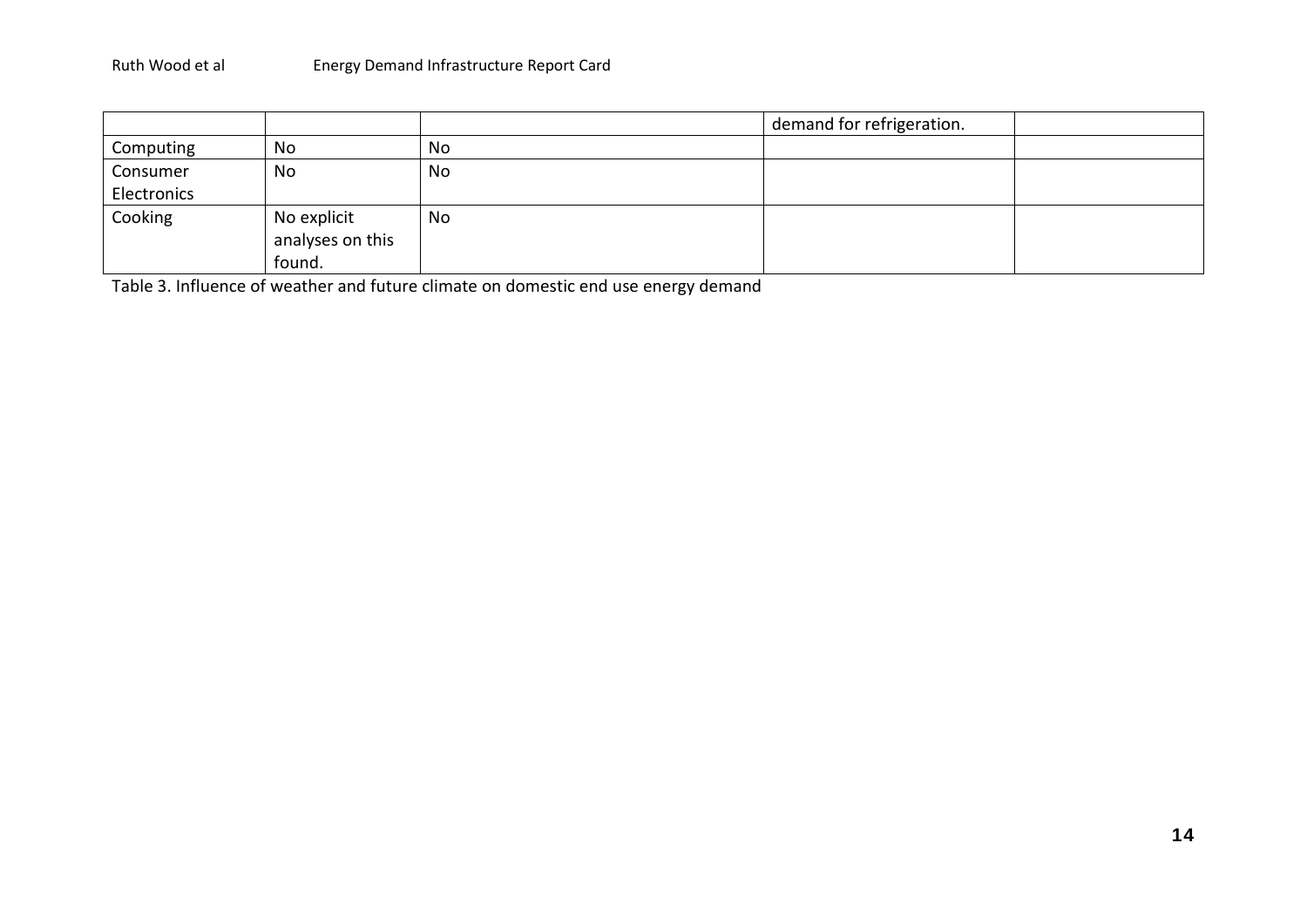### *Heating demand*

Heating demand is higher during colder weather, so as long term average temperatures increase, annual energy demand for heating is likely to decrease. However analysis by Du et al 2011 suggests that the size of peak winter day heat demand may not change in the future. Heat demand is directly related to thermal performance of a house, thermal comfort standards of occupants, and the external temperature in relation to a baseline threshold below which it is assumed heating is required. This is measured in heating degree days (CIBSE, 2006). Projections of future heating degree days (HDDs) and associated heating demand outlined in the CCRA 2012 demonstrate an almost linear decline in heat demand out to the 2080s under each climate scenario. Reductions in HDD in London are predicted to be between -360 to -1214 under the different emission scenarios and a 15.5°C threshold by the 2080s and in the North of Scotland between -437- 1584 (Capon and Oakley, 2012 Appendix 5). This corresponds under median population projections and no assumed improvements in efficiency to between an increase in 20% to a decrease in -50% GWh per annum in London and between 0-60% reduction in GWh for heating in the North of Scotland (ibid). These figures are for total UK heating demand and assume no improvements in the thermal performance of buildings or efficiency of the heat supply. It can be assumed that domestic housing will follow similar trends, but there is potential to achieve lower heating demand if efficiency gains and insulation measures continue as planned (discussed further in section 3.1). Subsequent analyses provide additional information on case study buildings demonstrating the characteristics of how the building stock affect the magnitude of this reduction and the additional reductions associated with increase thermal performance and energy efficiency. This area of research tends to focus on both heating and cooling demand and is discussed in the cooling demand section below.

#### *Heating provision*

Boiler efficiency and the coefficient of performance (CoP) of heat pumps are affected by temperature. In colder weather the efficiency with which heat is produced is reduced. For gas boilers the size of the effect appears to be limited and any influence would be reduced as many are sited inside a house. However, for heat pumps it can be significant as the system is interacting with cold air or earth. For an air source heat pump, a change in temperature from  $+7^{\circ}$ C to -7 $^{\circ}$ C can see the CoP drop by 28% (Dunbabin et al, 2013, p.15) For ground source heat pumps the CoP will decline with ground temperature and will therefore be influenced by the length of cold spells. Technology improvements may reduce the effect of temperature on CoP but if more heat pumps are installed then the overall combined effect may be greater. Higher average winter temperatures would suggest that the average impact on CoP across a winter will be reduced.

Heating systems generally run at maximum efficiency when at close to full output. Warmer winter average temperatures should result in a requirement for lower capacity heating systems than currently installed (Sharples and Lee, 2009). When retrofitting new systems, appropriate weather data is needed to ensure the correct sizing and minimise inefficiencies through over sizing (Sharples and Lee, 2009).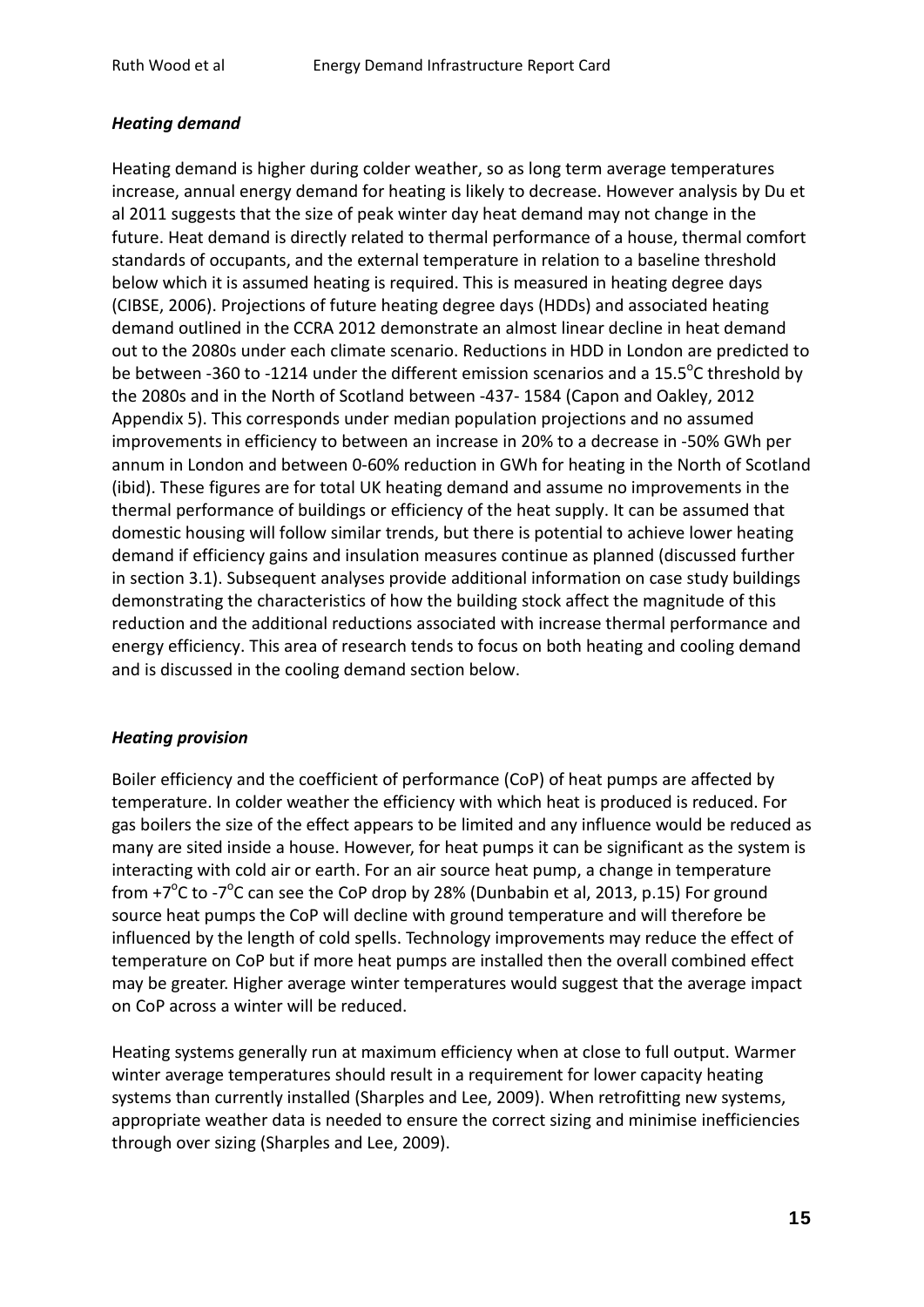#### *Comfort Cooling demand*

Higher summer temperatures will likely result in greater demand for comfort cooling. Where mechanical cooling is installed its use will be closely linked to temperature. The exact relationship is dependent on numerous factors (not least comfort expectations of building occupants) for a given standard of comfort as the temperature exceeds a baseline threshold and the number of cooling degree days increase, so will the use of cooling systems, mechanical or other. Hotter temperatures, with increased number of cooling degree days, are more prevalent in southerly latitudes. Projections of future Cooling Degree Days (CDDs) outlined in the CCRA (McColl et al 2012 Figure 5.1), provides the basis for assessing the size and spatial distribution of cooling load across the UK. The average CDD over southern England for the 1961-1990 ensemble mean are simulated to be approximately 25 – 50, whereas by the 2080s they have increased by 125 – 175 based on a threshold temperature of  $22^{\circ}$ C (McColl et al 2012). The projected increase in CDD is reduced with increasing latitude, such that the increases over northern England and Scotland are much smaller (25 – 50). This will be further exacerbated in urban areas due to the urban heat island (UHI) effect. For example, central London can see temperatures  $7^{\circ}$ C warmer than those experienced in rural areas 20km away (Watkins et al, 2007, p. 85).

The increase in temperatures seen in the UKCP09 scenarios suggests that comfort cooling demand will increase over time. Comfort cooling demand is currently mainly limited to the summer months and peak demand is during late afternoon on hot days. As average and extreme temperatures increase, households that have mechanical cooling will use it more frequently. However, given the low number of domestic properties that currently have mechanical cooling, the biggest impact on overall energy demand in the domestic sector will be the uptake rate. This is likely to be influenced by many factors. Events such as heat waves are a spur to the adoption of air conditioning, while general temperature increases will also be important. With respect to heat waves, analysis by Patidar et al (2014) suggests that the amount of time where average bedroom temperatures exceed  $28^{\circ}$ C for 5 days or more will increase over time as the climate changes. Taking a bedroom comfort temperature of 23.9 $^{\circ}$ C, Peacock et al (2010) find that number of 'cooling nights' (when the comfort temperature is exceeded at 11pm) in London increase between 2005 and 2030 by up to 47% to a maximum of 105-121 cooling night/year depending on the type of construction.

An increase in cooling nights has significant implications for both the health and wellbeing of building occupants – particularly vulnerable populations and the electricity network (if cooling is provided by electricity). Overnight cooling provides individuals with a chance to recover physiologically from hot weather, prolonged exposure to high temperatures is associated with excess mortality in vulnerable populations. Demand for electricity to provide cooling overnight to avoid these impacts, can lead to increased electricity demand overnight, a time when traditionally network cables and equipment cool down – prolonged operation at high temperatures (through external temperatures as well as high load) reduces the lifespan of equipment.

#### *Delivering cooling demand*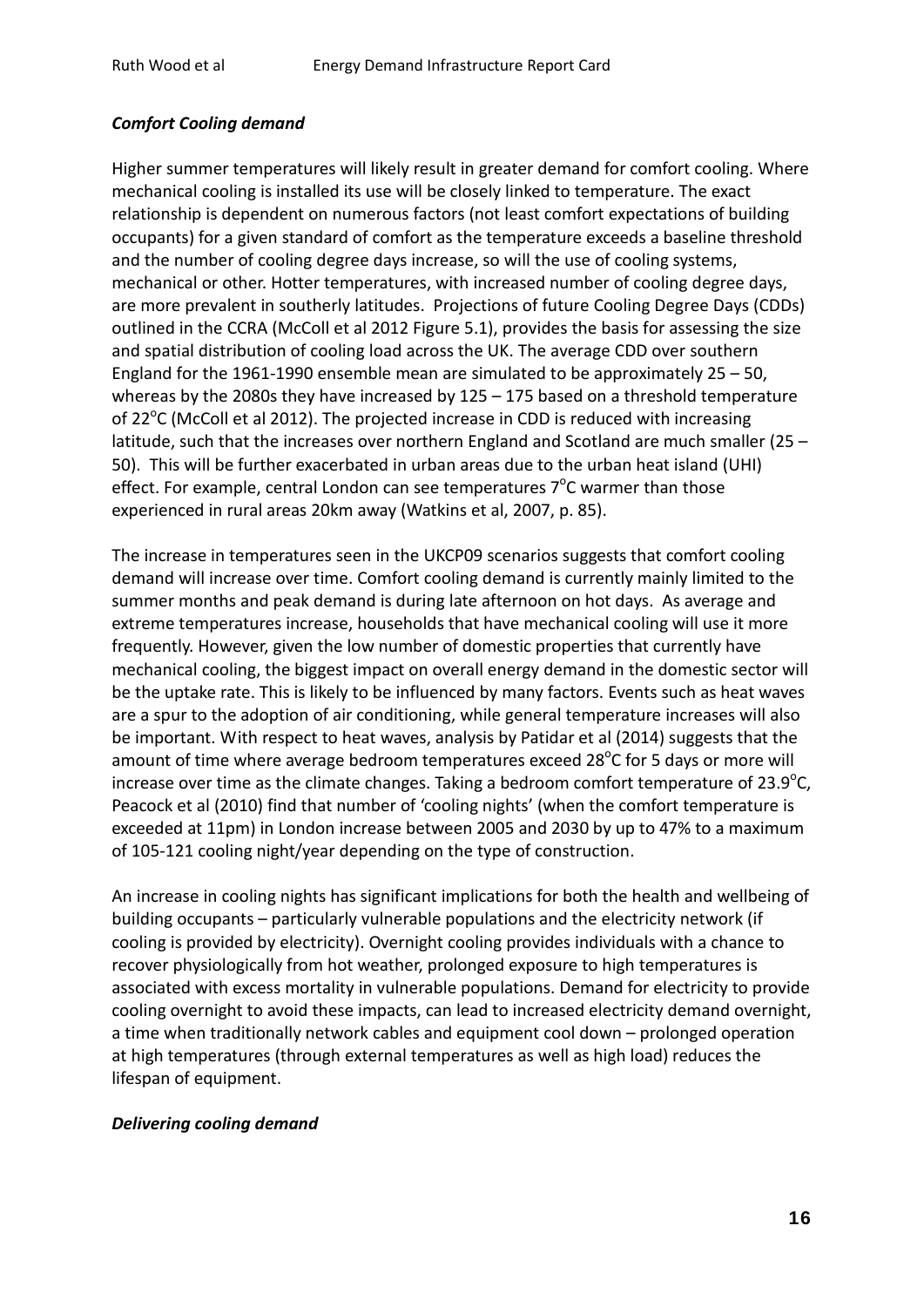The coefficient of performance (CoP) of air conditioning units reduces as the temperature increases. Between  $26^{\circ}$ C and  $30^{\circ}$ C the CoP of an air conditioning unit can drop by over 10% (Izham and Mahlia (2010). Similarly trigeneration air sourced heat pumps see a decline in cooling efficiency at higher temperatures. CoP will be lowest when temperatures are highest and demand is greatest, compounding the effect of hotter temperatures on energy demand (Izham and Mahlia, 2010). The efficiency of air conditioners should improve over time, but the impact of this on the relationship between temperature and energy demand is unclear. In Australia a move towards larger capacity air conditioning units has been outstripping efficiency improvements so energy savings are not being realised (Strengers 2008).

# *Lighting*

Increased cloudiness leads to a higher requirement for lighting and, though the overall effect on annual energy demand is relatively small, it could enhance daytime electricity loads. This is unlikely to have much impact on winter peak demand which occurs when it is already dark. The largest influence would be during the day in winter and also morning and early evening in the summer.

# *Cold appliances*

The efficiency of cold appliances can be reduced in hot weather, however the size of this influence is likely to be limited. Although ambient temperature will have an effect on energy demand for refrigeration it is one among many factors. These include: how often the door is opened; what the internal temperature is set to; whether the appliance is built in; where the appliance is located etc (Lagueere et al 2002). As temperatures increase the impact will increase although this may be offset by more efficient appliances with better insulation.

### **3.2 Service sector - Non-domestic buildings**

The main energy use in this sector is associated with buildings, encompassing a range of types and uses, including office space, government (public admin) and commercial as well as retail space and warehouses. There is an emerging literature assessing the impacts of climate change on building energy demand – primarily for heating and cooling (eg. Chow and Levermore, 2010; Patidar et al 2014; Lomas and Ji, 2009; Short et al 2012; Du et al 2012; Jentsch et al 2008). There are also efforts to produce 'test reference' and design summer years that encompass future climate impacts for use in building performance simulation packages (Jentsch et al 2008; Du et al 2012; PROMETHEUS, 2011). The studies collectively show a reduced demand for winter heating and an increase in summer cooling, whether energy demand reductions from winter heating outweigh increases in cooling demand depend on the case study building designs used and the emission scenarios chosen – with results including summer energy demand for cooling outweighing savings in heating demand. The studies illustrate that how the changes in heating and cooling load translate into changes in eventual energy demand is dependent on a) the performance of the building stock b) thermal comfort perceptions or needs of building users and occupants and c) the type of systems installed to provide heating and cooling. These factors are discussed further in Section 3.3.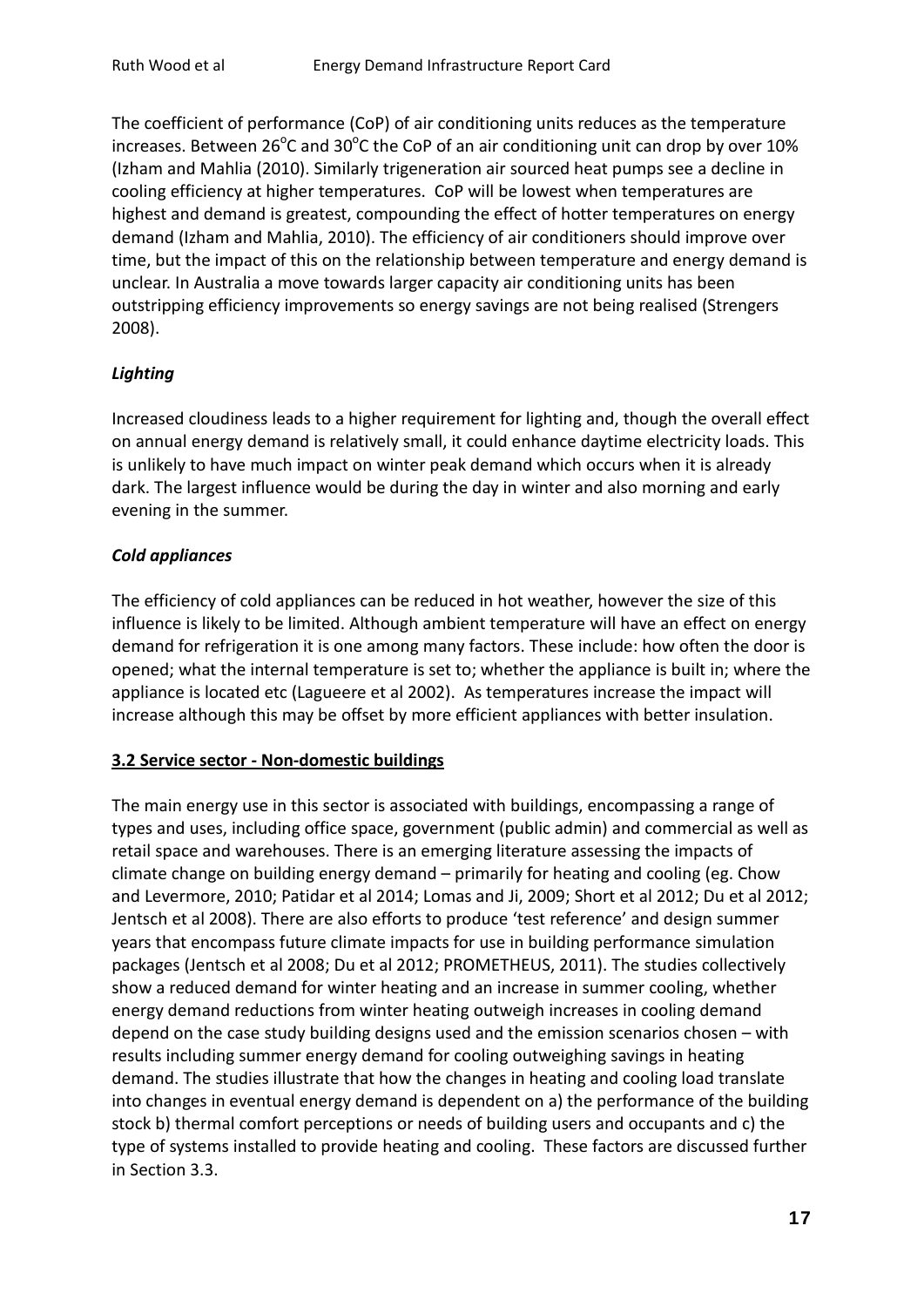# **3.2.1 Historic trends in the service sector demand**

Over the last twenty years energy demand from the service sector has reduced by 2%; reductions in the energy intensity of the sector have been offset by growth in output (measured as GVA in 2010 prices) as illustrated by Table 4.

| <b>Mtoe</b>                                  | 1990  | 2000 | 2011 | Change<br>between<br>1990 and<br>2011<br>(Mtoe) | Of which change<br>estimated to be due to<br><b>Intensity</b><br>Output<br>(Mtoe)<br>(Mtoe) |         |
|----------------------------------------------|-------|------|------|-------------------------------------------------|---------------------------------------------------------------------------------------------|---------|
| Public<br>Admin                              | 7.6   | 8.1  | 6.3  | $-1.2$                                          | 3.2                                                                                         | $-4.4$  |
| Commercial                                   | 10.30 | 12.2 | 11.2 | 0.9                                             | 7.9                                                                                         | $-6.9$  |
| <b>All services</b><br>(excl<br>agriculture) | 17.9  | 20.3 | 17.6 | $-0.3$                                          | 11.1                                                                                        | $-11.4$ |

Table 4 Output and intensity factors affecting service sector energy demand between 1990 and 2011 (Source: Table 5.17 DECC 2013).

Table 5 provides a breakdown of the main energy end use by groups in 2012. It shows the current dominance of space heating and the relatively small contribution of cooling to total energy demand. To assess the current and potential future impacts of weather and climate change this section focuses on those uses of energy demand that are directly influenced by weather.

| Ktoe           | Caterin | Computi | <b>Cooling</b> | Hot         | <b>Heatin</b> | Lightin | <b>Other</b> | <b>Total</b> |
|----------------|---------|---------|----------------|-------------|---------------|---------|--------------|--------------|
|                | g       | ng      | &              | <b>Wate</b> | g             | g       |              | (ktoe        |
|                |         |         | Ventilati      | r           |               |         |              |              |
|                |         |         | on             |             |               |         |              |              |
| Commercial     | 41      | 116     | 167            | 83          | 787           | 252     | 48           | 1,493        |
| <b>Offices</b> |         |         |                |             |               |         |              |              |
| Communicati    | 34      | 8       | 29             | 25          | 110           | 205     | 86           | 497          |
| on and         |         |         |                |             |               |         |              |              |
| Transport      |         |         |                |             |               |         |              |              |
| Education      | 265     | 91      | 12             | 386         | 1694          | 381     | 134          | 2,963        |
| Government     | 129     | 91      | 39             | 154         | 1261          | 137     | 89           | 1,901        |
| Health         | 64      | 15      | $\mathbf{1}$   | 201         | 1170          | 223     | 31           | 1,707        |
| Hotel &        | 572     | 6       | 103            | 364         | 726           | 309     | 106          | 2,186        |
| Catering       |         |         |                |             |               |         |              |              |
| Other          | 40      | 14      | 18             | 79          | 473           | 136     | 70           | 831          |
| Retail         | 461     | 118     | 295            | 158         | 1074          | 1,190   | 280          | 3,576        |
| Sport &        | 71      | 11      | 45             | 116         | 302           | 148     | 144          | 838          |
| Leisure        |         |         |                |             |               |         |              |              |
| Warehouses     | 152     | 35      | 54             | 93          | 1104          | 424     | 259          | 2,120        |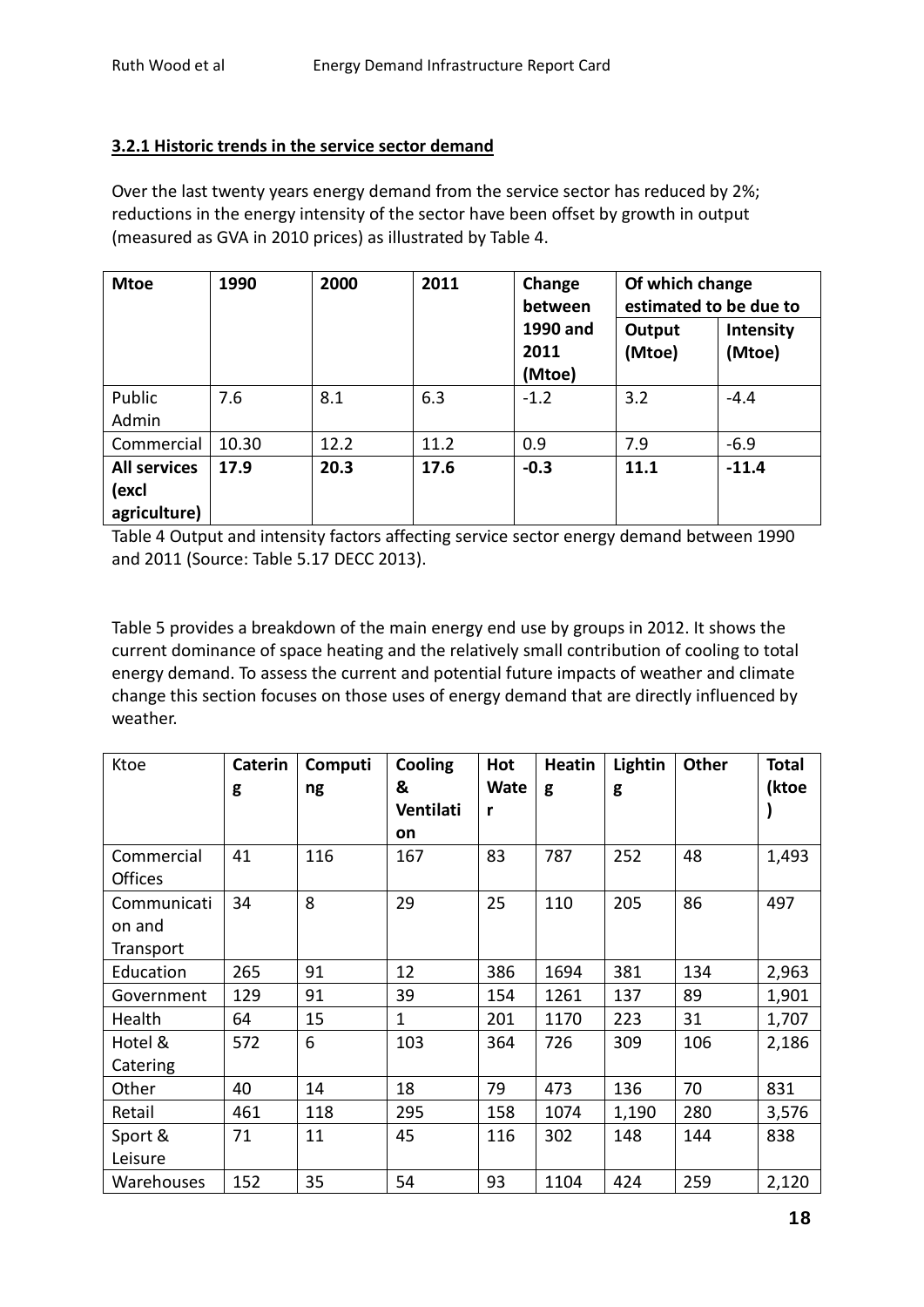| Total | 1,831 | 505 (3%) | 764 (4%) | 1,65 | 8702  |       | 3,405 1,247(7) | 18,11 |
|-------|-------|----------|----------|------|-------|-------|----------------|-------|
|       | (10%) |          |          | q    | (48%) | (19%) | %)             |       |
|       |       |          |          | (9%) |       |       |                |       |

Table 5. Breakdown of service sector final energy consumption by end use 2012 (Source: Table 5.07 DECC, 2013)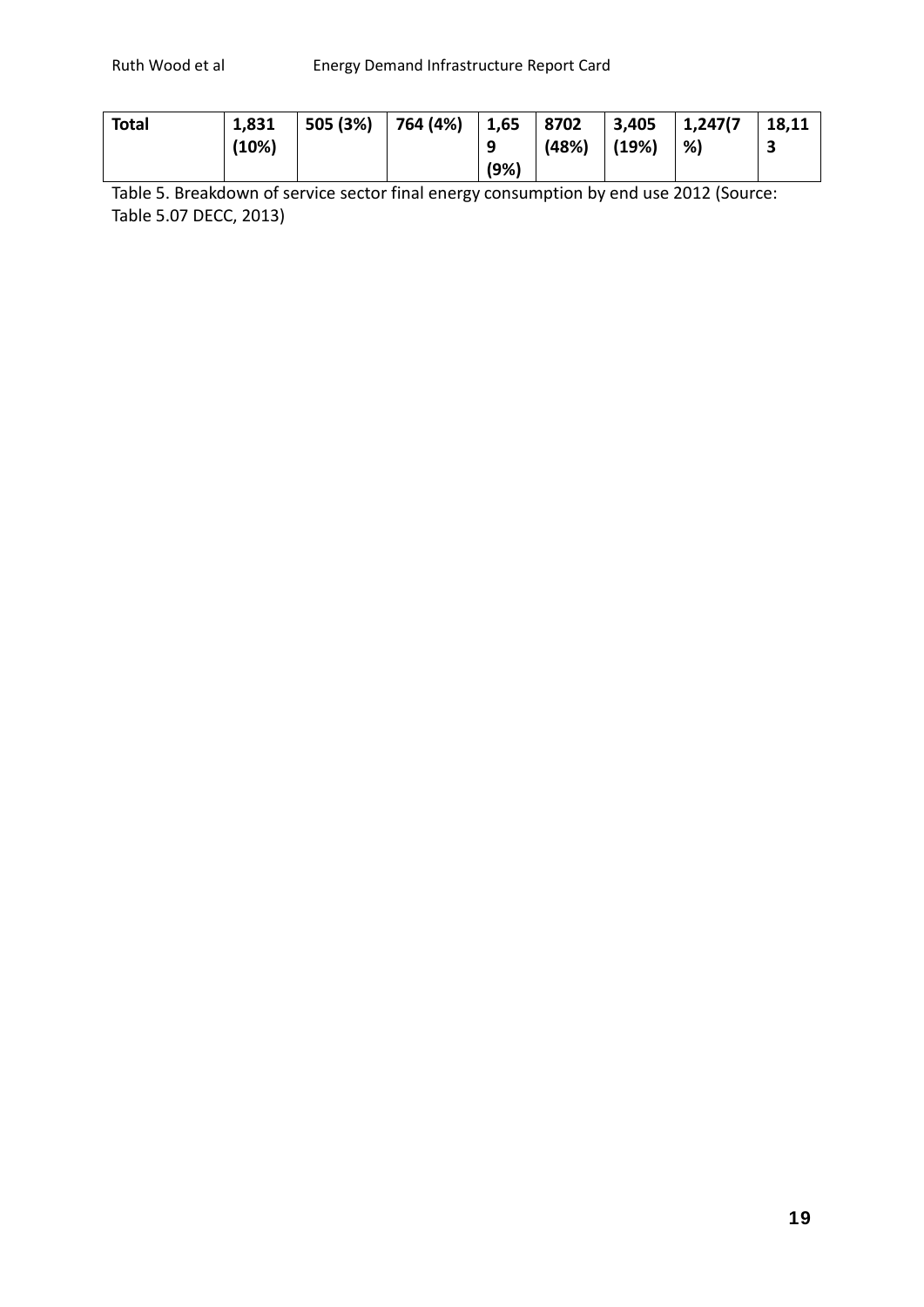# **3.2.2 Impacts of climate change on future energy demand in service sector buildings**

| <b>Subsector</b>       | Direct relationship with                                                                                                                                    | <b>Potential impact of climate</b>                                                                                                                                                                                                                                                  | Other factors affecting the                                                                                                                                                                                                                                                                                                             | <b>Spatial or Temporal</b>                                                                                                                                                                                                        |
|------------------------|-------------------------------------------------------------------------------------------------------------------------------------------------------------|-------------------------------------------------------------------------------------------------------------------------------------------------------------------------------------------------------------------------------------------------------------------------------------|-----------------------------------------------------------------------------------------------------------------------------------------------------------------------------------------------------------------------------------------------------------------------------------------------------------------------------------------|-----------------------------------------------------------------------------------------------------------------------------------------------------------------------------------------------------------------------------------|
|                        | weather?                                                                                                                                                    | change on overall demand                                                                                                                                                                                                                                                            | impact                                                                                                                                                                                                                                                                                                                                  | variations                                                                                                                                                                                                                        |
| Catering               | No, there may be<br>seasonal variations<br>however weather is only<br>part of correlation<br>which includes changes<br>in lifestyles between<br>seasons.    | None                                                                                                                                                                                                                                                                                |                                                                                                                                                                                                                                                                                                                                         |                                                                                                                                                                                                                                   |
| Computing<br>equipment | Current equipment<br>generates heat adding<br>to cooling demand of<br>buildings on already hot<br>days and reducing<br>demand for heating on<br>colder days | The heat generated by computing<br>equipment may affect the<br>relationship between heating and<br>cooling demand and external<br>temperatures. The exact<br>relationship is likely to depend on<br>specific circumstances and an<br>influence may not be apparent on<br>aggregate. | Technology improvements<br>reducing heat output of<br>computing equipment.<br>Increased use of computing<br>equipment in buildings.                                                                                                                                                                                                     | Heat gains from<br>computing equipment<br>are useful in winter,<br>reducing demand, but<br>can increase cooling<br>demand in summer<br>months.                                                                                    |
| Comfort cooling        | Proportional to air<br>temperatures above a<br>threshold                                                                                                    | Cooling demand likely to increase                                                                                                                                                                                                                                                   | Thermal performance of building<br>stock, perceptions of thermal<br>comfort and norms around office<br>working, provision of cooling by<br>natural ventilation / shading<br>alter cooling demand.<br>Changes to buildings that reduce<br>air flow can increase cooling<br>demand. The balance between<br>passive cooling and mechanical | Impact during summer<br>months likely to be<br>during times of peak<br>demand. Cooling<br>demand is greater in<br>Southern latitudes than<br>Northern and is<br>amplified in areas<br>suffering from urban<br>heat island effect. |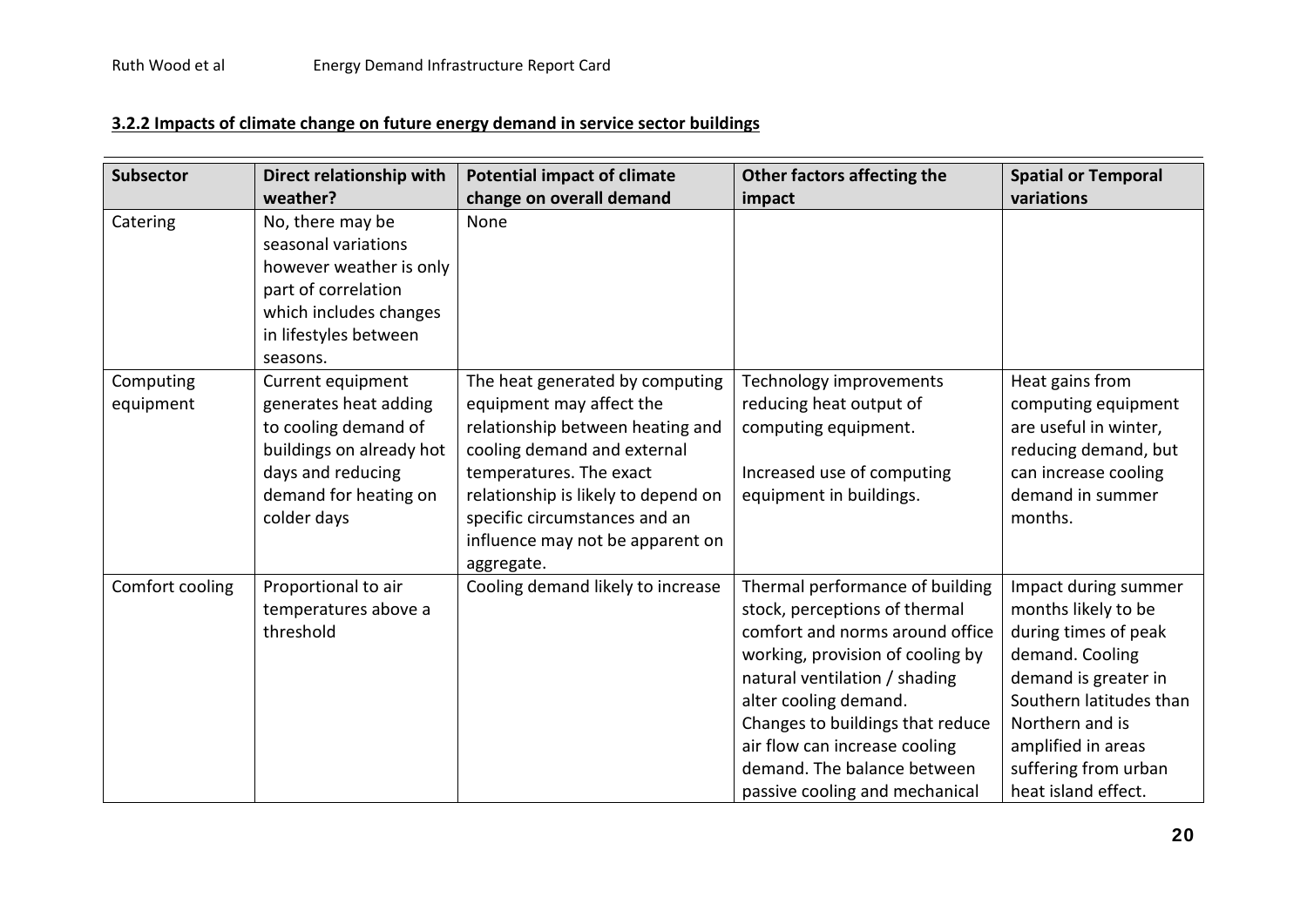|           |                                                                                                                                                          |                                                       | cooling determines the energy<br>needed to provide resulting<br>cooling.                            |                                                                                                                                                                                |
|-----------|----------------------------------------------------------------------------------------------------------------------------------------------------------|-------------------------------------------------------|-----------------------------------------------------------------------------------------------------|--------------------------------------------------------------------------------------------------------------------------------------------------------------------------------|
| Hot water | No, there may be<br>seasonal variations<br>however weather is only<br>part of correlation<br>which includes changes<br>in lifestyles between<br>seasons. |                                                       |                                                                                                     |                                                                                                                                                                                |
| Heating   | Indirectly proportional<br>to air temperature<br>below a threshold                                                                                       | Heating demand likely to<br>decrease                  | Thermal performance of building<br>stock, expectations of thermal<br>comfort, choice of technology. | Reductions in demand<br>during peak times<br>during winter months.<br>In general appear to be<br>larger reductions in<br>HDD in northern<br>latitudes compared to<br>Southern. |
| Lighting  | Related to cloud cover                                                                                                                                   | Impact of climate change on<br>cloud cover uncertain. | Building design to increase<br>natural light                                                        |                                                                                                                                                                                |

Table 5. Influence of weather and future climate on service sector end use energy demand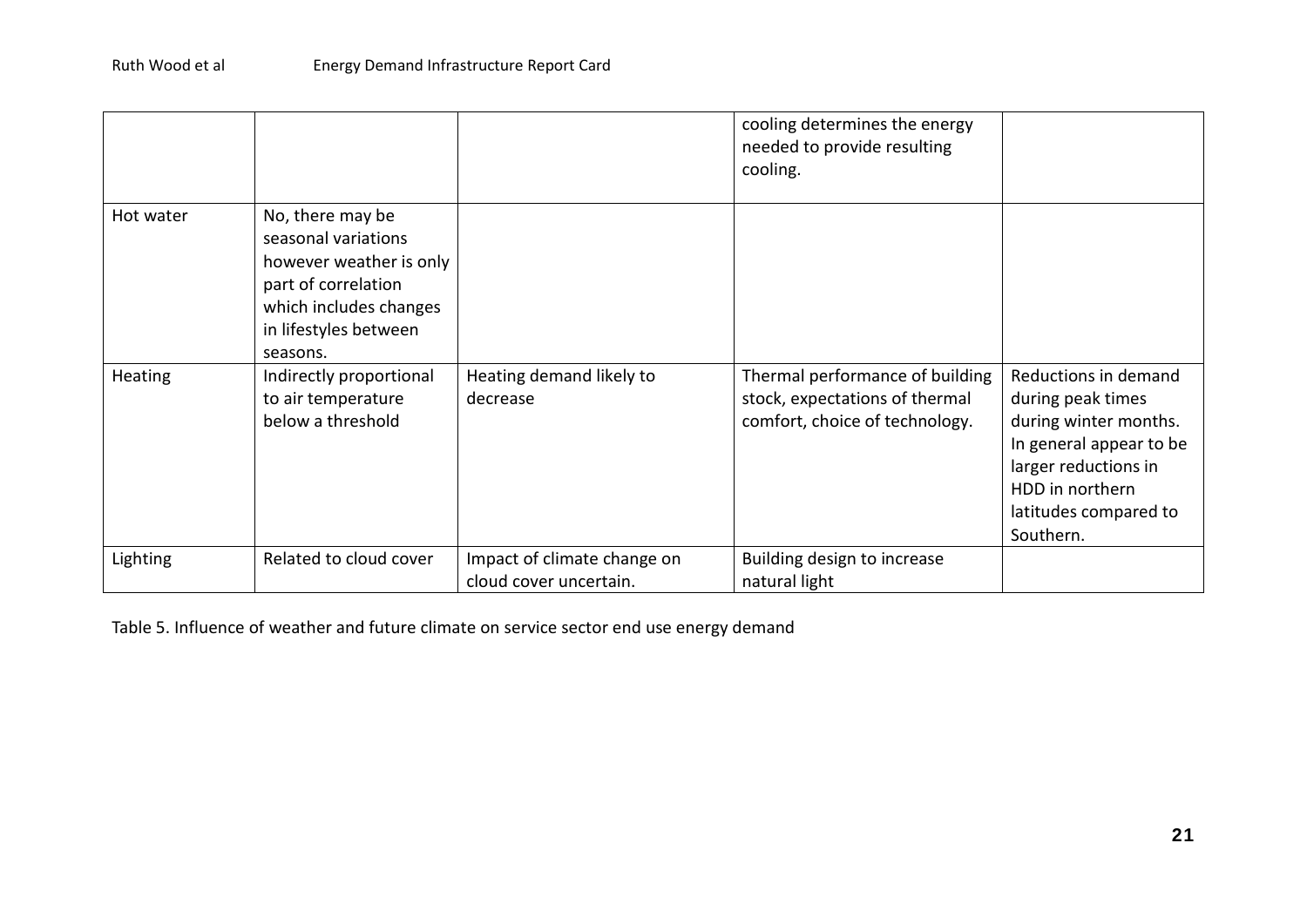#### *Heating and cooling – service demand*

As in the residential sector, studies suggest a decrease in annual energy demand for heating, and an increased demand for cooling in the service sector under future climate projections. Projections of future heating degree days and associated heating demand outlined in the CCRA demonstrate an almost linear decline in heat demand out to the 2080s under each climate scenario as detailed in Section 2.1. DECC's (2010) analysis on future heating and cooling from buildings provides an envelope of possible energy demand associated with cooling in the future. Research published subsequently, does not update this UK wide figure however, through the use of case studies the literature quantifies the impact of different methods of adapting both domestic and non-domestic buildings to reduce both heating and / or mechanical cooling load. The studies tend to examine a particular type of facility or building scenario, making it difficult to extrapolate results to the whole UK service sector building stock. Moreover studies seldom cover the range of the UKCP09 emission scenarios or include additional ramifications of the urban heat island effect.

Chow and Levermore (2010) assess the future heating and cooling demand for a model office building based on future temperatures under the UKCIP 2002 A2 emissions scenario. Their results suggest that the reduction in heat energy demand is approximately equal to the rise in cooling demand (assumed cooling CoP of 3.5) as a result of climate change up to the 2080s. They also note that natural ventilation alone would be unable to provide sufficient summer cooling in the UK in the near future. Du et al (2012) assess the impacts of the 85% & 99% percentile warmest summer months and coldest winter months from the UKCP09 scenarios on heating and cooling loads in a multi-cellular office building built to 2006 Building Regulations. As in a previously published study (Du et al 2011), their results indicate a decline in annual heating demand over time and according to emissions scenario, but no decline in peak heating demand. Du's analysis also demonstrates an increasing demand for cooling over time, depending on emission scenario. The extent to which cooling load translates into energy demand depends on the uptake and use profile of specific cooling technologies, availability of natural ventilation and adoption of remediation measures such as solar-shading and augmenting the thermal mass of the building (Du et al 2012).

Jenkins et al (2013) assess electrical cooling demand under UKCP09 low, medium and high emissions scenarios for a case study office building. Their results demonstrate a 45% increase in electricity consumption for cooling between the baseline year and 2080s under the medium scenario. Adapted buildings show a reduction in cooling demand compared to unadapted facilities, but a significant *increase* in cooling demand compared to the baseline year. For example, their simulations for London show baseline consumption in unadapted buildings of 46MWh/yr rising to 71.9MWh/yr under a high emissions scenario in 2080, compared to an adapted building baseline of 25.2MWh/yr increasing to 29.5MWh/yr. Results for Edinburgh are in similar proportion, albeit approximately a third lower in total compared to London. The study highlights the significant contribution to reducing future office cooling demand from adaptation measures such as horizontal external shading on south facing glass and limiting heat gains from IT and lighting.

Tian and de Wilde (2011) use UKCP09 scenarios to estimate the impacts on heating and cooling load of an air conditioned university building. By the 2050s under a medium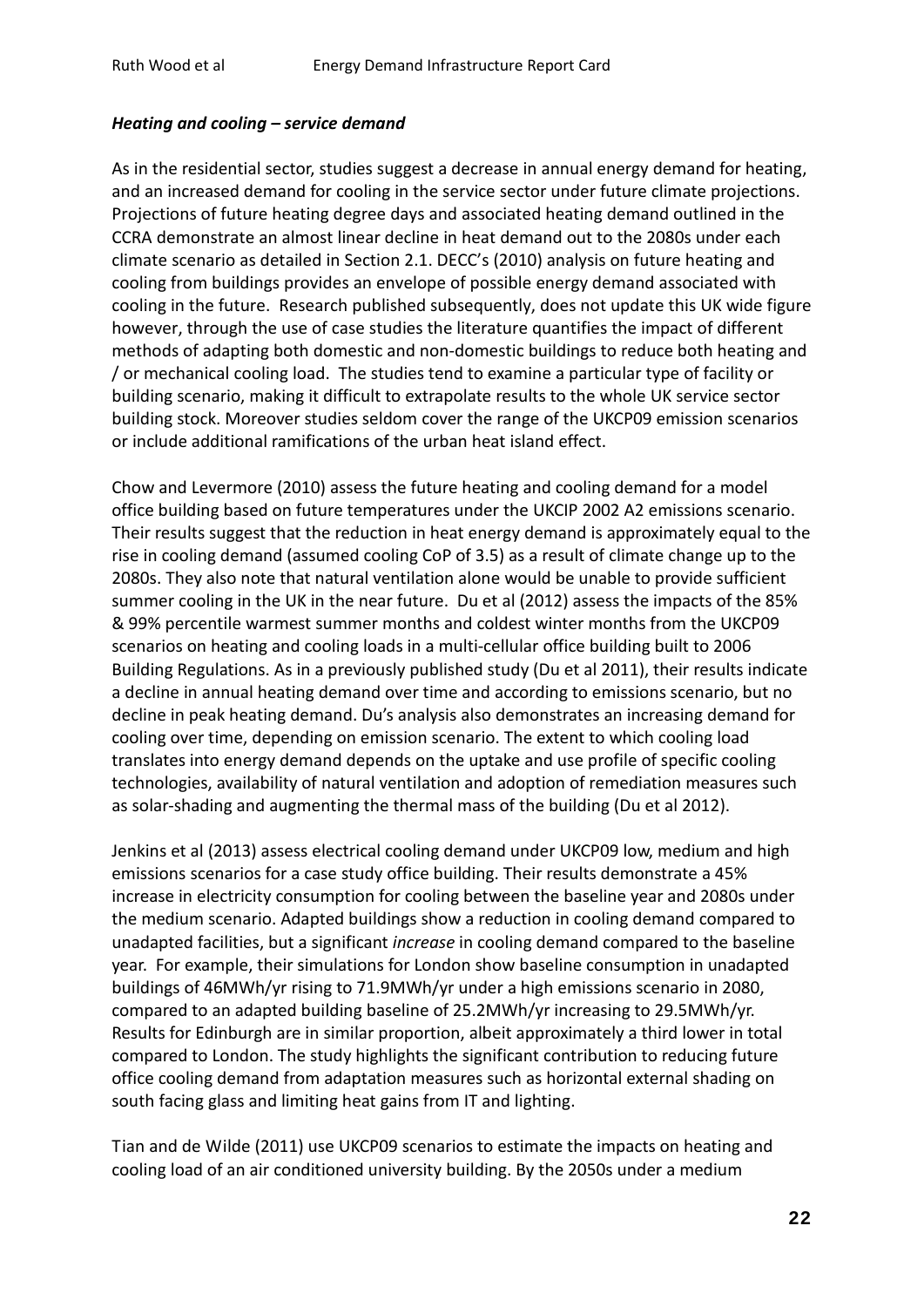emissions scenarios the mean annual cooling energy increases by 122% and the mean annual heating energy decreases by 40% relative to the 1961–1990 baseline. Their results suggest that by 2050 cooling demand (measured in Kwh/m<sup>2</sup>) is similar to heating demand in a low emissions scenario and is higher for both medium and high scenarios. Both Tian and de Wilde (2011) and Jenkins et al (2013) stress the significance of assumptions regarding internal gains and the thermal characteristics of building materials.

The studies highlighted so far do not include the added effects of the urban heat island effect. Kolokotroni et al (2012) assess both future climate impacts and the urban heat island effect on the heating and cooling loads of an office in London. Climate impacts were represented by morphing baseline temperature measurements according to the 2050s medium-high emissions UKCIP02 scenario. An increase in electricity consumption for cooling (in kWh/m<sup>2</sup>/year) of 23% to 30% was found for all building scenarios. Heating demand reduces by between 45% and 35% in 2050, with gas demand reducing by approximately 45% for all building scenarios.

The scale of potential impacts is spatially specific, with Southeast England seeing an increase in cooling degree hours earlier in the century than Scotland. The urban heat island effect will likely compound impacts in built up areas, leading to higher cooling demand than predicted solely on the basis of climate change scenarios.

While in all the studies cited there is a clear trend indicating a decline in annual heating demand and an increase in cooling demand throughout the century, the extent of these changes depends on assumptions about buildings, adaptation measures and the type and efficiency of cooling systems. There is evidence, discussed in more detail in Section 4.2 that building adaptation measures and changes in behaviour by occupants (e.g. closing windows when air outside is hotter than that inside; starting the working day earlier; wearing clothes in the office suitable for the external temperature ) can reduce cooling demand from mechanical means (Coley et al 2012; Jenkins et al 2013). Useful further research in this area includes running different adaptation and cooling scenarios using a combination of probabilistic climate projections for all the UKCP09 scenarios for a wider range of building models and incorporating future urban heat island effects.

### *Heating and cooling – service provision*

As discussed in section 2.1, some heating and cooling technologies such as air source heat pumps or air conditioning units are influenced by ambient temperature, reducing performance during either very cold or very hot weather. However, Hanby and Smith (2011) demonstrate that evaporative cooling methods may have enhanced potential in the UK under the medium UKCP09 scenario, based on a case study office building in the South East. The passive techniques they consider could provide low-energy cooling demand when retrofitted to other commercial buildings, depending on their configuration and use. The service provision and retrospective changes to the building solutions chosen can shift the balance of energy used over the lifetime of a building, between embodied and operational energy – with relevance to the timing and end-use sector of energy demand (see for example Yohanis & Norton (2002) and Williams et al (2012)).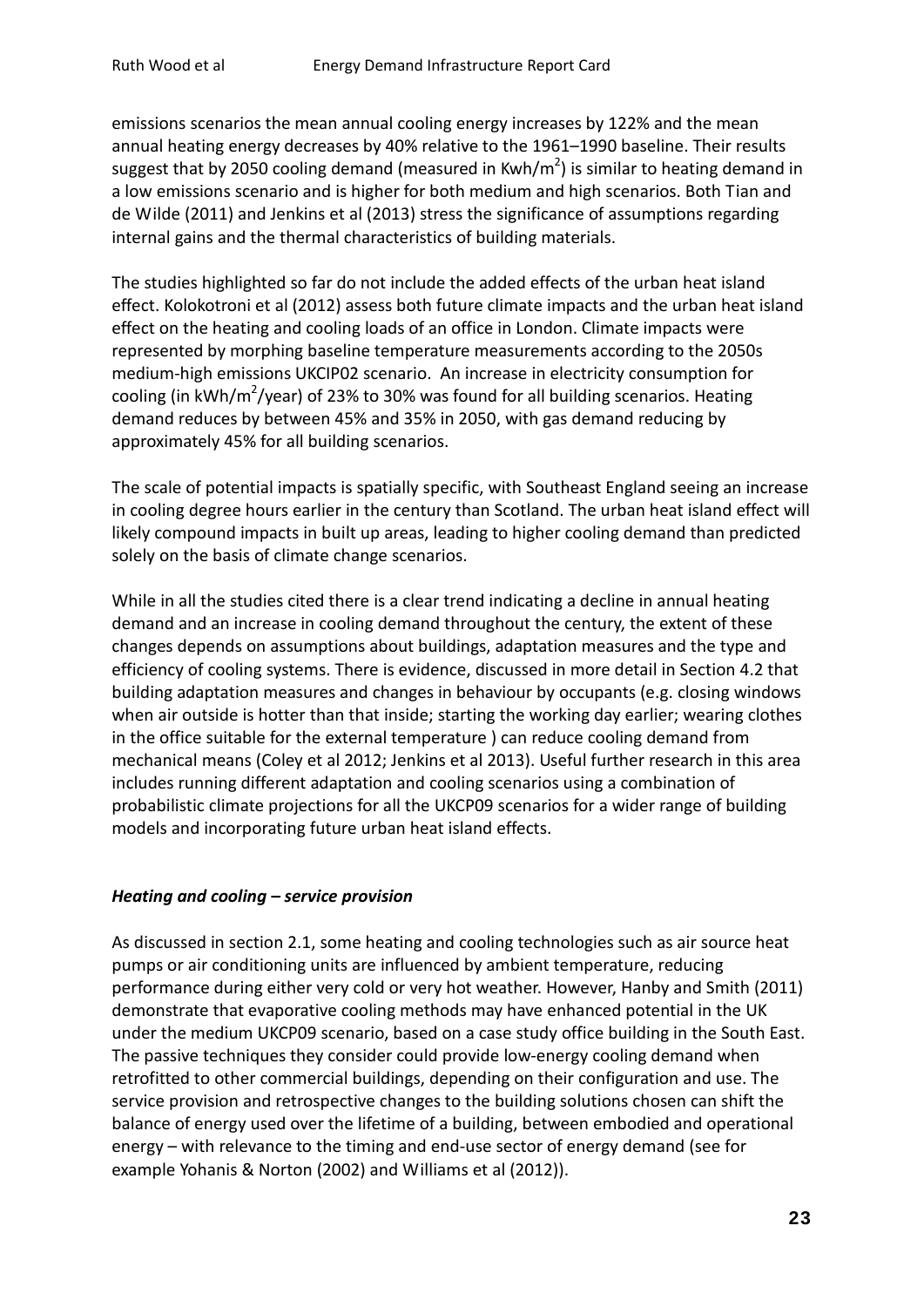# **3.3 Transport**

There are limited published case studies assessing the impacts of the UKCP09 scenarios on UK transport energy demand. However, research on the impacts of climate change on European aviation is emerging, suggesting a likely increase in energy demand from this sector in response to climate change. The review presented below uses information on the current weather dependency of transport demand to draw conclusions as to the likely direction of change in energy demand induced by future climate impacts. Future demand for cooling on transport systems is a particular area of future energy demand, as with the domestic and service sectors, the implications for the size of associated energy demand are dependent on both standards of thermal comfort and how cooling is provided.

#### **3.3.1 Historical Trends in Transport Energy Demand**

Table6 illustrates trends in transport energy demand between 1990 and 2011, attributing changes in energy demand to either change in output (measured as passenger or freight km) or changes in the energy intensity per passenger or freight km. In road transport, the dominant sector responsible for the increase in energy demand from this sector is attributed to light good vehicles, with car energy use declining (DECC 2013, table 2.02) Aggregate energy demand from LGV use has shown steady growth (+66% since 1990, ibid.), unlike other forms of road transport improved efficiency has essentially offset increased user demand leading to slightly declining aggregate energy demand. LGV energy use represents ~14% of total road transport energy at around 5Mtoe (DfT 2013b, TSGB0101). Aggregate energy demand from HGVs has remained fairly stable over the last decade at around 7Mtoe, peaking at 7.7Mtoe in 2007 (ibid.).

|                     | 1990 | 2011 | Change in energy<br>consumption | be due to changes in | Of which are estimated to |
|---------------------|------|------|---------------------------------|----------------------|---------------------------|
|                     |      |      | between 1990-2011               | Output               | Intensity                 |
|                     |      |      | (Mtoe)                          | (Mtoe)               | (Mtoe)                    |
| Road transport      | 27   | 25.8 | $-1.2$                          | 3.1                  | $-4.3$                    |
| Road freight        | 11.8 | 14.0 | 2.2                             | 2.0                  | 0.2                       |
| Rail                | 1.1  | 1.1  | $-0.1$                          | 0.6                  | $-0.7$                    |
| Air (domestic &     | 7.3  | 12.8 | 5.5                             | 3.5                  | 1.9                       |
| international)      |      |      |                                 |                      |                           |
| National navigation | 1.4  | 0.4  | $-1.0$                          | $-0.3$               | $-0.7$                    |
| All transport       | 48.6 | 54.0 | 5.4                             | 8.5                  | $-3.2$                    |

Table 6: Change in energy demand from UK transport allocated to either change in output or intensity. (Source: DECC 2013, table 2.1)

The energy intensity of all road freight lifted by HGVs and LGVs combined increased by 9% between 2000 & 2011 from 0.079Mtoe/btkm to 0.085 Mtoe/btkm (DECC 2013, table 2.11). Aggregate energy use by buses increased by approximately 7% between 2000 & 2011, from 1.27Mtoe to 1.36Mtoe (DECC 2013, table 2.02) due to growth in vehicle km despite fuel efficiency improvements.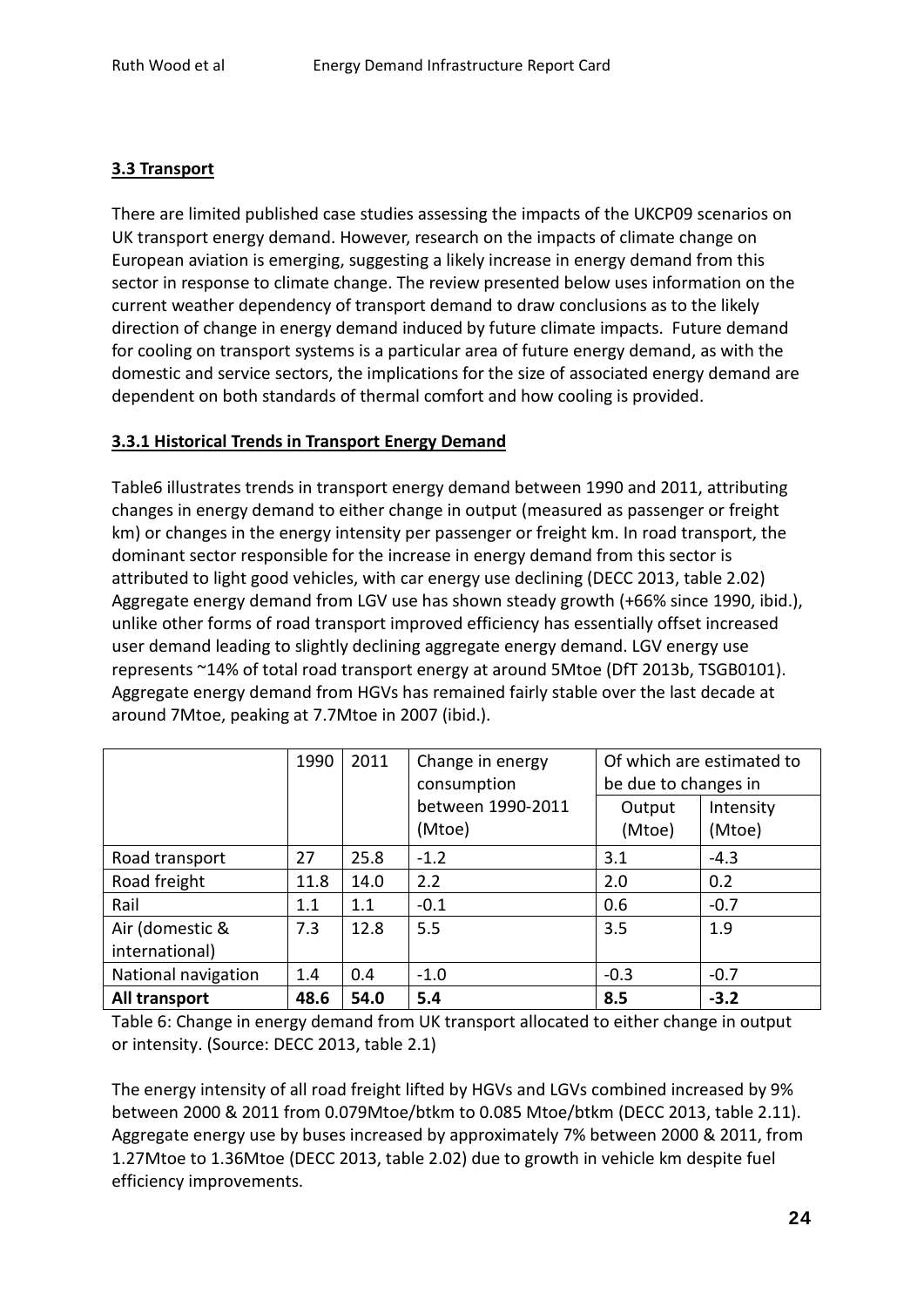#### **3.3.2 Interactions between weather and climate and energy demand for transport**

The main influences of weather on energy transport demand relate to the effect of ambient temperature on a) the performance of propulsion technology b) demand for passenger thermal comfort. Influences of weather on travel demand per se and mode of travel (e.g. bicycle, car or bus) are also plausible, indeed anecdotal evidence also suggests a relationship between UK summer temperatures and the numbers of flights for holidays or 'staycations' – however, we have not found evidence to support this. The relationship between external temperature and internal combustion engine and electric vehicle performance is discussed below. The impact of external temperatures on passenger demand for heating or air conditioning creates additional energy demand in colder and hotter temperatures respectively, hence additional engine (or battery) load. Ambient temperature also affects the freight energy load associated with the refrigeration of certain perishable goods.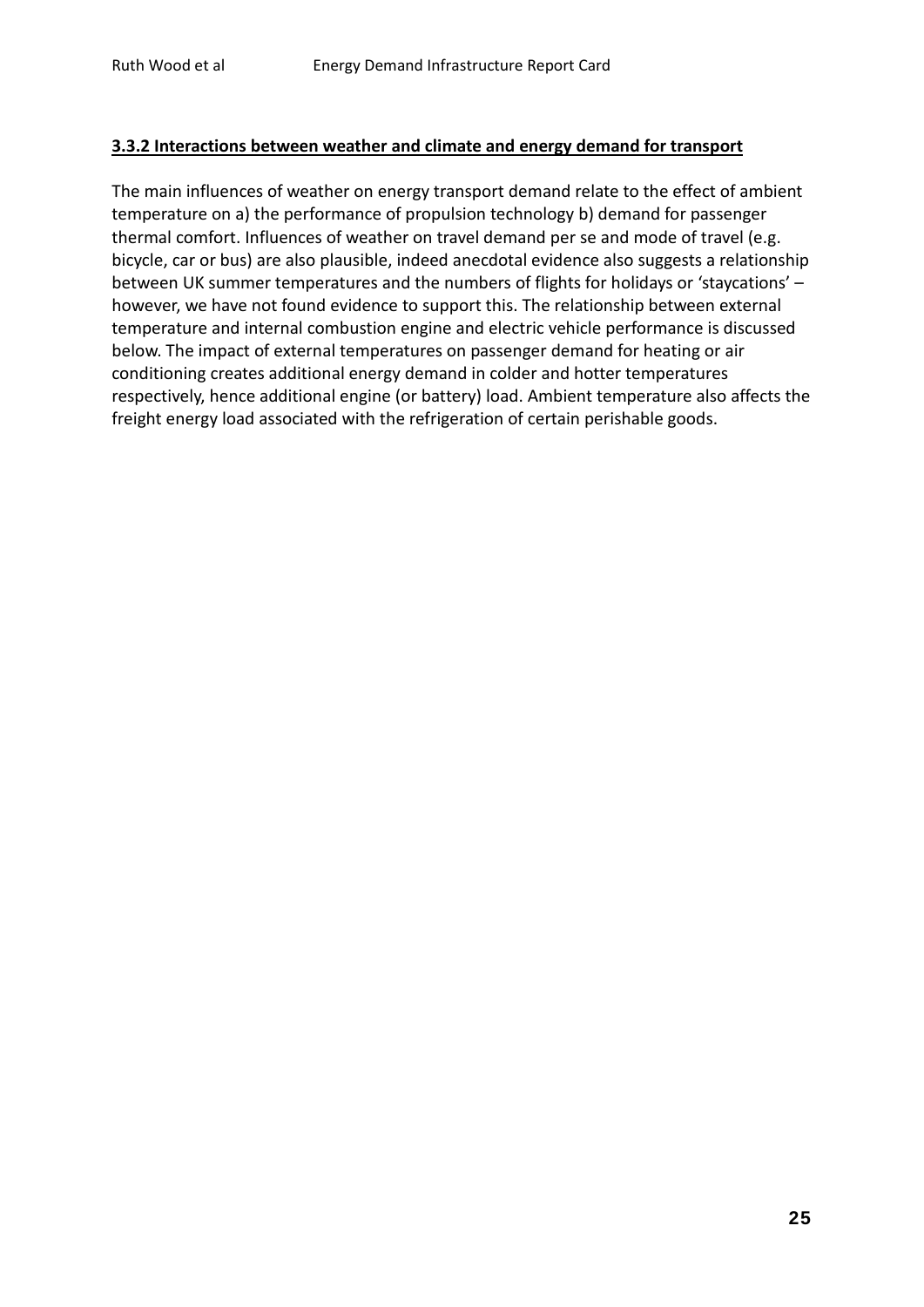| Sub-     | <b>Comprising</b> | <b>Direct relationship</b>                    | <b>Potential impact of climate</b> | Other factors affecting the         | <b>Temporal or spatial</b> |
|----------|-------------------|-----------------------------------------------|------------------------------------|-------------------------------------|----------------------------|
| sector   |                   | with weather?                                 | change on overall demand           | impact                              | influences                 |
| Road     | Cars              | Ambient air                                   | Yes - increase in air              | Depends on the fuel mix of the      | Patterns in future         |
|          |                   | temperature affects                           | conditioning demand with           | future car fleet. Energy            | temperature distribution   |
|          | LGVs              | engine efficiency and                         | increasing ambient air             | requirements for heating and        | will affect the spatial    |
|          | <b>HGVs</b>       | demand associated                             | temperatures.                      | cooling depend on passenger         | variation of changes in    |
|          |                   | with thermal comfort                          | <b>Battery performance</b>         | expectations of thermal comfort     | energy demand. Warmer      |
|          | <b>Buses</b>      |                                               | optimal between certain            | and measures to provide natural     | temperatures likely to be  |
|          |                   |                                               | operating temperatures.            | ventilation / cooling. Passive      | more common in urban       |
|          |                   |                                               |                                    | cooling measures, e.g. retrofitting | areas and lower            |
|          |                   |                                               |                                    | buses with white roofs and          | latitudes.                 |
|          |                   |                                               |                                    | automatic ventilation systems       |                            |
|          |                   |                                               |                                    | (TfL, 2014).                        | Colder temperatures        |
| Rail     | Passenger         | Ambient air                                   | Yes potentially depending          | Natural ventilation and changing    | more prevalent in          |
|          |                   | temperature                                   | on how increases in                | expectations / acceptability of     | northerly latitudes and    |
|          |                   | associated with                               | summer cooling demand              | warmer temperatures could           | rural areas.               |
|          |                   | energy demand for                             | are met                            | reduce cooling energy demand.       |                            |
|          |                   | passenger's thermal                           |                                    |                                     |                            |
|          |                   | comfort                                       |                                    |                                     |                            |
|          | Freight           | $No$ – unless used for                        | <b>No</b>                          |                                     |                            |
|          |                   | refrigerated goods                            |                                    |                                     |                            |
| Aviation | Domestic          | Adverse weather                               | Yes, higher frequency of           | Plans by the aviation industry to   | Increase in fuel for take- |
|          |                   | events can cause                              | convective weather can             | improve the efficiency of flights   | off mainly in summer       |
|          | International     |                                               |                                    |                                     | months.                    |
|          |                   | diversions leading to<br>increased fuel burn. | lead to rerouting and the          | could offset some of the potential  |                            |
|          |                   |                                               | need for additional fuel to        | increase in energy demand           |                            |
|          |                   |                                               | be carried. Increased              | caused by climate impacts.          | Impacts of convective      |
|          |                   | Climate currently                             | temperatures can reduce            |                                     | weather, depend on         |
|          |                   | influences sun and                            | climb efficiency increasing        |                                     | distribution throughout    |
|          |                   | winter sports holiday                         | energy demand during               |                                     | the year.                  |
| Shipping | Domestic          | <b>No</b>                                     | <b>No</b>                          |                                     |                            |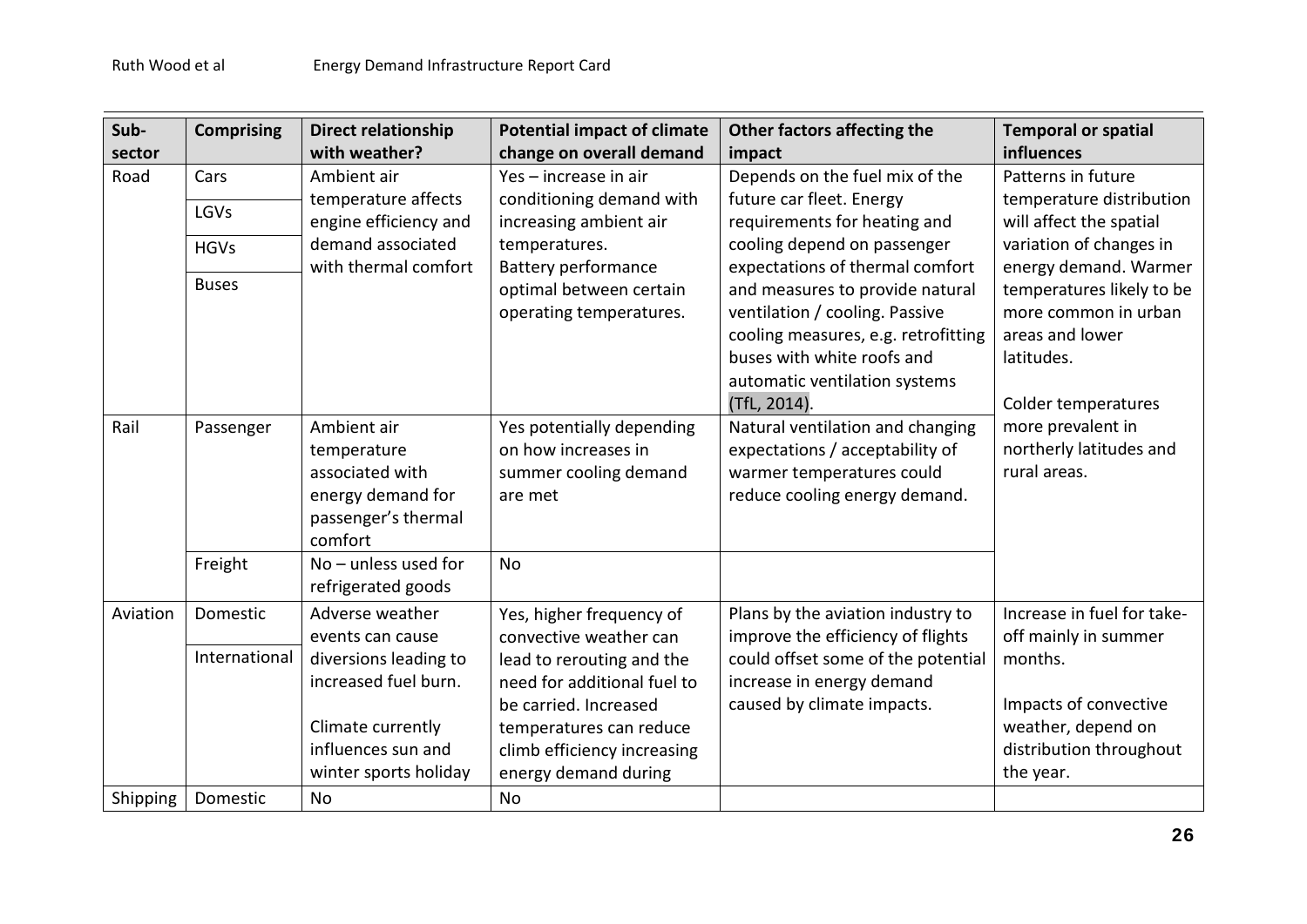| International   No | Opening up of the Arctic   | Dependent on the uptake of this |  |
|--------------------|----------------------------|---------------------------------|--|
|                    | passageway provides a      | route by ship operators and any |  |
|                    | shorter route for ships    | international legislation       |  |
|                    | between NE Europe and      | governing its use.              |  |
|                    | the Far East compared with |                                 |  |
|                    | the Suez Canal.            |                                 |  |

Table 7: Summary of interactions of weather and climate with demand for energy in the transport sector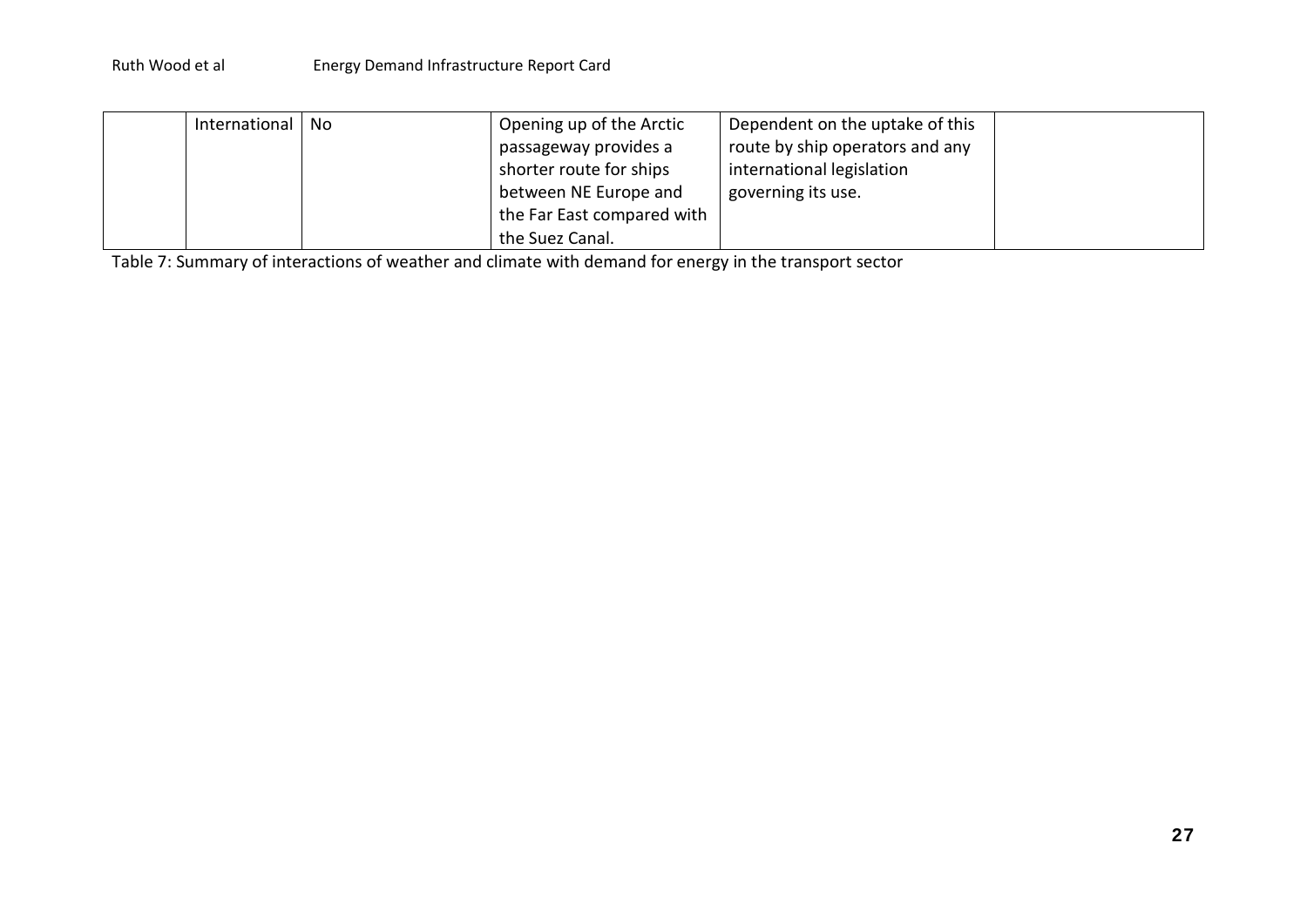#### *Effects of ambient temperature on propulsion systems*

Internal combustion engines (ICE) operate more efficiently at higher ambient air temperatures, thereby reducing energy required per kilometre (Mock *et al.* 2012). In test conditions, an average 0.161% reduction in  $CO<sub>2</sub>$  emitted (hence fuel consumed) was observed for each 1°C rise in ambient air temperature over the standard European test cycle (Kadijk *et al.* 2012). Increased mean and extreme temperatures associated with climate change are likely to result in a relatively small reduction in energy demand from ICEs, with the overall impact dependent on the growth rate in vehicle kilometres driven by ICE vehicles.

Electric vehicle battery performance is also affected by external temperatures. Colder air temperatures impair battery performance in electric vehicles, effectively increasing electricity demand per kilometre of travel. The extent of reduction in battery performance varies with battery chemistry and with severity of low temperature. Lead acid and nickel metal hydride (NiMH) batteries have a narrower range of performance than lithium ion batteries, requiring energy for cooling and heating of the battery unit to achieve acceptable operating temperature (Pesaran *et al.* 2003). NiMH batteries show a reduction in maximum discharge power between 20°C and 0°C of around 50% (ibid.). Modern lithium ion batteries have proved more resilient to cold temperatures than lead acid and NiMH, maintaining 90% of their 25°C discharge capacity at -5°C (Horiba *et al.* 2005).The effect of reduction in battery discharge capacity is potentially more problematic for extra-urban areas where charging points are fewer and further between. The overall effect of future climate change is not expected to change an electric vehicle's energy demand markedly in future as winter mean temperatures are forecast to rise, but extreme cold weather events will remain problematic for users during these events.

Warmer air temperatures (especially in urban areas) are associated with increased use of mobile air conditioning (AC), increasing the electrical load on the battery and more rapidly depleting charge (Devie *et al.* 2012). The scale of demand change is indeterminate given the elective nature of AC use. However, AC is by far the greatest auxiliary load on a vehicle's battery. Reduction in hybrid and electric vehicle fuel economy / range due to AC use is estimated to be up to 40% – hence 40% increase in charging energy to travel same distance (Farrington and Rugh 2000). Energy demand for transport air conditioning could potentially significantly increase as mean and peak summer temperatures rise as a result of climate change.

Whereas the CCRA notes "widespread agreement that when used during high speed travel, the increase in fuel consumption attributable to use of air conditioning in vehicles is relatively small – in the region of one per cent or so", this applies only to conventional ICE vehicles where the AC compressor is powered by a drivebelt from the engine. The CCRA goes on to note that "the frequency of usage of air conditioning will increase with a warming climate" – therefore understanding the effects of increased mean and peak temperatures on the energy demand for mobile air conditioning will be a key consideration for an electrified fleet.

It is likely that increases in mean and extreme summer temperatures will also lead to an increase in cooling demand for other forms of surface transport including buses and trains.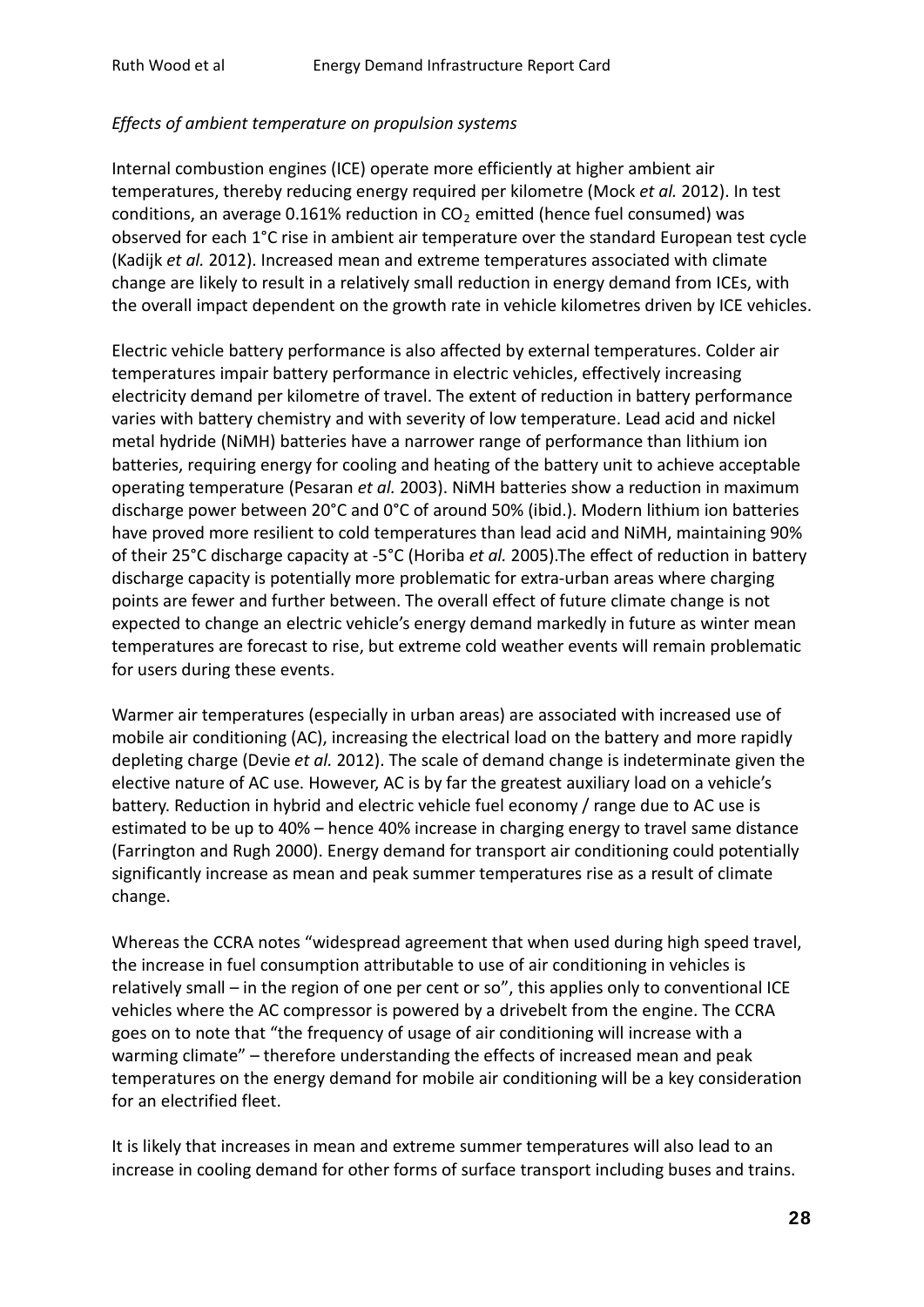The requisite information to determine the significance of this load is not currently available to provide an indication of the relative scale of change associated with climate impacts. However, the demand for cooling on public transport has been noted, with London Transport undertaking a retrofitting exercise to install automatic ventilation systems and paint the roofs of buses white to improve the thermal comfort of passengers during hot weather (TfL 2014). Similarly the London Underground is undertaking a series of measures, including the installation of pumps and fans and of air conditioning units on the trains on some lines, which incur energy costs to provide cooling to the underground network in hot weather (GLA 2005; GLA 2011). Demand for cooling on the London Underground is likely to increase under all climate scenarios.

In the aviation sector, a potentially significant impact on energy demand arises from the potential increase in larger and more intense convective systems within the atmosphere. Avoiding these systems typically adds to journey length, requiring additional fuel. An increase in temperature also affects climb performance of aircraft, increasing the fuel demand during take-off (Eurocontrol 2013).

### **3.4 Industrial Energy Demand**

There is minimal publishes information discussing the impacts of climate on energy demand by industry. A collection of studies highlighting the significance of weather on various industrial processes are presented, it is assumed that these are sensitive to climate impacts however there is no quantification of the scale of change that climate impacts may cause. Main processes affected include those operating in controlled environments such as the food and biotechnology sectors; steam production; general heating and cooling and water pumping.

#### **3.4.1 Historical Trends in Industrial Energy Demand**

UK industry has demonstrated a significant reduction in the energy intensity of manufacturing over the last 40 years. The industrial sector has grown by an average of 1% annually in gross value added terms, whilst reducing total energy consumption by 44% since 1970 and by 9% since 1990 (DECC 2012). The main efficiency gains were in the iron and steel and chemical sectors, which in 2011 had reduced their energy intensities by 70% and 50% compared to their respective 1990 levels (DECC 2013d, chapter 4). Table 8 outlines the contributions of different parts of the industrial sector to its total energy demand and their relative improvements in energy intensity over time. While most sectors have demonstrated an improvement in energy intensity, only the iron and steel industry has made significant absolute reductions in energy demand between 1990 and 2011, the chemical industry's significant improvements in energy intensity are outweighed by growth in output.

| 1990   | 2000   | 2011   | Change in | Of which are        |
|--------|--------|--------|-----------|---------------------|
| (Mtoe) | (Mtoe) | (Mtoe) | energy    | estimated to be due |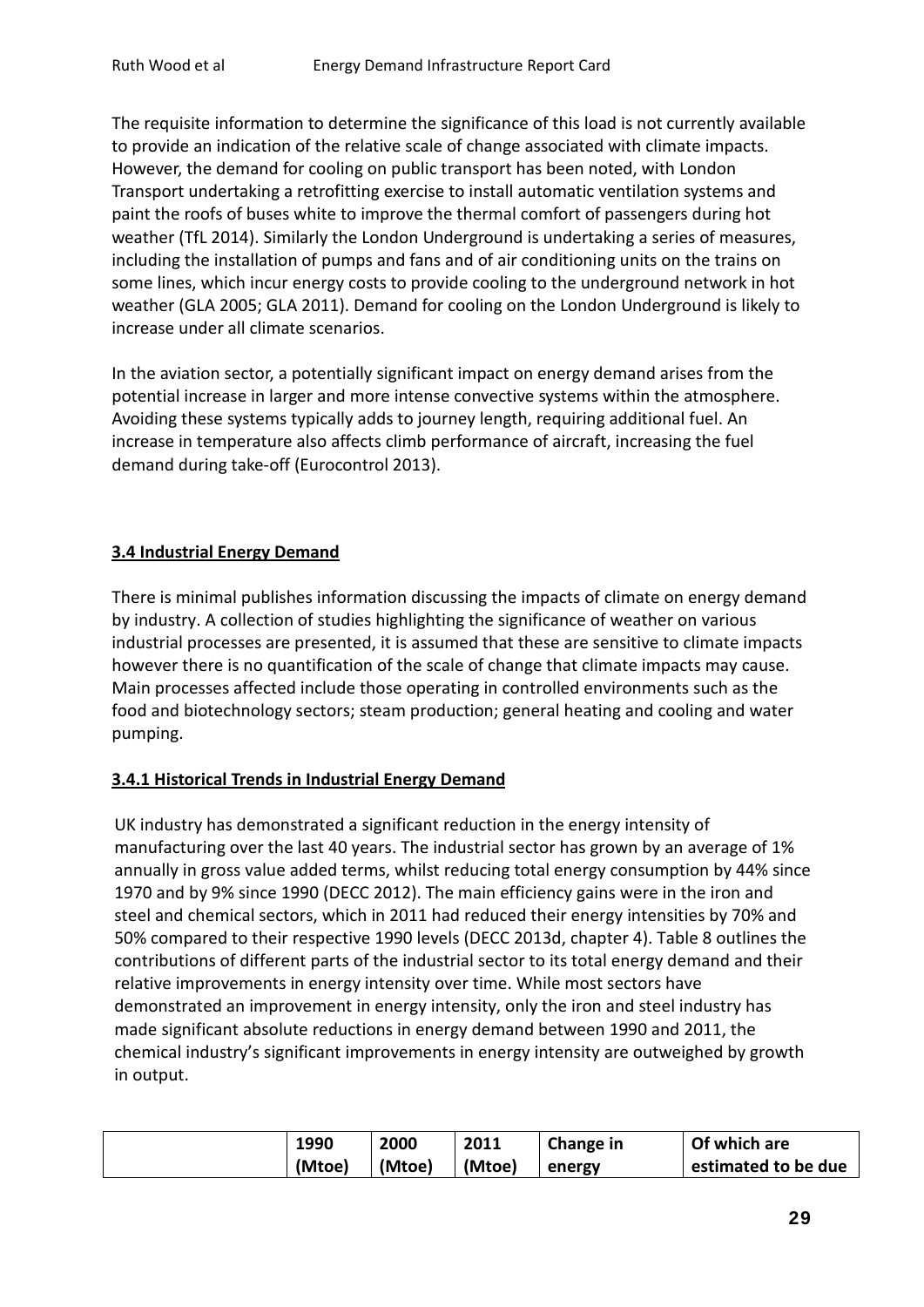|                         |      |      |      | consumption   | to changes in |           |
|-------------------------|------|------|------|---------------|---------------|-----------|
|                         |      |      |      | $1990 - 2011$ | Output        | Intensity |
|                         |      |      |      | (Mtoe)        | (Mtoe)        | (Mtoe)    |
| Iron, steel & non-      | 8.2  | 3.4  | 2.1  | $-6.2$        | $-1.5$        | $-4.7$    |
| ferrous metals          |      |      |      |               |               |           |
| <b>Chemicals</b>        | 5.9  | 7.6  | 4.1  | $-1.7$        | 2.4           | $-4.1$    |
| Mechanical,             | 3.6  | 3.0  | 2.0  | $-1.6$        | $\mathbf 0$   | $-1.5$    |
| electrical &            |      |      |      |               |               |           |
| instrument              |      |      |      |               |               |           |
| engineering             |      |      |      |               |               |           |
| <b>Vehicles</b>         | 1.8  | 1.7  | 1.4  | $-0.3$        | 0.8           | $-1.1$    |
| Food, drink &           | 4.2  | 3.8  | 3.5  | $-0.7$        | 0.6           | $-1.3$    |
| tobacco                 |      |      |      |               |               |           |
| Textiles, leather,      | 1.2  | 1.2  | 0.9  | $-0.4$        | $-0.6$        | 0.3       |
| clothing                |      |      |      |               |               |           |
| Paper, printing,        | 2.4  | 2.6  | 2.2  | $-0.2$        | $-0.5$        | 0.3       |
| publishing              |      |      |      |               |               |           |
| <b>Construction</b>     | 1.1  | 0.9  | 0.4  | $-0.7$        | 0.2           | $-0.9$    |
| <b>Other industries</b> | 8.7  | 8.1  | 5.7  | $-3$          | $-0.3$        | $-2.8$    |
| <b>Unclassified</b>     | 1.5  | 3.1  | 3.6  | 2.1           | 0.1           | 2.0       |
| <b>Total</b>            | 38.7 | 35.5 | 25.9 | $-12.8$       | 1.1           | $-13.9$   |

Table 8 Change in energy demand from UK transport allocated to either change in output or intensity. (Source: DECC 2013b, table 4.15 )

The end uses of industrial energy provide an indication on those likely to be affected by climate change. Table 9 provides a summary of the size of the industries' major end uses over the last two decades. Space heating accounts for 13% of industrial energy demand and will likely follow a similar decline to those projected for buildings in the service sector. Process use dominates energy end use, while the exact use is specific to the industry in question this figure includes the production of high grade heat or steam.

|                      | End use demand<br>(Mtoe) 2012 | % of total demand |
|----------------------|-------------------------------|-------------------|
| Space heating        | 3.2                           | 13%               |
| Lighting             | 0.2                           | 1%                |
| Process use          | 10.0                          | 40%               |
| Motors / drivers     | 2.8                           | 11%               |
| Drying / separation  | 2.2                           | 9%                |
| Other non transport* | 6.7                           | 27%               |

Table 9. Industrial energy demand by end use 2012 (Source: DECC 2013; table 1.04)\* Includes construction and unclassified energy use in the Industrial column but excludes energy used in the manufacture of coke, refined petroleum products and nuclear fuel (SIC2003 class23; SIC2007 class19).

# **3.4.2 Interactions between weather and climate and the energy demand for industry**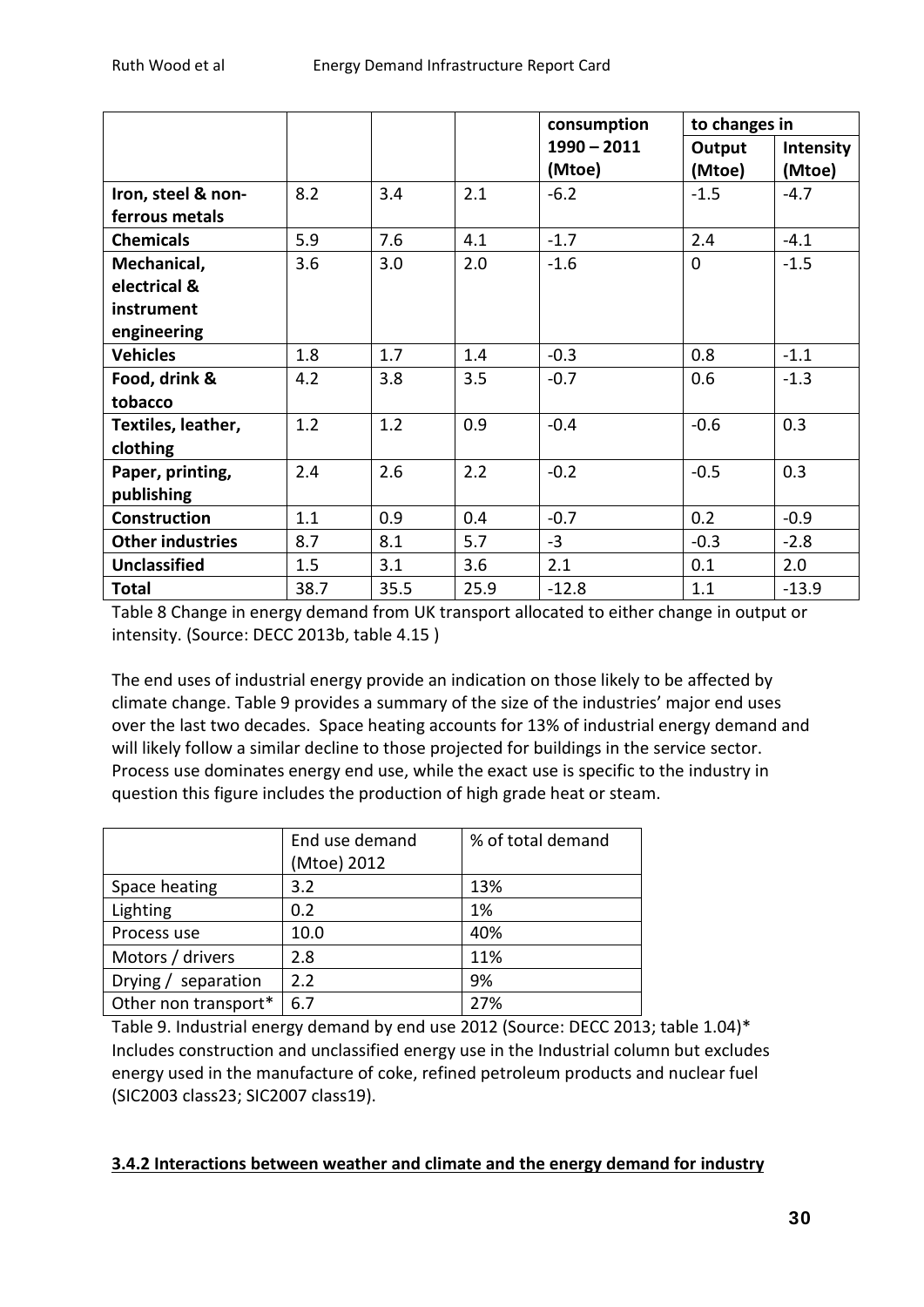There are few studies examining the effects of climate change on industrial energy demand, none that we could find using UKCP09 projections. The literature presented here highlights potential impacts on types of industrial energy use as described in particular case studies – the direction of the impact will likely be applicable to other industrial processes that operate in a similar way.

### *Food production / pharmaceutical / biotech sectors*

Industrial sectors that rely upon controlled environments for production such as the food, pharmaceutical and biotech sectors are likely to be affected by changes to the climate. An example from the food manufacturing sector highlights the ramifications of external temperatures on the energy required to maintain a controlled environment for biological processes. The production of single cell protein (SCP) from cheese whey using the yeast *K. fragilis* is an exothermic process requiring a cooling system (at an ambient temperature of 22°C, approximately 20% of heat generated in the reaction vessel is dissipated by means of a coolant). An increase in ambient temperature associated with climatic variability would increase the cooling load and associated energy demands, depending on the type of cooling system employed. The cooling demand necessary to maintain suitable growth conditions increases by two orders of magnitude (from 3 to 281kJ/h) when room temperature increases from 16 to 30°C. Conversely, if room temperature falls below 16°C, heating is required to maintain the optimum growth temperature of the medium (Ghaly and Mahmoud 2002).

### *Energy for steam use at an industrial chemical production facility*

In addition to increased space heating demand, at lower outside temperatures steam is released to prevent freezing of pipes, resulting in greater energy demand for raising steam. Intensity of steam consumption is temperature dependent: a reduction in outside temperature from 15 to -30 °C increases the rate of steam consumption from 0.25 to 3 tonnes/ $m<sup>3</sup>$  flow (Leksell and Pärsdotter 2013). With an increase in average temperatures during winter, energy demand for raising steam for this purpose is likely to reduce. During periods of warmer temperature, demand for cooling water increases, in turn increasing the proportion of non-condensing gas requiring removal by energy-consuming steam extractor fans (*ibid*).

### *Industry demand for water pumping*

Coastal inundation associated with extreme weather events poses a threat to high value industrial installations sited in coastal areas. While disruptions to industrial production may temporarily reduce energy demand due to lower productivity, onsite energy demands associated with pumping of flood water may increase. Reduction in industrial productivity may have to be recouped at a later stage, increasing energy demands. Extreme weather events may cause disruptions to normal grid operation; while outages or blackouts may reduce wider energy demands, diesel consumption may rise if firms self-generate in response to shortages especially where smaller, less efficient generators are used (Fisher-Vanden *et al.* 2013).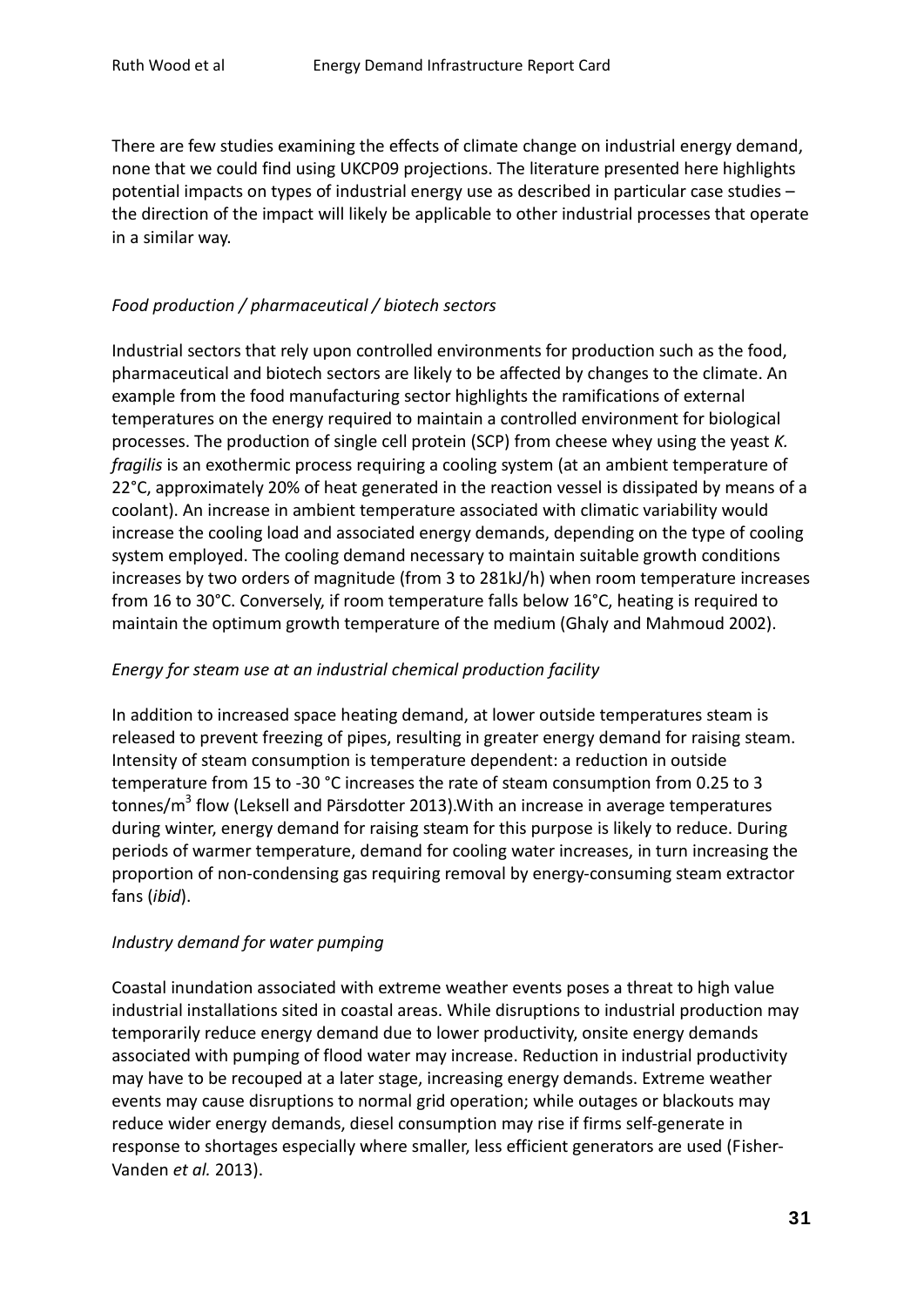#### *Industrial process cooling and heating*

While no specific details can be found for climate impacts on UK industrial process cooling and heating demand, studies from the USA show that temperature dependencies of US industrial energy demand are more sensitive to changes in heating demand than cooling demand (USGCRP 2009). Thus US industrial energy demand is expected to decrease by up to 20%, based on aggregate energy demand elasticities (Considine 2000) and the anticipated changes in US cooling and heating degree days by the end of the century under a high emissions scenario (USGCRP 2009).

US city regions where the projected reduction in heating degree days exceeds the increase in cooling degree days are expected to see the greatest reduction in industrial energy demands (15-20%). Regions where cooling demand is projected to increase more than heating demand reduces would experience smaller reductions (below 5%) in industrial energy demand (based on data in USGCRP 2009).

### **3.5 Agriculture**

Weather and climate have a significant impact on the agricultural industry. The UK agricultural industry is shaped by the UK's climate, determining what is farmed, when and how. One of the challenges faced by the sector is weather events that are not usually experienced during a particular time of year. The prolonged wet period in 2012 causing extensive flooding affected both the 2012 harvest and the planting and establishment of the 2013 crops (Defra et al 2012). Agricultural inputs such as pesticide use (and hence energy requirements for field operations) vary from year to year depending on the weather and its influence on disease, weed and pest pressures (Defra et al 2012). Although there are a number of studies examining the impacts of climate change on agriculture or adaptation strategies (e.g. Hossell & Hughes, 2008; Farming Futures 2011a & 2011b), a quantification of the impacts on energy demand has not been carried out, hence the section below highlights impacts and adaptation strategies identified that are likely to affect energy demand.

### **3.5.1 Historic Trends in Agricultural Energy Demand**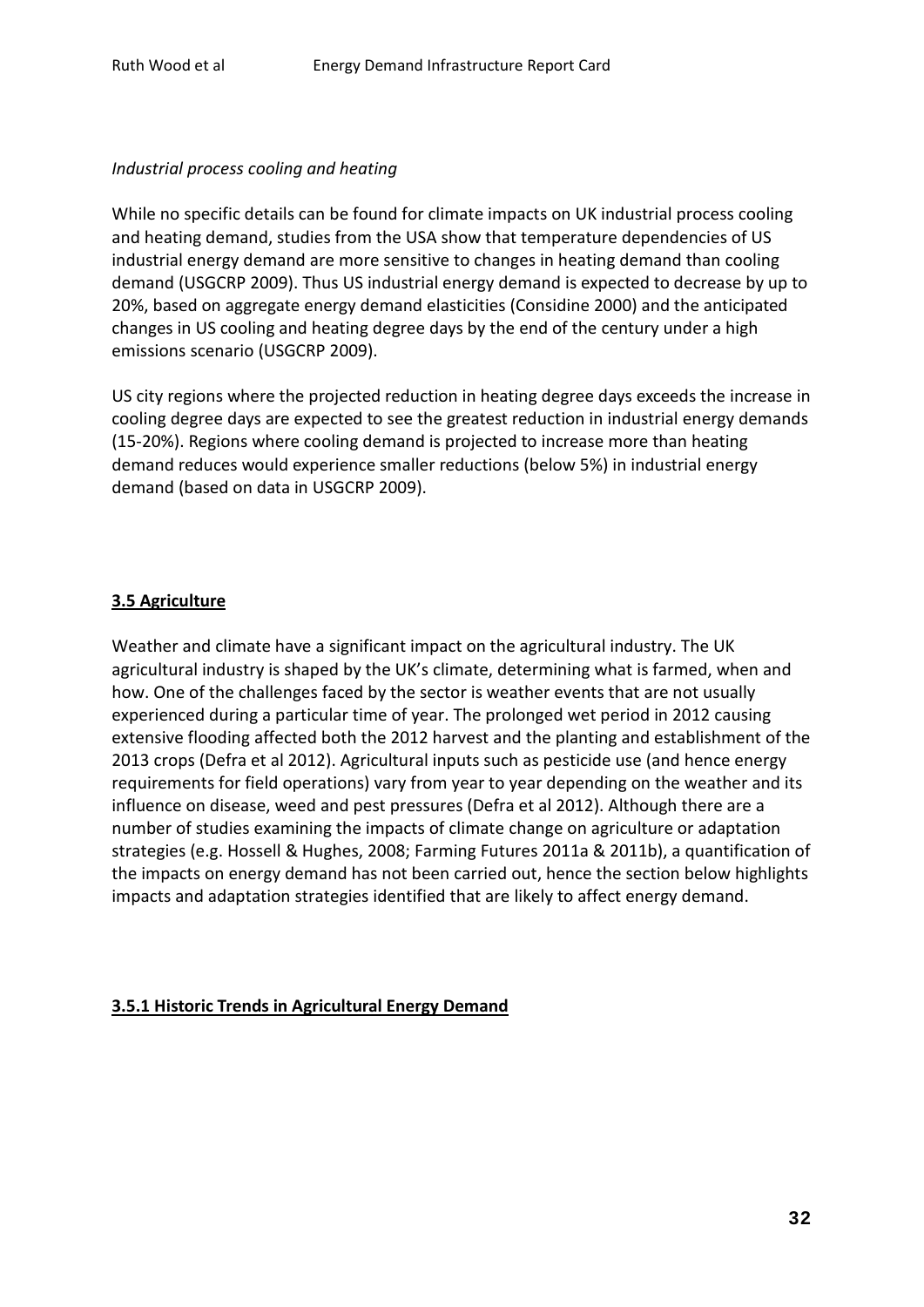

Figure 4. Agricultural energy demand by source 1998-2012 (Source Table 5.08, DECC 2013)

The decline observed in energy demand by the agricultural sector is dominated by reductions in petroleum use. Analysis by Defra in 2008 concluded that the reduction was due to a combination of more efficient machinery and equipment, more efficient farming practices (e.g. minimum tillage, precision farming) and switching to more efficient sources of energy. Defra's analysis demonstrated that between 1985 and 2006 energy use declined by 30% with little change in the volume of agricultural output thus the reductions were due to efficiencies within the sector. To continue the reduction in energy use, additional efficiencies would be required in equipment, practices and overall productivity improvements. The latter is weather dependent (Defra, 2008).

Agricultural energy use represents a small fraction of overall UK energy demand (approximately 0.6% in 2012), thus annual reports of the end use purposes of agricultural energy are not published. A bottom up analysis undertaken by Warwick HRI in 2005 provides a useful picture of the composition of energy use in the sector at present and a baseline from which to assess the potential impacts of climate change.

| <b>Energy end-use</b> | GWh  | % 2005 direct energy |
|-----------------------|------|----------------------|
|                       |      | demand               |
| Field operations      | 7231 | 36                   |
| Heating excl CHP      | 6598 | 32                   |
| Ventilation           | 2783 | 14                   |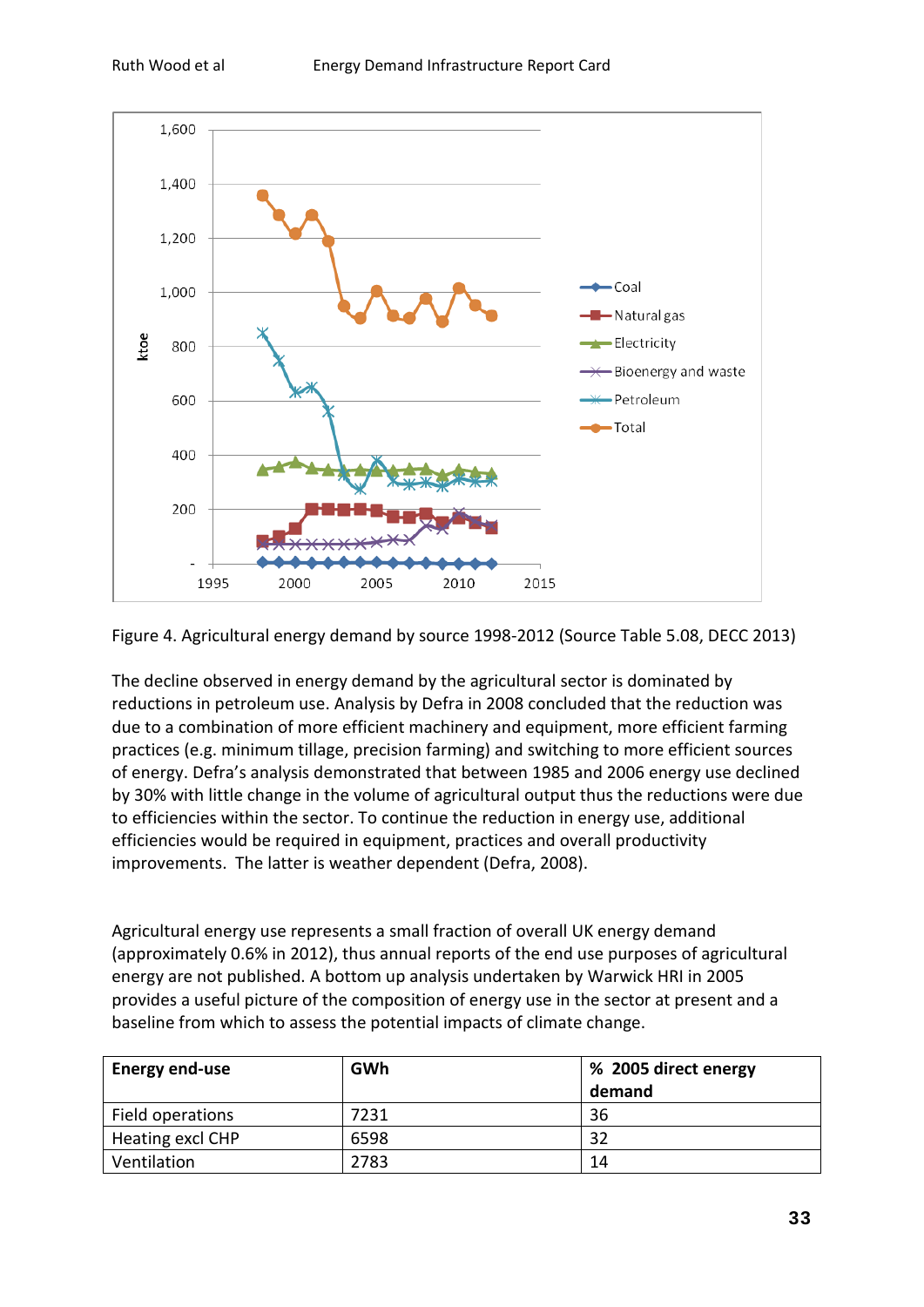| Refrigeration      | 1148 |  |
|--------------------|------|--|
| Motive power       | 834  |  |
| Lighting           | 888  |  |
| <b>Heating CHP</b> | 899  |  |

Table 10. Direct energy use in agriculture in 2005 by end use (Source: Warwick HRI, 2007)

Warwick's analysis highlights that 37% of direct energy use by the sector is associated with heating, of which 61% is used to heat greenhouses and control humidity in the protected crops sector, 24% provides heating for rearing chicks and piglets, 9% provides hot water for hygiene purposes in the dairy sector and 9% is used for the drying, conditioning and storage of grain and other agricultural products. With the exception of hot water provision each of these end uses will likely be affected by future climate impacts. In addition, ventilation and refrigeration together account for 19% of agricultural energy use, with 44% of the energy used for ventilation associated with grain drying and storage (Warwick HRI, 2007).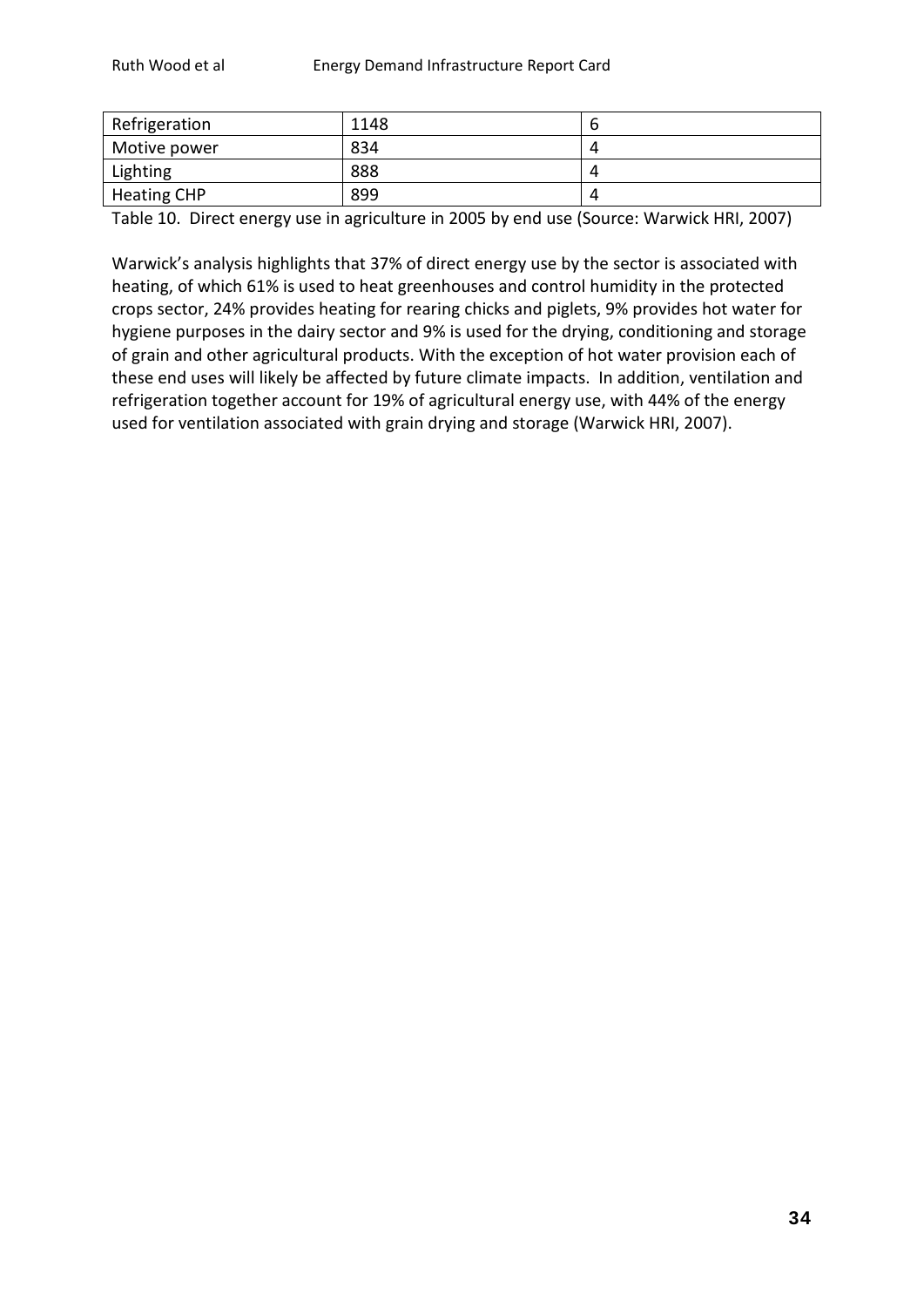# **3.5.2 Interactions between weather and climate and the energy demand for agriculture**

| <b>End use demand</b>    | Direct relationship with<br>weather?                                             | <b>Potential impact of climate</b><br>change on overall demand                                                                                                                        | Other factors affecting the impact                                                                                                                                                                                                                                                                               | <b>Temporal or spatial</b><br>differences               |
|--------------------------|----------------------------------------------------------------------------------|---------------------------------------------------------------------------------------------------------------------------------------------------------------------------------------|------------------------------------------------------------------------------------------------------------------------------------------------------------------------------------------------------------------------------------------------------------------------------------------------------------------|---------------------------------------------------------|
| Field operations         | Demand in response to daily<br>weather patterns.                                 | Increased demand for weed<br>control due to warmer<br>temperatures could<br>increase energy required<br>for field operations                                                          | Alternative farming practices could<br>be used to reduce the size of any<br>increased need for pesticides.                                                                                                                                                                                                       |                                                         |
| Heating                  | Yes, colder temperatures<br>require more energy for<br>heating                   | Annual heating demand<br>likely to reduce                                                                                                                                             | Savings from milder winters could<br>be offset if adverse weather (e.g.<br>floods) requires livestock to be<br>housed for a greater length of<br>time.                                                                                                                                                           | <b>Potential reductions</b><br>during winter<br>months. |
| Ventilation              | Yes, increased ventilation<br>needed during warmer<br>weather                    | An increase in demand for<br>cooling during warmer<br>weather likely to increase<br>energy demand<br>Wetter weather increases<br>demand for energy to dry<br>grains prior to storage. | Installation of natural ventilation,<br>mixed mode cooling provision can<br>reduce the size of the impacts of<br>climate change on energy demand<br>for cooling. Increases in the<br>housing of livestock either in<br>response to climate impacts or as a<br>general trend would confound this<br>relationship. | Potential demand<br>increase mainly in<br>summer months |
| Refrigeration            | Yes, demand increases in<br>warmer weather                                       | Refrigeration demand likely<br>to increase                                                                                                                                            | Improvements in refrigeration<br>technology could offset this<br>increase.                                                                                                                                                                                                                                       | Potential increase<br>during summer<br>months           |
| Motive power<br>Lighting | No direct relationship<br>Some association with cloud<br>cover, but agricultural |                                                                                                                                                                                       |                                                                                                                                                                                                                                                                                                                  |                                                         |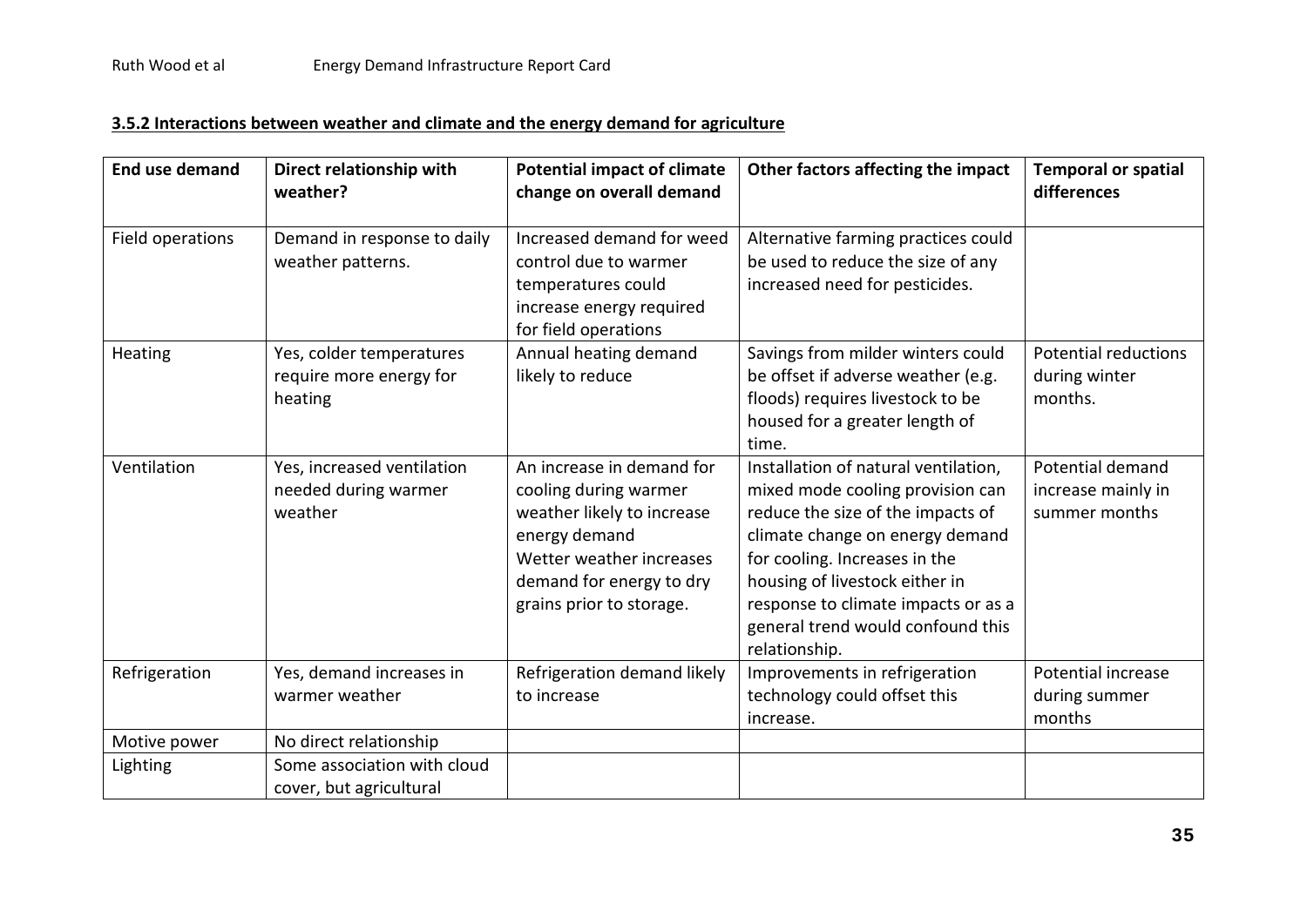| buildings<br>s tend not to relv on . |  |  |
|--------------------------------------|--|--|
| natural lighting.                    |  |  |

Table 11: Summary of interactions of weather and climate with demand for energy in the agricultural sector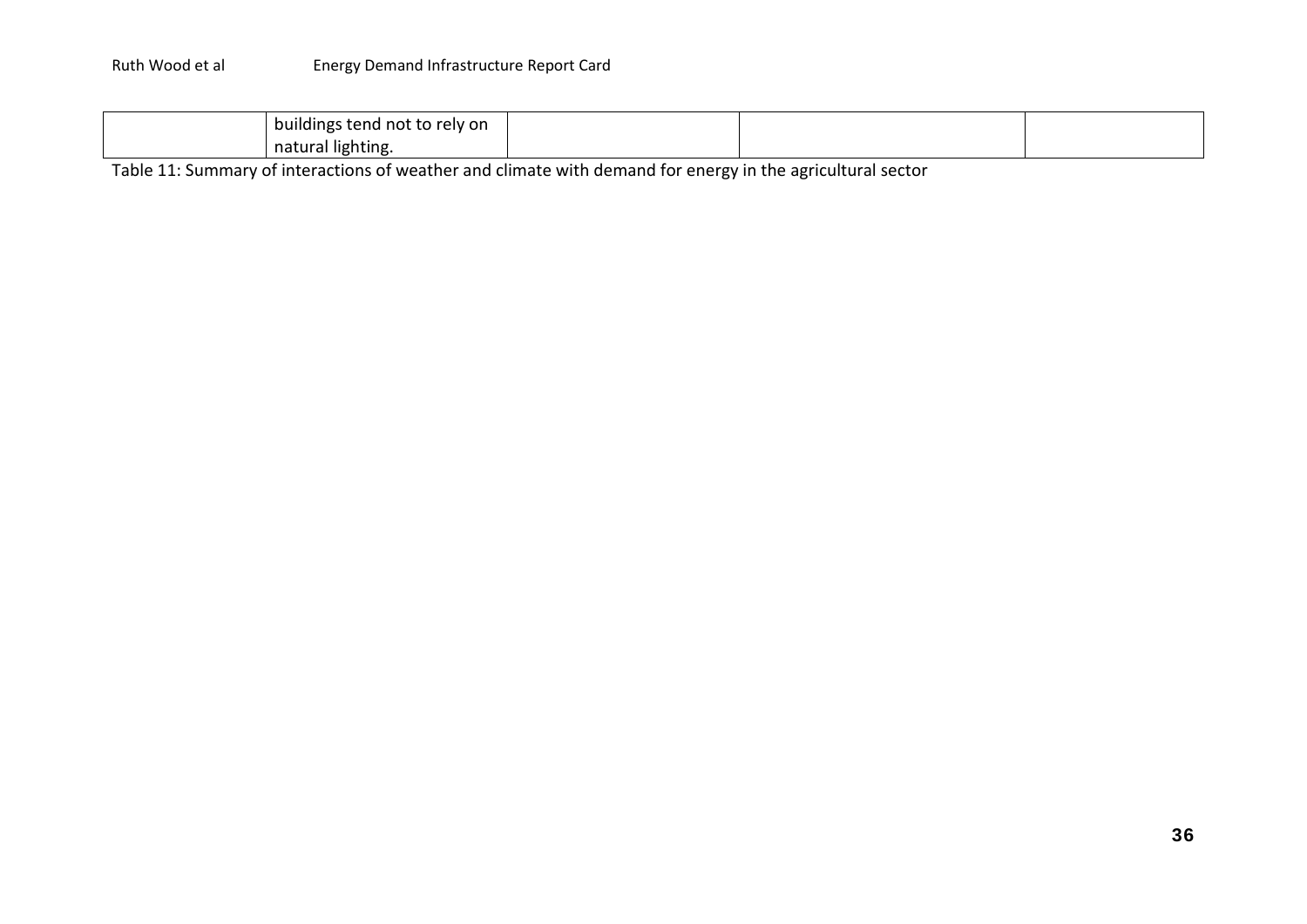#### *Impacts of precipitation*

Assuming no significant restructuring of the agricultural sector in response to climate change, many of the potential impacts of future climate impacts depend on the timing, severity and duration of weather events. For example, prolonged spells of precipitation during the grain growing season, particularly at harvest, require more drying (thus energy) to avoid spoilage (HGCA, 2011). If there is increased precipitation leading to flooding on agricultural land, energy is required for pumping and drainage to restore land; in addition if grazing land is flooded, then livestock need to be housed indoors, creating additional demand for heating and lighting as well as indirectly for feed (Hossell and Hughes, 2008). Conversely, a decrease in precipitation in summer or during the growing season increases energy demands associated with crop irrigation s (Hossell and Hughes, 2008).

#### *Impacts of temperature*

For livestock being housed either temporarily or permanently, temperature affects heating and cooling demand. Beyond certain temperatures animals experience observable heat stress, requiring cooling in hot weather; this demand will increase with climate change (Farming Futures, 2011b). One response to hotter temperatures due to climate change is to house livestock during extreme temperatures, this increases energy requirements associated with ventilation and cooling as well as feed production.

Once dried, crops are stored in controlled temperature and humidity conditions to prevent biodeterioration due to moulds and fungi infections. Storage can last for at several months to a year. The energy demand to maintain these conditions is dependent on external conditions (HGCA, 2008).

### *Combination of events*

Variations to average weather (warmer, wetter) can lead to increases in a variety of pests and weeds. Depending on the timing and duration of weather events and which crops are affected, increased use of pesticides and changes in timing of application may be indicated, along with feedback or side effects for other agricultural processes. Changes in the timing and duration of the growing season itself may require more weed control (mechanical and chemical). These changes incur direct increases in energy demand for field operations, in addition to indirect demand for energy associated with pesticide production (Hossell and Hughes, 2008).

#### *Extreme weather events*

Extreme weather events such as storms or flooding reduce the productivity of the agricultural sector, increasing the overall energy intensity of its output. A key adaptation measure by the agricultural industry in response to future climate change is to increase the proportion of crops grown undercover – a measure to protect crops from 'unseasonable'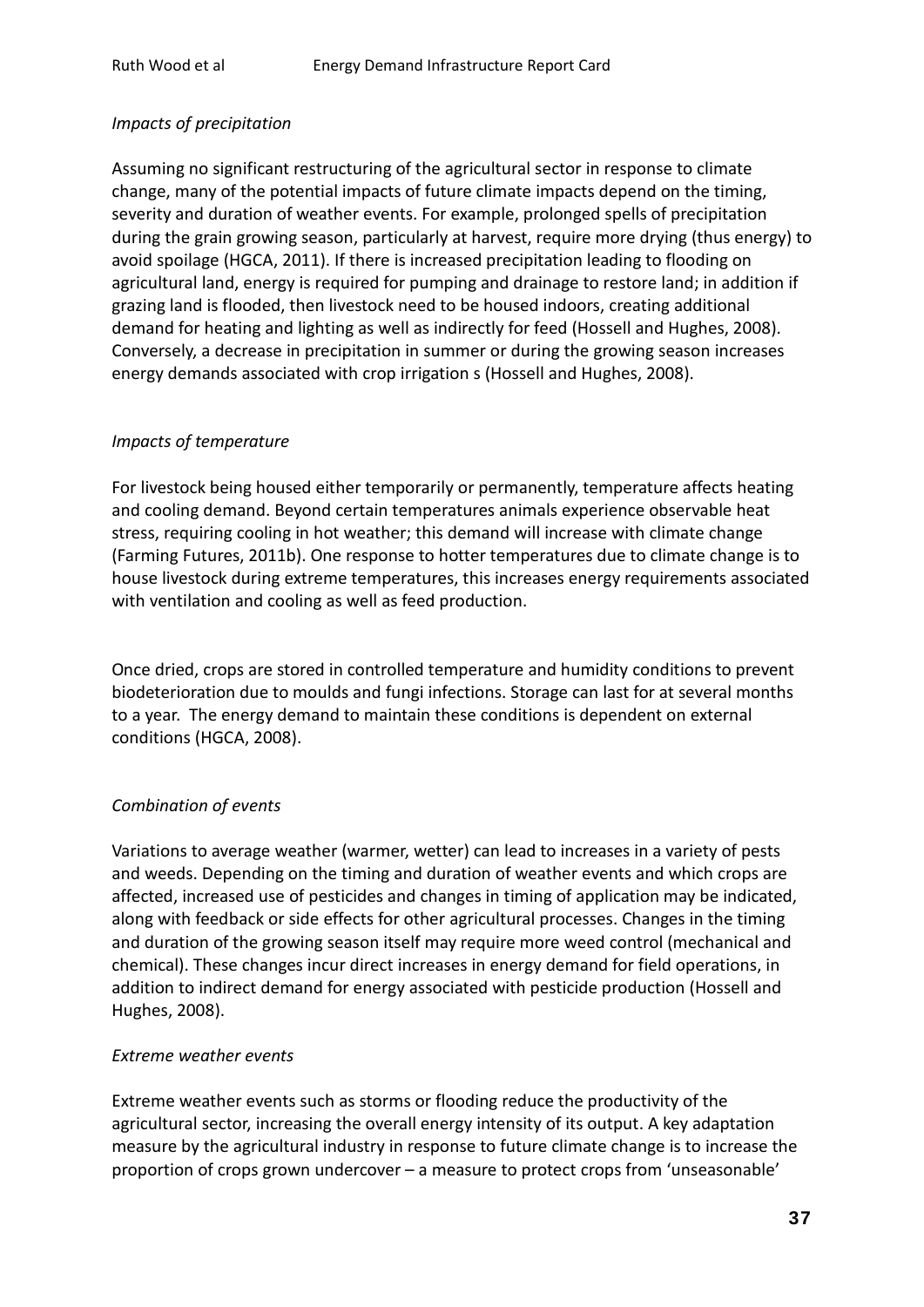weather events (e.g. prolonged rainfall during harvest). This measure could lead to additional energy demand associated with irrigation, temperature and humidity control within the covered areas.

#### **4. Broader drivers and their interactions with climate change risk**

#### **4.1 Residential Sector**

#### *Broad drivers*

Within the residential sectors, current policy drivers encourage energy demand reduction and low carbon energy sources. For new build houses, current policy is that from 2016 they should be zero carbon. The policy covers energy use for heating, along with hot water, cooling and fixed lighting. The approach is to set a minimum fabric energy efficiency standard (through Part L of Building Regulations), ensuring that carbon emissions from heating, hot water and cooling meet a carbon compliance limit, and then, if necessary, bringing it to zero carbon through 'allowable solutions' (which includes off site measures). This will have a significant impact, lowering heat demand in new houses. Although efficiency standards are being tightened there appears to be concern whether this is happening fast enough to reach the 2016 target. The use of LED bulbs with much higher efficiencies than CFLs is expected to grow, however, the impact on energy demand will depend on how they are used. Lighting is covered by the EU Energy labelling directive. The efficiency of new boilers (replacing existing, or in new homes) is set in Building Regulations. Currently the minimum efficiency for a gas boiler is 88%.

For existing houses the current Green Deal, where loans are provided to homeowners to enable them to make energy efficiency improvements, is the main scheme in place to promote energy efficiency. To date uptake has been limited. The Energy Companies Obligation (ECO) sits alongside this, with the larger energy companies required to support domestic improvements in harder to treat homes and for vulnerable customers. Efforts to reduce carbon emissions aim to incentivise a move away from gas as the dominant fuel for domestic heating towards electric and renewable heating sources. The Renewable Heat Incentive, which is due to come into effect for domestic properties in 2014, is designed to facilitate this kind of move. For heat pumps the EU Renewable Energy Sources Directives states that to be considered as a renewable source of energy, heat pumps have to have a minimum SPF (a location-specific measure of performance similar to CoP) of 2.5.

#### *Interactions with climate change risks*

The drivers above focusing on heating demand will reduce the elasticity between external temperature and energy demand. If houses were to become much better insulated then the relationship between heat demand and temperature would be lessened. If the trend for increasing internal temperatures were to return then this would reduce the reduction in demand associated with warmer temperatures.

In current building standards the focus for cooling is on limiting solar heat gains and it is seen as optional as to whether developers wish to exceed regulations to take account of future changes to climate. However, with current heating demand far outstripping air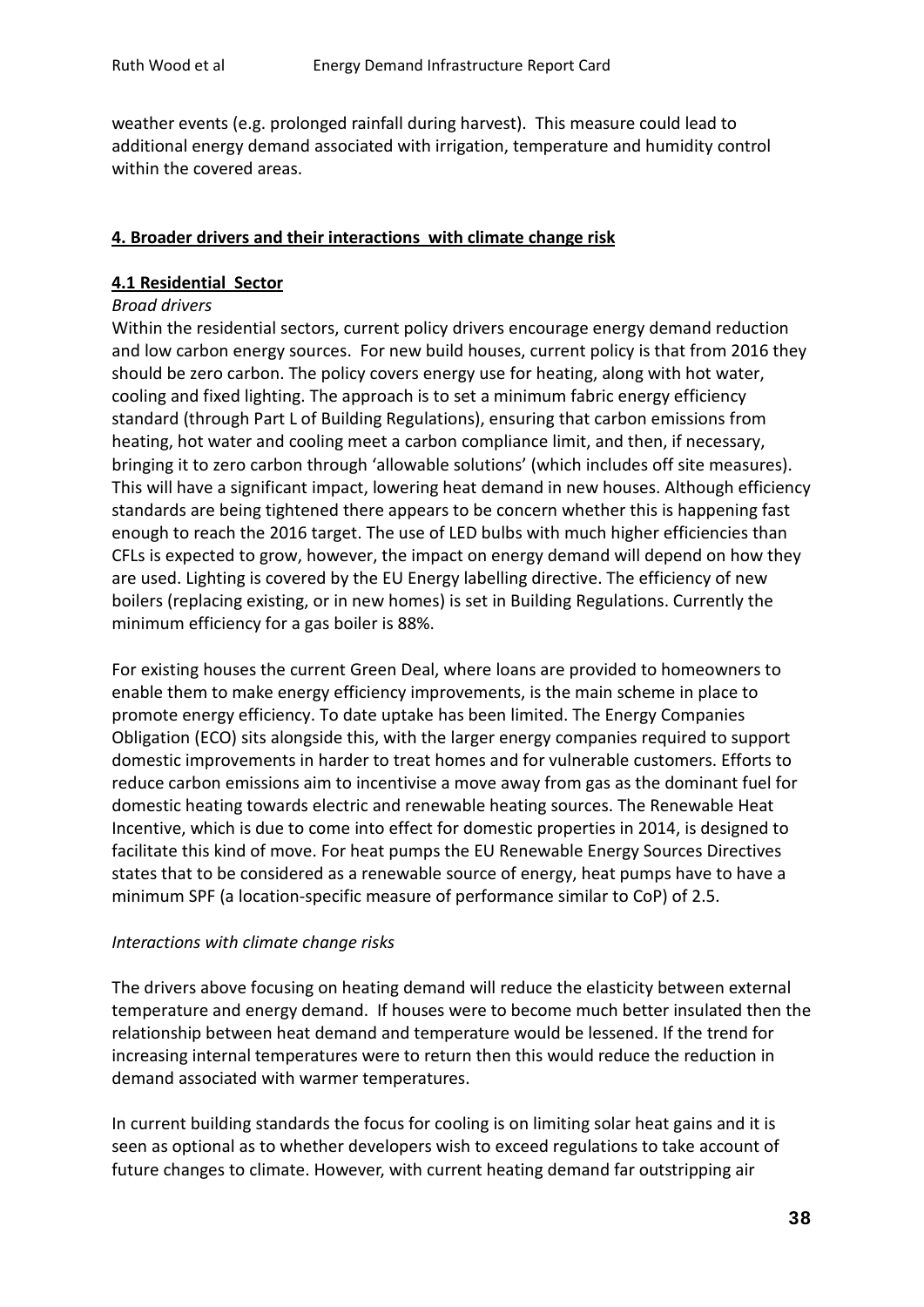conditioning demand the main focus has been on reducing heating demand. The impact of this on potential internal summer temperatures is not clear. Insulation has two effects, firstly it can reduce and slow down the transmittance of external solar heat gains through the building fabric to the rooms inside, but it can also restrict internal heat gains from escaping the room (Sharples and Lee, 2009). Some analysis shows that measures that reduce heating demand (e.g. curtains / insulated shutters) and internal wall insulation do increase summer cooling demand whereas double glazing and external wall insulation reduces overheating risk in future climates (Gaterell and McEvoy, 2005; Mavrogianni et al 2012; Gupta and Gregg, 2012) . Results on the impacts of loft and cavity wall insulation on future cooling demand are mixed, (Gaterell and McEvoy, 2005; Mavrogianni et al 2012; Gupta and Gregg, 2012). Changes in building techniques, such as moving to lower thermal mass construction, may also impact on summer cooling, although Kendrick et al (2012) suggest that this has a much lower effect on overheating than has been suggested.

The consequences of changes in both heating and cooling demand for the energy supply system differ. Whereas mechanical cooling is mainly provided by electricity, heat provision in the UK is currently dominated by gas. Thus while a reduction in heat demand may reduce a small proportion of the electricity load in winter an increase in cooling demand will likely add additional load in summer, most likely during existing peak times. Warmer temperatures reduce the transmission network capacity, assessing the coupled impacts of increased electricity load for cooling and reduced capacity is the subject of ongoing research by the EPSRC funded RESNET and ARIES projects (ARCC 2014).

The incentivisation of electric heat pumps will also influence energy demand by shifting heat demand from gas to electricity and improving the end-use efficiency with which heat is delivered. The successful roll out of electric heat pumps would increase demand during winter months on the electricity network – however gas fired heat pumps are an alternative technology, and can reduce gas demand compared to traditional boiler systems.

One of the drivers of energy demand for comfort cooling and heating are individual's expectations around comfort – these are shaped by many factors aside from temperature. People's exposure to air conditioned environments outside of the home is one of these factors and, already around 70% of the car fleet, 70% of office space (in London) and 65% of London retail space is air conditioned (Peacock et al, 2010). If air conditioned space becomes people's normal experience outside of the home then the expectation for similar conditions in the home will be affected. These changes can be seen in Australia, where the uptake of air conditioning is much faster than changing temperatures suggesting that "people increase their comfort expectations more rapidly than the climate is changing" (Strengers, 2008, p.383). If the UK follows a similar trajectory to other countries (e.g. US and Australia) then it suggests that people will increasingly demand artificial cooling. The uptake of air conditioning could be very rapid. For example, in the United States in the 45 years from 1960, air conditioning penetration went from 12% of households to 82% of households (Cox, 2010). This scale of change has been seen in the UK with central heating, which was found in 25% of households in 1970 and 90% in 2010 (DECC, 2013b, Table 6a). In the United States, the use of air conditioning changed the nature of peak demand during the 1960s, shifting it from winter evenings to summer days (Nye, 2010), and something similar could be seen in the UK. If the construction of new homes overly focusses on reducing heating demand and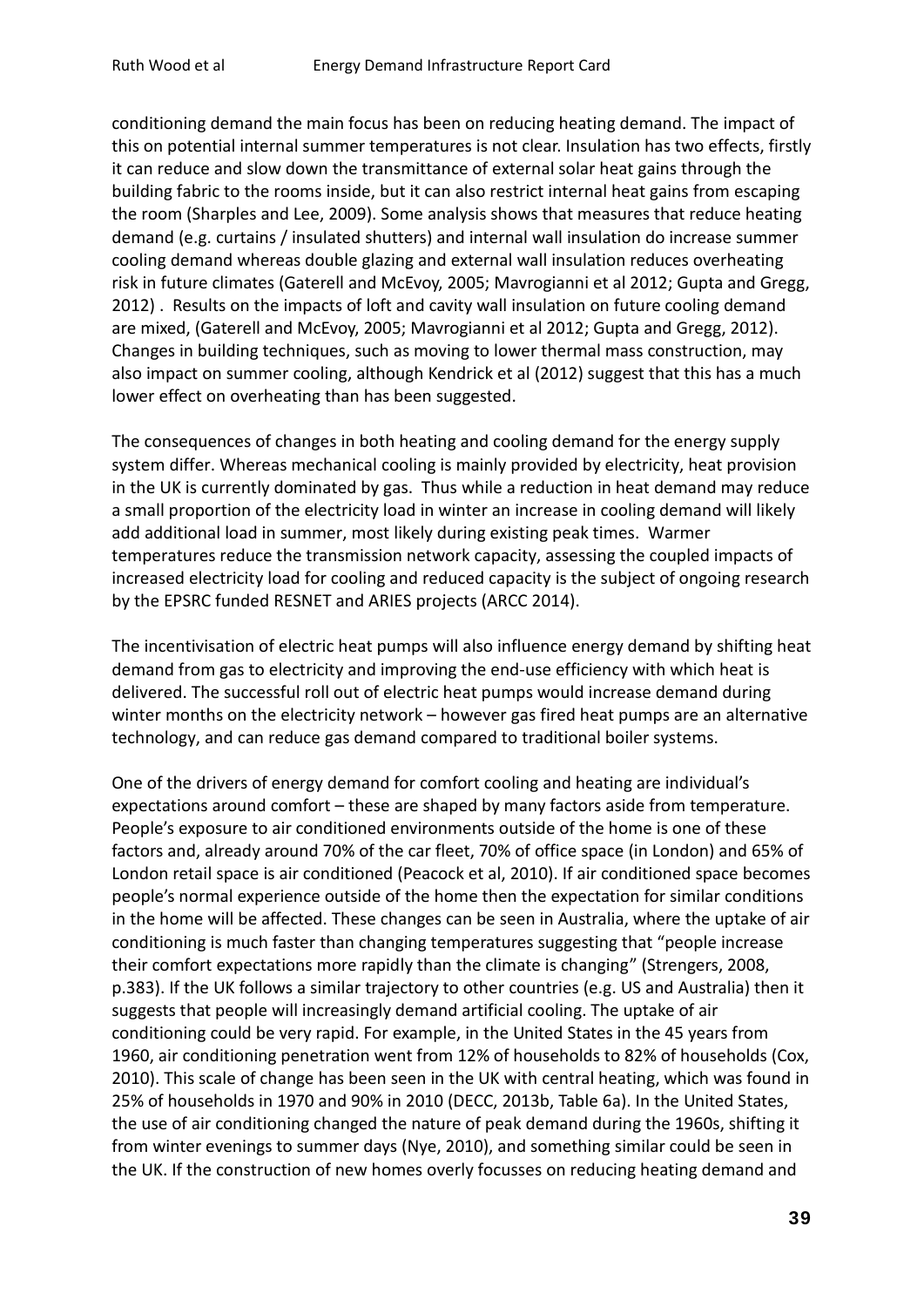they are built with a low thermal mass and include built-in cooling provision through trigeneration air source heat pumps, occupants may be more likely to use it than not increasing cooling energy demand in new homes.

#### *Management of climate change risk*

The dominant risk to from residential energy demand on infrastructure arises from comfort cooling demand. Whether people chose to retrofit houses, change behaviour or install air conditioning systems will depend to a large extent on their perceived comfort levels and their vulnerability to hotter temperatures. If rapid increases in comfort cooling demand are to be avoided, then it is important to openly debate how comfort related to hot weather should be defined (Chappells and Shove, 2005). People report feeling comfortable across a wide temperature range (6 to 30 $^{\circ}$ C), suggesting that there is more to comfort than temperature, with cultural factors and convention important contributing factors (Chappells and Shove, 2005). That said, there is a convergence towards the expectation that heating and cooling are provided, with a corresponding impact of energy demand, particularly as mechanical cooling becomes more common in the UK (Ackermann, 2002). Shove (2003) describes how people no longer take steps to maintain comfort, such as by opening windows or wearing warmer or cooler clothes, at the same time becoming less tolerant to a wide range of temperatures. The increased use of mechanical cooling is not irrevocable.

It is possible that people will adapt to higher temperatures, making changes such as closing blinds and curtains, resting during the hottest parts of the day or spending more time outdoors where there is shade. As a society there may be a greater demand for green spaces and trees that can provide relief from the heat. However, while people may adjust their perceived comfort levels, it is important to remember that there are physiological responses to heat. For example, it has been suggested that above 24 $\rm ^oC$  the risk of heart attack and stroke is increased, while above 35 $^{\circ}$ C there is a danger of heat stress (see Gupta and Gregg, 2012, p.27, Table 8). Furthermore, heat stress affects people differently, there are certain sectors of the population particularly the elderly and young infants that are more vulnerable than others both physiologically in their response to heat and in their ability to respond to heat stress. Of particular importance to vulnerable individuals are night time temperatures, and the numbers of 'cooling nights'. Lower temperatures overnight enable buildings (and their occupants) to cool if temperatures are uncomfortable during the day, however climate impacts coupled with urban heat island effects are likely to restrict this the effect of this passive cooling mechanism.

If comfort cooling demand is to be met, further investigation of the trade-offs between insulation and cooling demand are required and retrofit activities that currently focus on heat demand updated accordingly. New building standards include cooling demand, an assessment of the sufficiency of these standards regards future climate is warranted.

#### **4.2 Service sector**

#### *Broader drivers*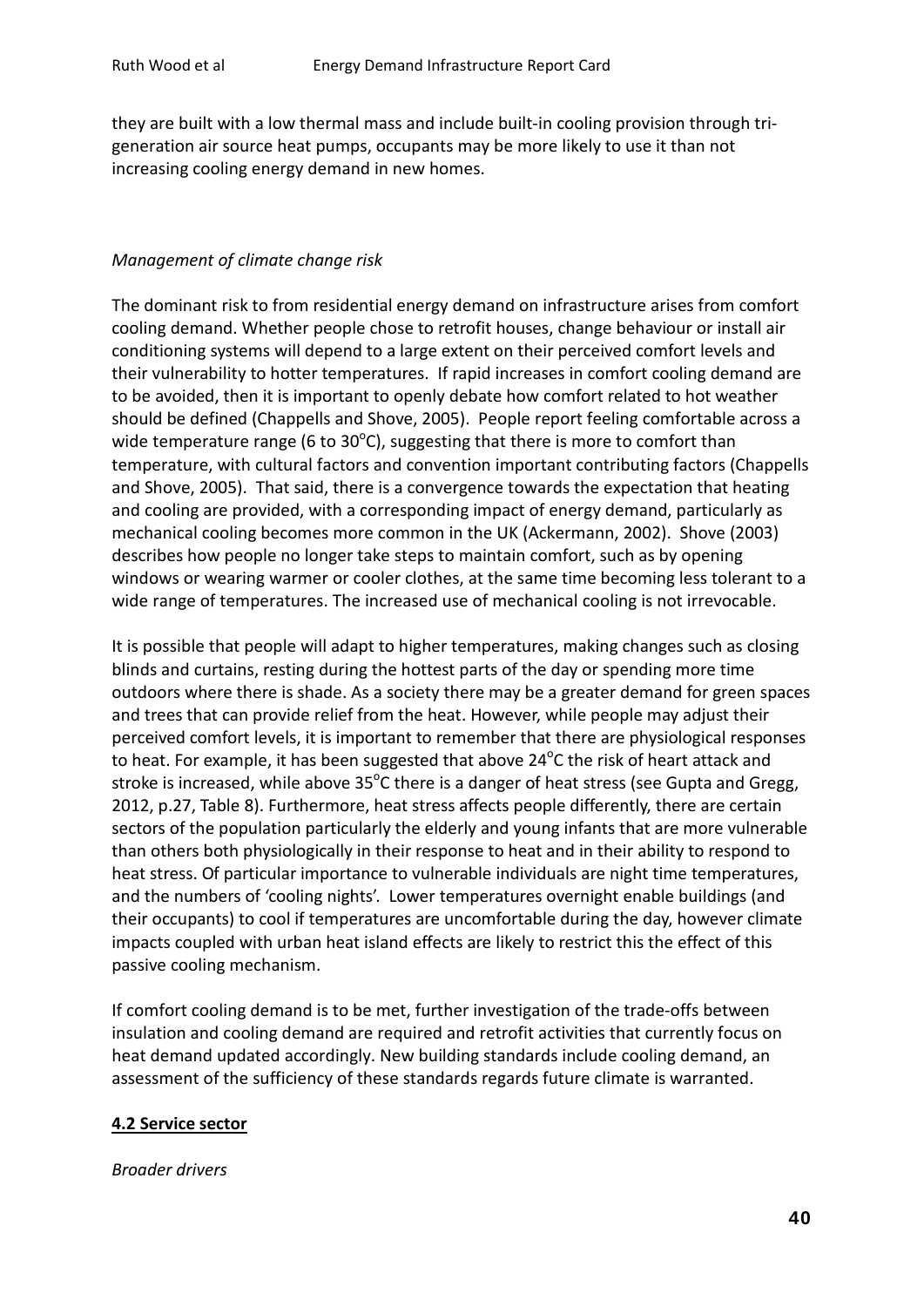The studies presented in section 2.2 illustrate the significance of building performance; thermal comfort expectations and heat / cooling supply on determining future energy demand. Future building standards will have a significant impact on building fabric and performance. The energy performance of new buildings and in some cases older buildings that have been extended or renovated in England must meet standards set by the Secretary of State under the Building Regulations (2010); similar guidance covers Wales and Scotland. It is expected that the energy performance standards will in future require new nondomestic buildings to have nearly zero energy requirements, though this is unlikely to come into force until at least 2019 (HM Government 2013). Building Regulations also set out requirements for ventilation to limit the effect of internal heat gains during summer months (HM Government 2013).

Efforts to retrofit existing buildings are incentivised with policies including the CRC Energy Efficiency Scheme and the Renewable Heat Incentive. The CRC Energy Efficiency Scheme is a mandatory carbon emissions reporting and pricing scheme to cover all organisations in the UK using more than 6,000MWh per year of electricity. In addition, the non-domestic Renewable Heat Incentive provides financial support for organisations switching to lowercarbon heat sources. While switching does not necessarily lead to a change in overall energy demand, the performance of newly adopted technologies under future weather conditions may differ from that of current heating apparatus. Improvements in the energy performance of both domestic and commercial appliances are incentivised through standards set by the European Union; the minimum energy performance standards being gradually raised over time.

One sector to respond to incentives to reduce  $CO<sub>2</sub>$  emissions and in turn energy demand is the British Retail Consortium. Its members reduced the energy related emissions of their stores (in absolute terms) by 8% between 2005-2013 (BRC, 2014), with a further target to reduce energy related emissions from stores by 50% by 2020 (compared to 2005). To deliver this reduction, stores are implementing a range of energy efficiency measures and switching to lower-carbon fuel sources. Some measures adopted are likely to influence the elasticity of the relationship between energy and future climate.

Additional energy savings can be made through changes to buildings' operating temperature – an area under exploited at present, but starting to gain attention. Changes to operating temperature range that are being introduced in some supermarkets extend the range between heating and cooling set points, reducing energy demand by 13–20% per degree at either end of the range (Hill, 2010; Hill 2014 based on a calculation of degree days on the BizEE tool via [www.degreedays.net\)](http://www.degreedays.net/). This involves building operators choosing to accept slightly cooler ambient temperatures on cold days and slightly warmer ambient temperatures on hot days. The extent to which changes in operating temperature ranges are being made in supermarkets is not known. Similar reductions in energy demand could be achieved in other buildings such as offices and non-food retail.

Changes in technology can also reduce future energy demand from refrigeration units, for example in food retail where the installation of doors on cabinets can make large reductions on refrigeration energy demand. Currently stores vary in the proportion of cabinets with doors, with most only having doors on frozen cabinets, while chillers continue to be left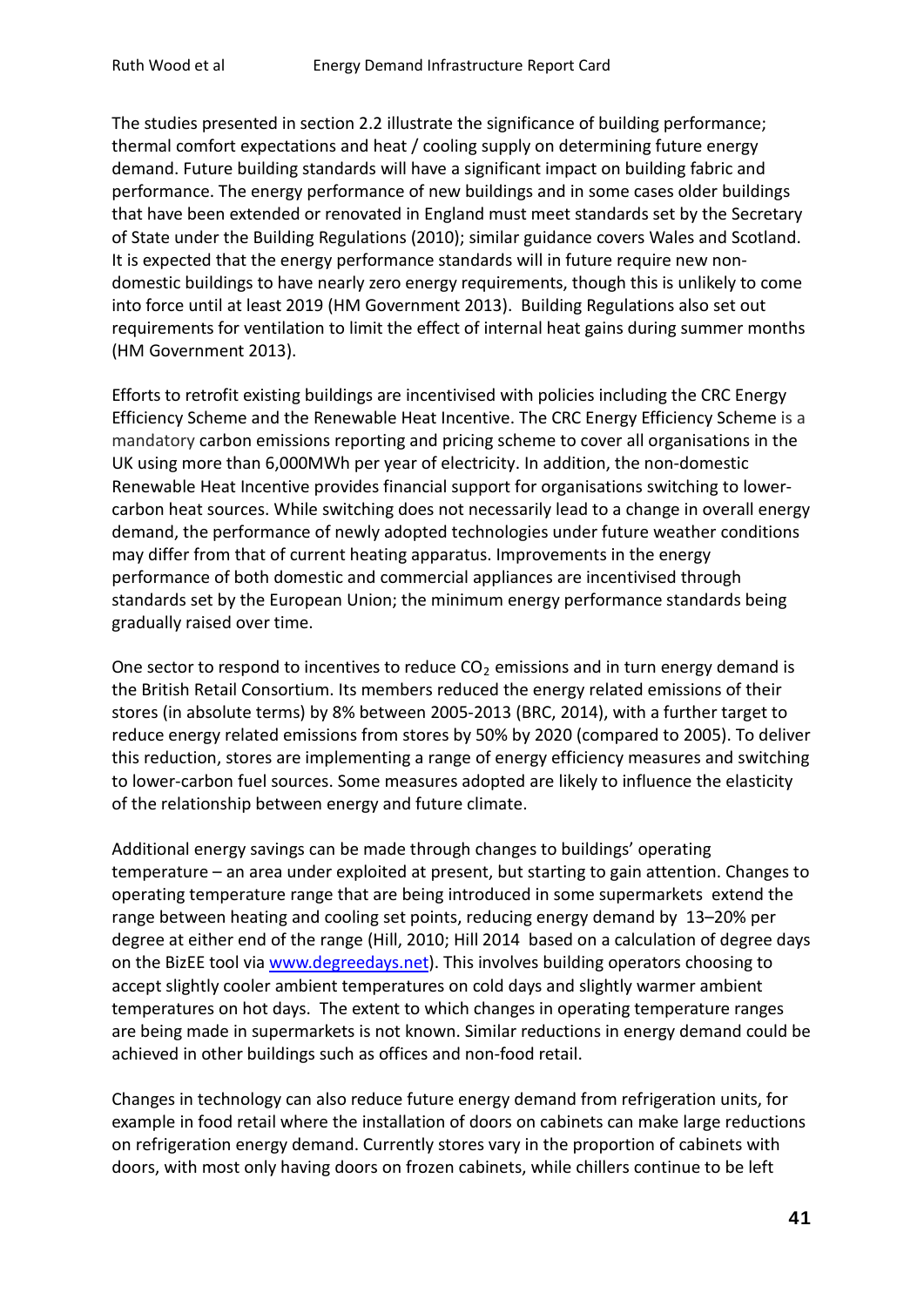open to the store. Fitting cabinet doors also has an impact on the heating demand of retail floorspace: doors on 2/3 of cabinets in a store can save 47% of heating demand (Hill 2010).

#### *Interactions with climate change risk*

Actions to reduce energy demand from heating and refrigeration will reduce the elasticity of temperature and heat, further enhancing expected energy demand reductions with generally warmer weather in the UK. However, cooling demand remains a challenge as discussed in section 3.1. Cooling demand represents a much smaller proportion of energy use than heating demand at present, due in part to the low proportion of buildings in the UK with air conditioning systems as well as the current UK climate. In 1994 only 10% of commercial buildings' floorspace was air conditioned, a figure expected to increase to 40% by 2020 (Carbon Trust, 2012). Depending on how current policies affect the thermal performance of the building stock, the size and profile of cooling demand for buildings could present a challenge to the operation of electricity networks.

As is the case for residential buildings, the deployment of new heating technologies may alter the level, daily profile and energy source for heating provision. Technologies currently being installed in buildings include combined heat and power plant (fuelled by gas or other energy source), electric and gas heat pumps and under floor heating. Their potential contribution to energy demand reduction for heat provision is dependent on the building's structure, use pattern, equipment operation profile and the uptake rate of these technologies across the sector. Furthermore the performance of the chosen technology may also be weather dependent; the coefficient of performance of heat pumps is dependent on the temperature of the heat source they extract. While ground- or water-based sources have a relatively stable temperature, air temperatures fluctuate considerably, and the performance of air-source heat pumps will vary between seasons.

#### *Management of climate change risk*

To manage the impacts of climate change on energy demand for comfort cooling a three pronged approach is needed firstly to improve the building fabric to reduce levels of cooling demand that may be required; secondly to provide passive cooling methods and other low energy cooling options and thirdly to address perceptions of cooling standards in the workplace. To address the performance of building fabric and installation of passive cooling methods attention is needed regards retrofit policies and building standards.

To address perceptions of cooling standards in the workplace, Chappells and Shove (2005) suggest that we should look beyond standardised ways of maintaining a defined level of comfort. Thus, the adoption of more casual or cooler styles of dress in the summer would allow offices to be warmer, reducing demand for mechanical cooling; or office workers could be informed about outdoor events, encouraging them to leave their offices at lunchtime (Hitching, 2011). Occupants of naturally ventilated buildings are more tolerant of indoor conditions which follow those outside than those of buildings where temperature is mechanically maintained (De Brear and Bragar, 2001), suggesting that people become accustomed or 'addicted to' a controlled indoor environment (Hitching, 2011). To avoid the more extreme demands for electric cooling portrayed by the DECC analysis (DECC, 2010),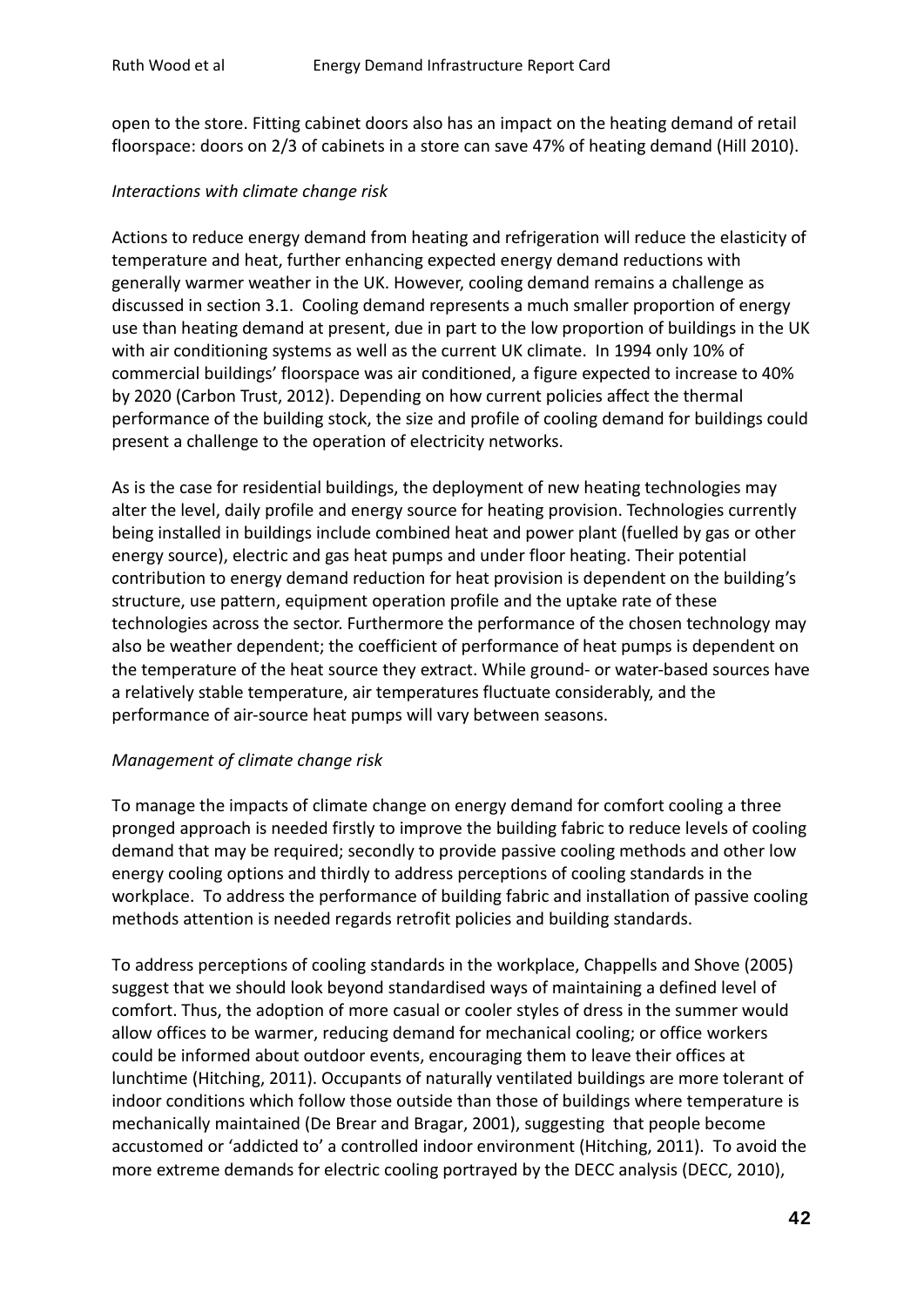requires in part an examination of how the trends observed by Shove (2003) can be redirected through changes in both the cultures of working environment (e.g Hitching 2011; CoolBiz, 2014) coupled with design standards that enhance natural ventilation and thus the tolerance of occupants to a wider range temperatures and disrupt existing practices. Cooling demand depends, among other factors, on building users' perceptions and expectations of thermal comfort, in turn influenced by social norms pertaining to office use and attire (as discussed in section 3.2). The temperature at which cooling demand is commonly deemed necessary in the UK is  $24^{\circ}$ C (Carbon Trust 2012), whereas initiatives in Japan have reportedly raised this threshold to 26°C by proactively targeting the social norms around office attire and behaviours (CoolBiz, 2013). Note that the UKCP09 figures used in the 2012 CCRA apply a threshold of 22°C to assess potential change in cooling demand - this may overestimate future cooling demand (McColl et al 2012; Capon and Oakly 2012).

### **4.3 Transport**

#### *Broader drivers*

Efficiency improvements in cars and LGVs are driven by EC regulations that set progressive reductions in the fleet average exhaust emissions for vehicles sold in the EU (EC 2009; EC 2011). While standards are being met largely by improvements in the energy efficiency of conventional internal combustion vehicles, some manufacturers are also selling either all electric or hybrid-electric vehicles. The uptake of electric vehicles is supported by local and national programmes to provide charging points as part of a longer term strategy to promote the electrification of road transport advocated in the *Low Carbon Transport* strategy (DfT 2009) . The potential increase in electric vehicles is expected to alter relative levels of demand between different energy sources. Whereas in general electric vehicles are reported to be more energy efficient than internal combustion vehicles, the upstream efficiency losses associated with electricity generation and distribution in the UK mean that net energy demand reductions will depend on the future UK electricity generation mix and its distribution. The relationship between weather and vehicle energy demand differ between ICEs and battery vehicles. In battery vehicles heating and cooling are provided by the battery, rather than in ICEs where heat is drawn off the engine. Battery vehicles also require cooling for the battery itself.

Energy efficiency improvements in HGVs and buses are incentivised by both the cost of fuel and schemes to reduce the  $CO<sub>2</sub>$  emissions. For example, additional subsidies are available under the Bus Services Operators Grant for operators running services on low-carbon emissions buses (emissions 30% less than average diesel bus) or who can demonstrate at least 6% improvement in their fuel efficiency over a two year period (DfT 2012). The net effect on absolute energy demand of incentivising efficiency improvements in HGVs and buses will depend on future trends in vehicle kilometres driven.

Current trends for air travel suggest increased demand for energy in the future. However, the aviation industry plans to improve the fleet average efficiency of aircraft by 1.5% per annum to 2020 (IATA 2014) and the inclusion into the EU Emissions Trading System (EU ETS) of flights into or out of European airports may reverse the current upward trend observed in the energy intensity of UK flights.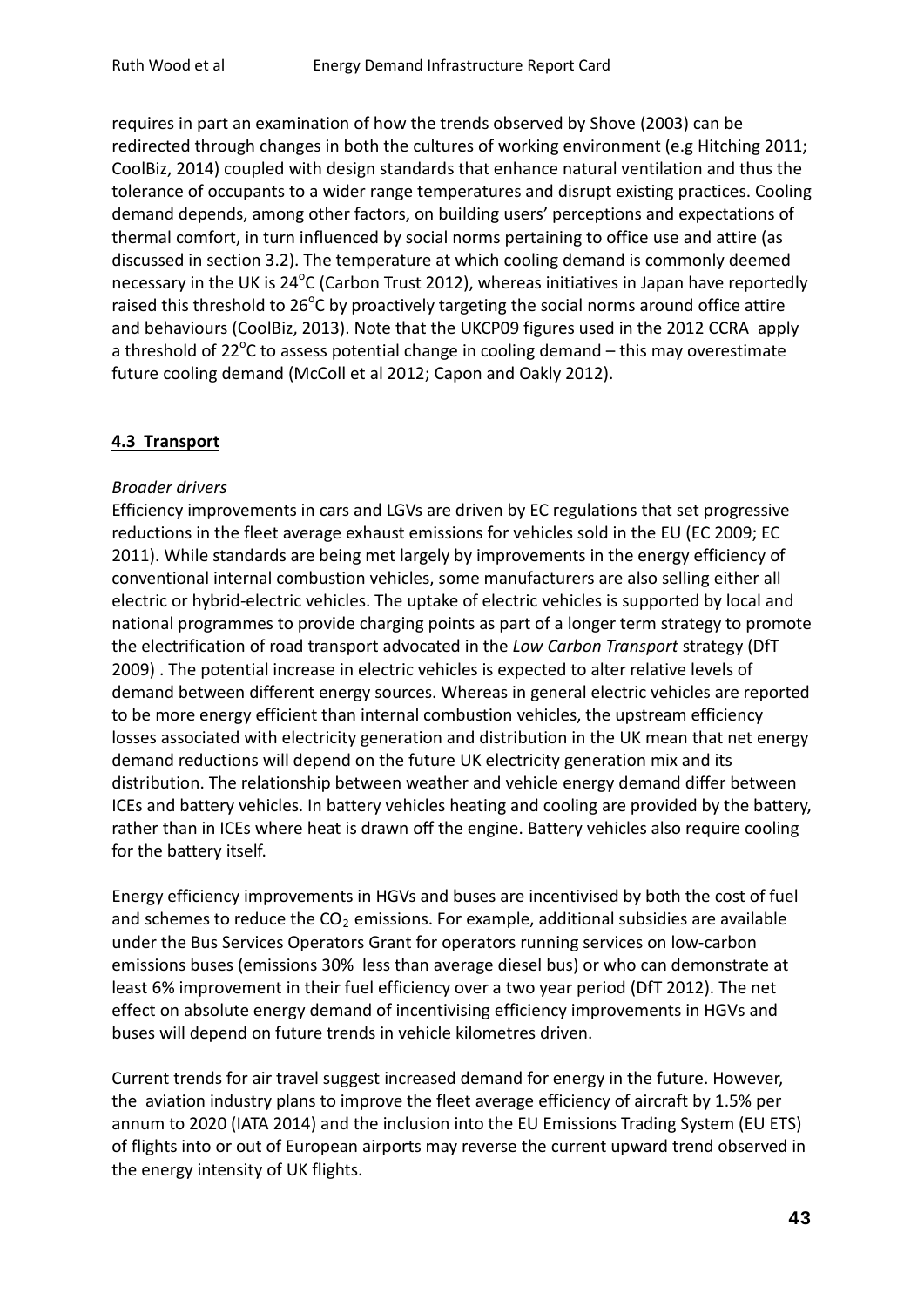#### *Interactions with climate change risk*

Incentivisation of electric vehicles potentially increases the weather dependency and thus climate impacts on the energy demand from private road transport; further research is needed to establish the extent of this change for different energy vectors. Increased demand for air travel may compound energy demand increases associated with climate impacts further.

The interaction of the transport system with other infrastructure is significant in terms of its role providing a service and in shaping other energy infrastructure such as fuelling and charging stations. There is a strong interdependency between energy system and the transportation system leading to the following vulnerabilities:

- Replacement of liquid hydrocarbons with electricity will potentially create transport vulnerabilities in case of supply / transmission outages such as extreme weather events associated with future climate change.
- Failure of transport infrastructure can cause break in supply chain of fuel sources to centralised electricity supply, and to supply of liquid hydrocarbons for onsite consumption by generators providing back up electricity supply or pumping etc.

#### *Management of climate change risk*

Further research is necessary to establish the risks applicable to this sector and management options.

#### **4.5 Industrial energy demand**

Large energy users (thus emitters of  $CO<sub>2</sub>$ ) in the industrial sector are registered under the EU Emissions Trading System (EU ETS). The CRC Energy Efficiency Scheme (or CRC Scheme) is designed to improve energy efficiency within large public and private sector organisations. Applicable to UK emissions not currently covered by the UK Climate Change Agreements (CCAs) and the EU ETS, this scheme encompasses a variety of drivers to incentivise organisations to develop energy measurement management strategies that promote a better understanding of energy usage (DECC 2013a).

#### *Interactions with and management of climate change risk*

Further research is necessary to establish any relationship between broader changes in the industrial sector and the impacts of climate change on its energy demand.

### **4.6 Agriculture**

The broader drivers on the agricultural industry include both pressures to reduce greenhouse gas emissions and wider drivers relating to disease control, consumer pressures and new farming methods to increase yields. Two of these farming methods include 'mega dairies' and 'indoor' or 'vertical' farming. In the former, cattle are housing in large indoor areas rather than grazing. This trend could increase energy relationship with climate as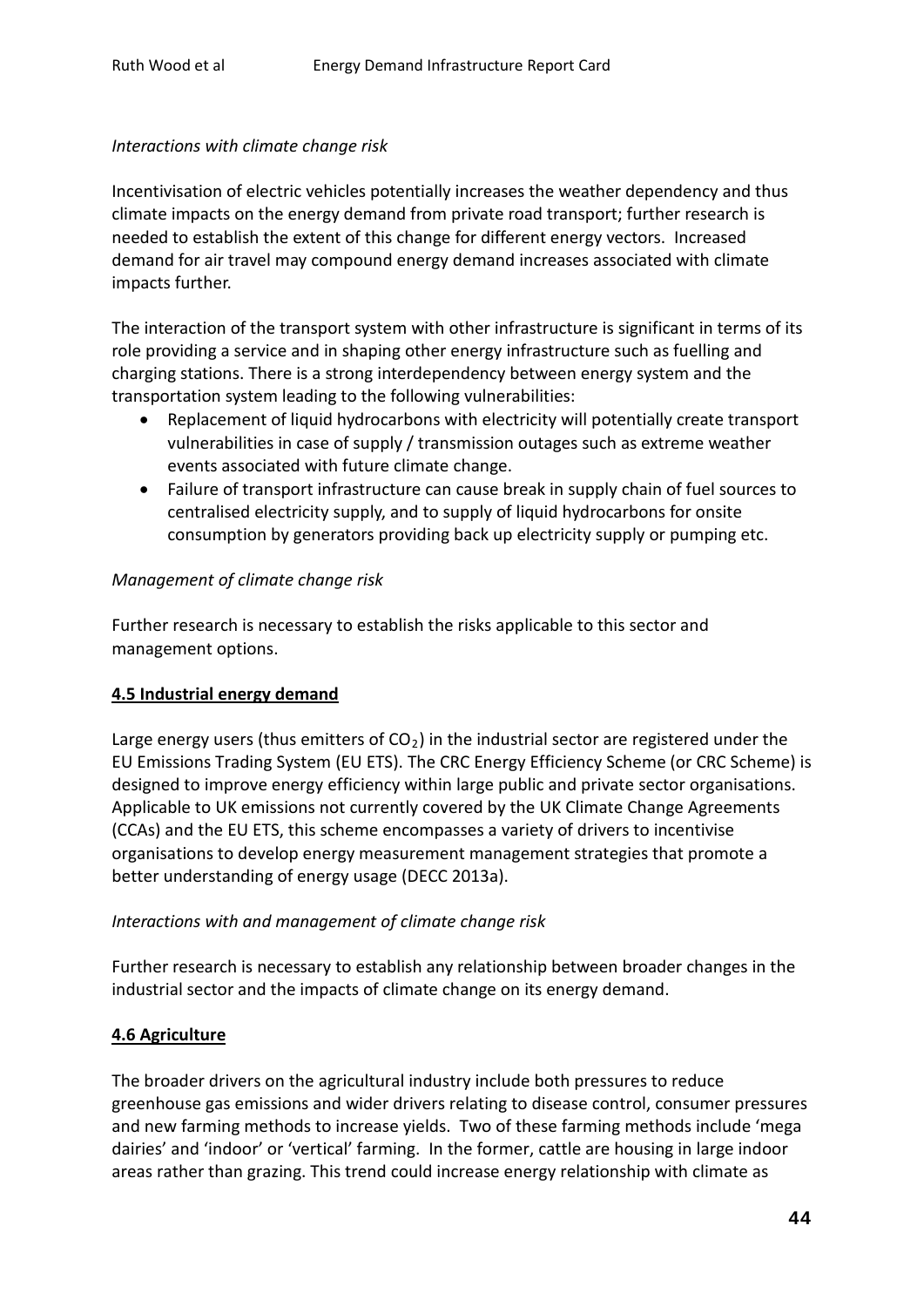cooling demand increases for cattle in hot weather to prevent heat stress. In the latter, crops are grown indoors in closely controlled environments in terms of temperature, humidity and lighting as well as nutrient mix. Increasing the numbers of indoor farming could also increase the energy – climate dependency of the sector. These are very new techniques and require further research to establish their current energy consumption profiles and relationships with weather.

#### **5. Climate adaptation measures and energy demand**

High capacity water pumps deployed in response to large scale flood events, such as those observed in the Somerset Levels in February 2014, can be expected to increase local energy demand following extended periods of rainfall. High capacity water pumps in addition, require energy for their production & transport to site. An increase in their use increases energy demand from their supply chain too. Similarly, the embodied energy associated with other adaptation and response measures to climate impacts is likely to be significant when considering the large range in impacts and technical solutions proposed. This includes, but is not limited to, the adoption of air conditioning units and fans to cope with hotter temperatures, the use heat resistant road surfacing materials, new drainage systems required to cope with heavy & prolonged rain.

Population growth and industrialisation increase demands on both surface and ground water reserves. The energy intensity of water provision is likely to increase if uptake of desalination technologies takes off, although this could be potentially offset by behavioural changes that reduce water demand. Sea water desalination using reverse osmosis technology can be achieved at rates of 3kWh (electricity equivalent)/ $m^3$ ; similar to the energy consumption of fresh water supplies transported over large distances, but significantly higher than the local treatment and supply of fresh water (EPRI 2000). The difference in energy intensity of desalination compared to traditional water supply is more apparent for alternative techniques such as multi-stage flash osmosis and multi-effect distillation, consuming 13.5–25.5 and 6–11 kWh (electricity equivalent)/ $m^3$  respectively. These latter technologies are preferable to reverse osmosis for large scale industrial use (Desware 2014).

Many of the geoengineering options under investigation to either mitigate or temporarily protect areas from climate impacts require energy. The Royal Society's report on geoengineering provides qualitative description on the size of different options, noting several of the methods, or stages involved as having significant energy demand or being energy intensive (Royal Society, 2009). This is an area warranting further research.

#### **6. Confidence**

Indisputably climate change will have an impact on future annual energy demand, both in terms of total energy demand and its temporal and spatial profile. The relative size of this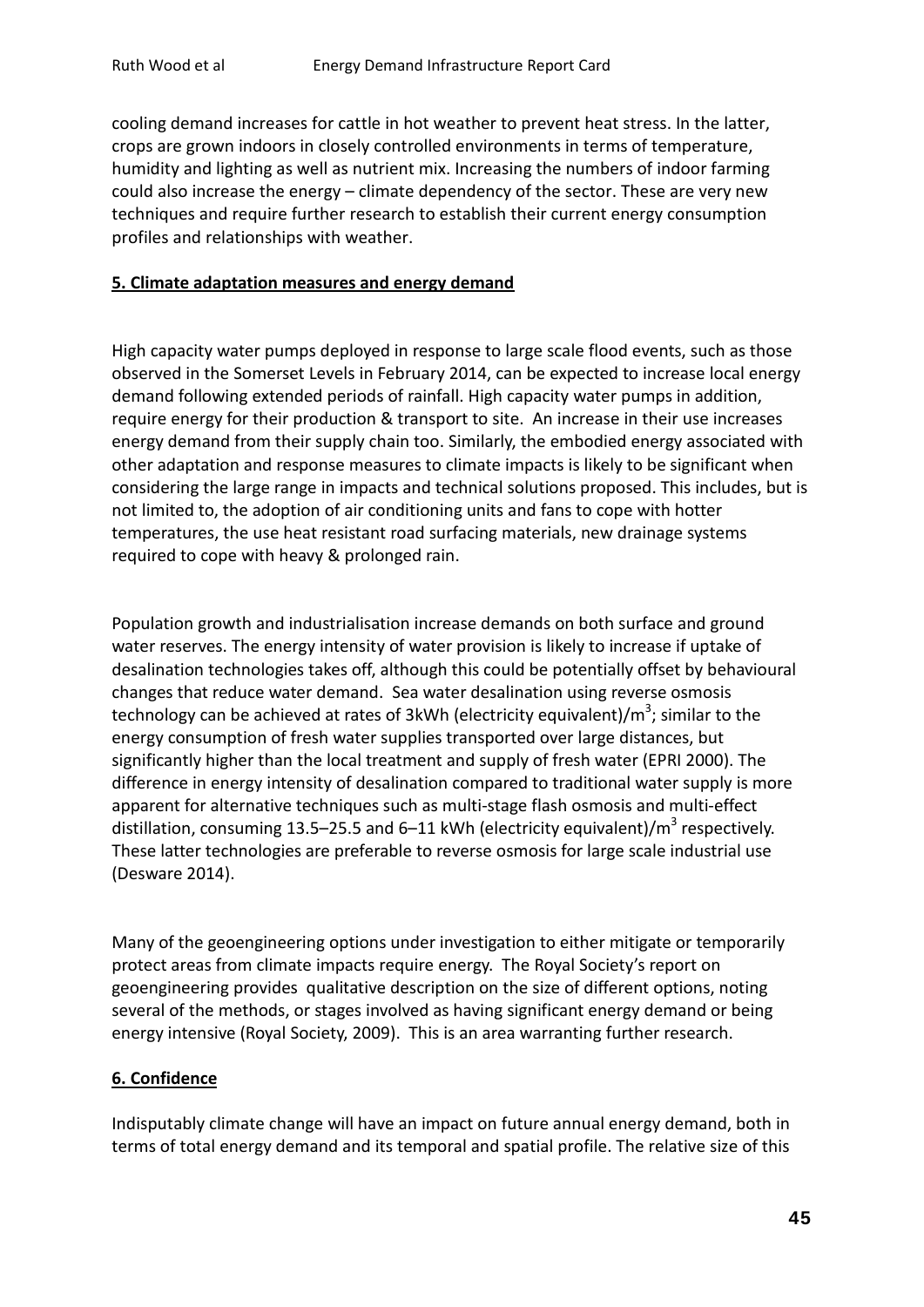impact will be determined both by non-climate influences on demand and socio-technical responses to climate change.

| <b>Energy end-use</b>                                                                                                                                            | Confidence                         | <b>Rationale for confidence</b>                                                                                                                                                                                                 |
|------------------------------------------------------------------------------------------------------------------------------------------------------------------|------------------------------------|---------------------------------------------------------------------------------------------------------------------------------------------------------------------------------------------------------------------------------|
|                                                                                                                                                                  |                                    | rating<br>Established relationship                                                                                                                                                                                              |
| <b>Building heating energy</b><br>demand - reduction in<br>annual energy demand for<br>heating due to the warmer<br>winters predicted.                           | Medium evidence; high<br>agreement | between weather and<br>heating demand. There are<br>a medium number of<br>studies that assess climate<br>impacts on heat energy<br>demand - they indicate<br>size of change is case<br>specific.                                |
| <b>Building comfort cooling</b><br>energy demand - an<br>increase in energy demand<br>for comfort cooling due to<br>the hotter summer<br>temperatures predicted. | Medium evidence; high<br>agreement | Established relationship<br>between weather and<br>cooling demand. There<br>are a medium number of<br>studies that assess climate<br>impacts on cooling energy<br>demand - they indicate<br>size of change is case<br>specific. |
| Transport energy demand<br>Electric vehicles and<br>changes in electricity<br>demand associated with<br>internal climate control.                                | Low evidence                       | Established relationship<br>between weather and<br>battery performance and<br>its use for internal climate<br>control; no analysis of<br>climate impacts.                                                                       |
| Transport energy demand<br>Increase in energy demand<br>during aircraft take-off in<br>hot temperatures & cruise<br>during adverse weather<br>events.            | Low evidence; high<br>agreement    | Initial studies of the impact<br>of climate change on<br>aviation indicate                                                                                                                                                      |
| Maintenance of controlled<br>environments & heating<br>and cooling demand other<br>than in buildings (e.g.<br>transport)                                         | Low evidence                       | Established relationship<br>between weather and<br>heating or cooling<br>demand; no analysis of<br>climate impacts on this.                                                                                                     |
| Agricultural energy demand<br>changes in response to<br>climate impacts e.g. cooling<br>for housed livestock.<br>Industrial energy demand                        | Low evidence<br>Low evidence       | Theoretical relationship<br>between expected<br>responses to climate<br>impacts.<br>Established relationships                                                                                                                   |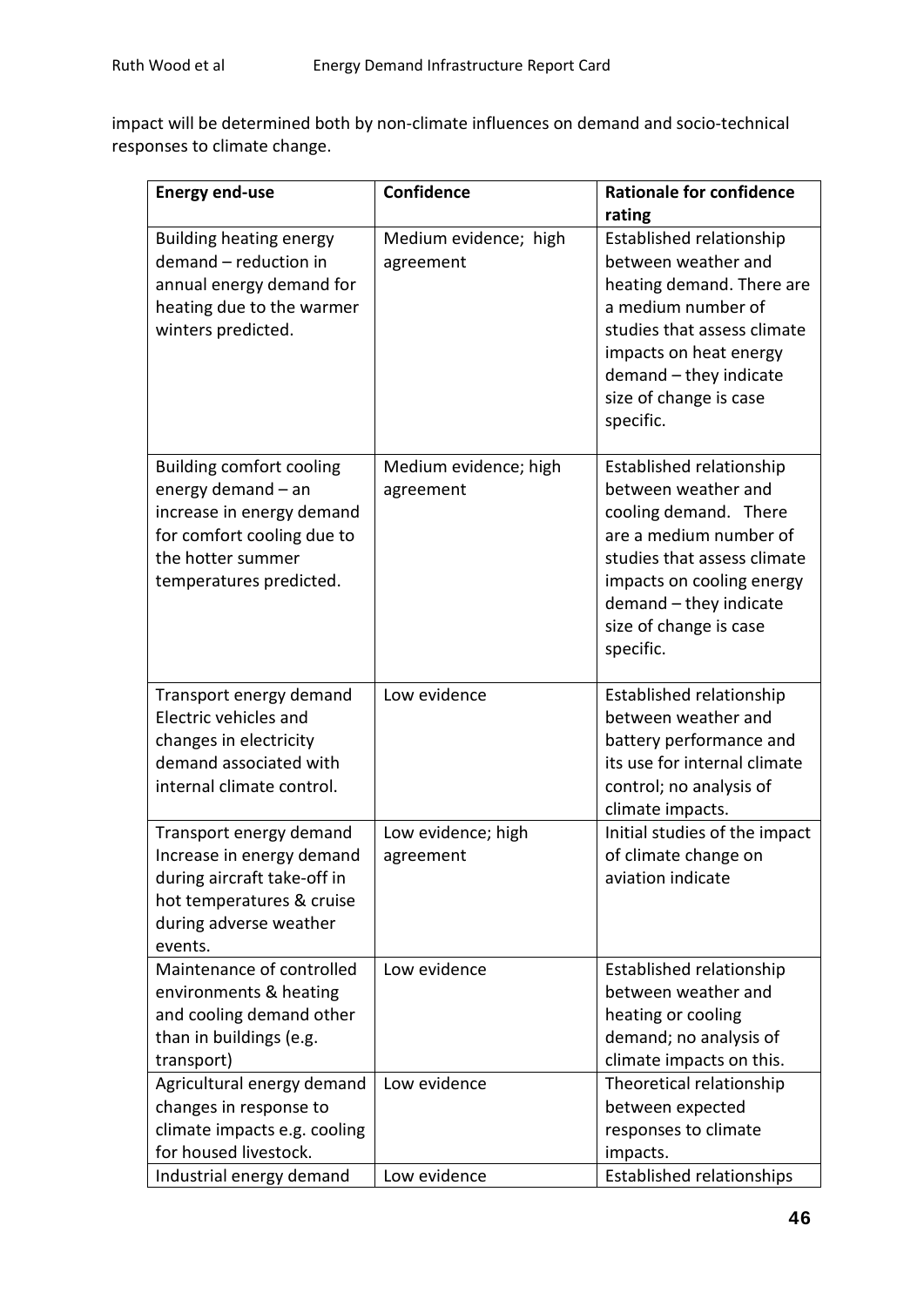| for process heat changes | between weather and      |
|--------------------------|--------------------------|
| with climate.            | demand; no analysis of   |
|                          | climate impacts on them. |

Table 12: Summary of confidence in evidence to date of climate impacts on sectoral energy demand following guidance by Mastrandrea (2010)

# **7. Research gaps and priorities**

### **1.Domestic and service sector buildings**

Much of the research to date examines the temperature impacts on heating and cooling demand. There is scope for further interdisciplinary research exploring a broad range of buildings representative of the UK building stock with the probabilistic climate futures from UKCP09 with and without urban heat island effects with consideration regarding the interactions between the buildings and occupants and the resultant impacts on future heating and cooling demand.

There is evidence that double glazing and external wall cladding can reduce both future heating and cooling demand, and thermal curtains and internal wall insulation can increase future cooling demand. There is mixed evidence related to cavity wall and loft insulation, further research in this area could help inform retrofit policy to ensure buildings are resilient to both temperature extremes.

The current heating and cooling degree days published by UKCP09's weather generator use threshold temperatures of 15.5 and 22 $^{\circ}$ C respectively. Producing these datasets using a range of alternative plausible temperature thresholds can better enable studies to encompass a wider range of levels of thermal acceptance and their impact on future energy demand for heating and cooling.

### **2.Transport**

There is very little analysis, with the exception of the aviation sector, on the impacts of climate change on transport energy demand particularly on electric vehicles, which may be more influenced by weather compared to ICE vehicles. In addition, one area in particular worthy of further research is understanding how weather and future climate influences passengers decisions to travel and their modal choice, for example the impact of weather on cycling or choice of public transport over the car during hot weather.

### **3.Industry**

There is little research regarding the impacts of climate change on industrial energy use. Additional research focussing on the impacts on process and drying energy demand would inform this area together with an assessment of how widespread the use of controlled environments is in the industry and how these may be protected from climate impacts.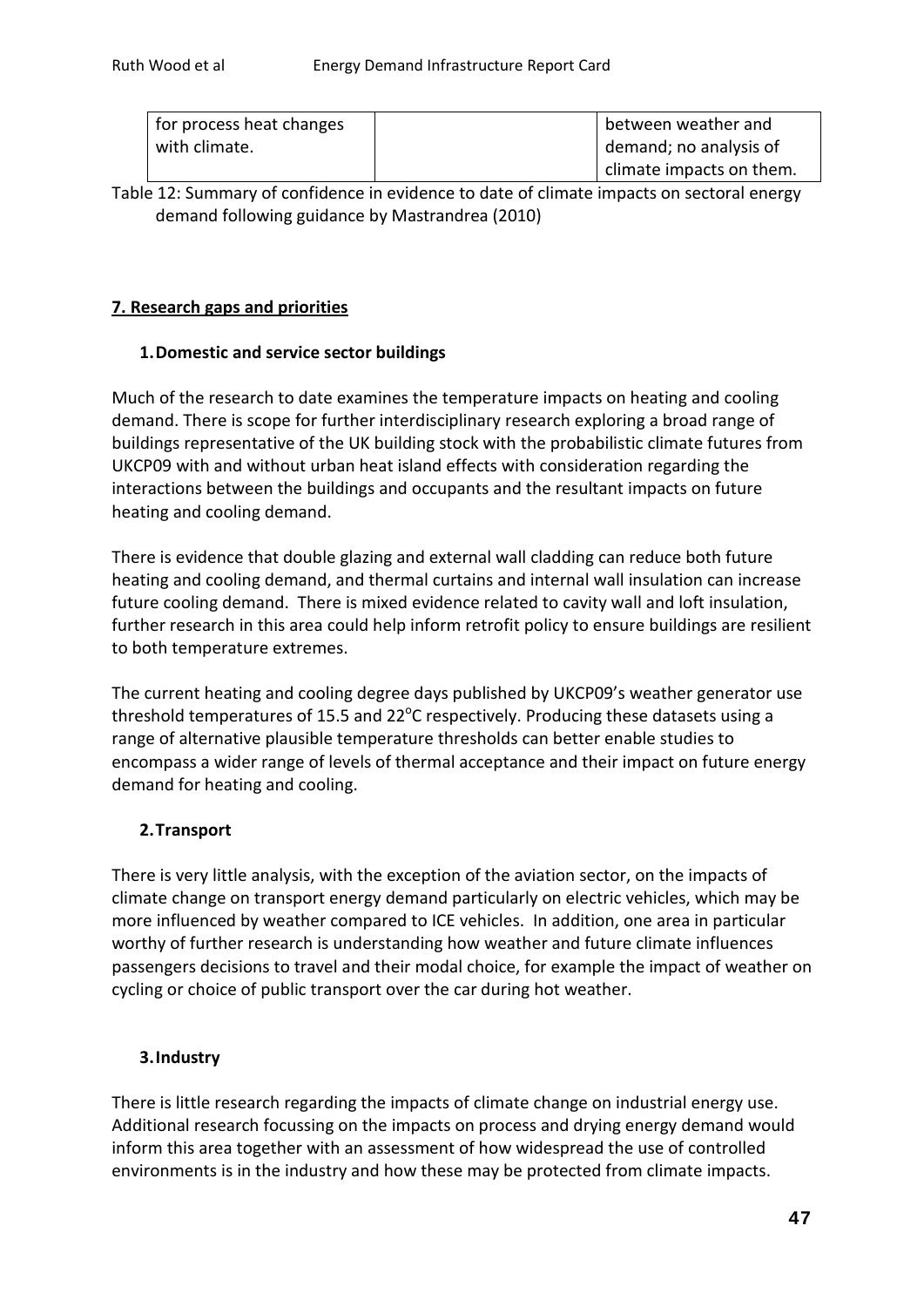#### **4.Agriculture**

Agricultural energy use is not considered directly in the CCRA – likely due to its small energy consumption relative to other sectors. However, the twin priorities of food and energy security may intensify future agricultural energy requirements, with increasing demands for land for energy crops (the focus of the agriculture–energy relationship in the CCRA) coinciding with increasing global competition for food stocks.

#### **5.Adaptation options**

Many of the actions necessary to respond to climate impacts require energy, in particular pumping equipment and desalination. Their energy demand is likely to be significant. Similarly many of the geoengineering options are likely to have significant point source demand for energy. Further analysis of the energy requirements of these technologies and the levels of deployment in the UK are necessary to fully assess their impacts on energy demand.

#### **6.Assessment of temporal and spatial responses of energy to climate impacts**

The timing and profile of demand for energy is important for the operation of energy supply networks. More analysis is needed to understand the ramifications of climate impacts on energy demand according to the time of day and year. Similarly, the spatial location of effects can be significant when balancing supply and demand. Initial assessments of the climate impacts on comfort cooling load for example would suggest increased demand during evenings and potentially overnight as well as greater demand in the South than the North of the UK. There is a need for analyses that consider the temporal and spatial dimensions of climate impacts on energy demand.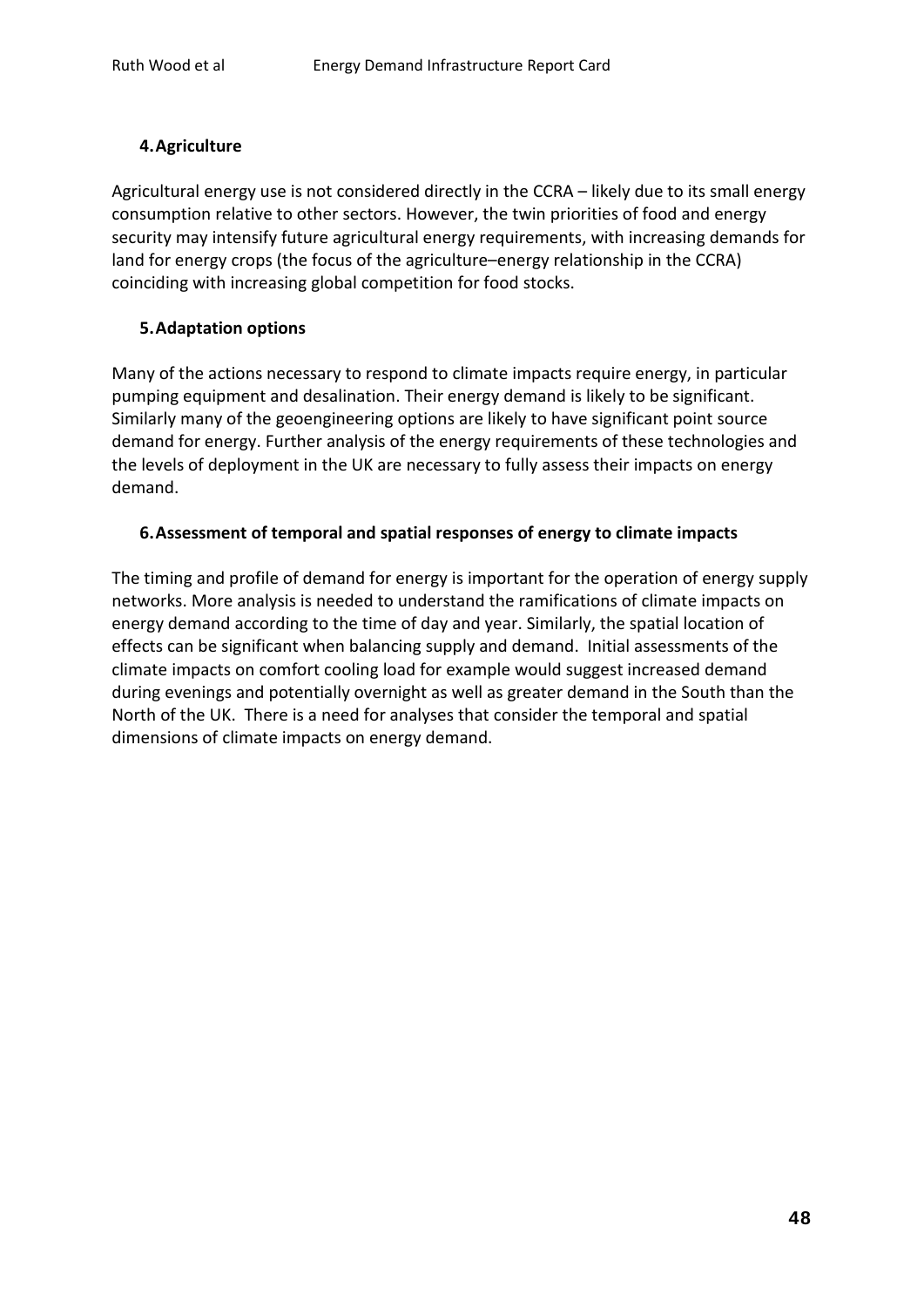## **7. References**

Ackermann, M.E. (2002) Cool Comfort: America's Romance with Air Conditioning, Smithsonian Institution Press, Washington, DC.

ARCC 20140<http://www.arcc-network.org.uk/> Accessed 20.03.14

BBC. (2013). "London new buses' green credentials revealed by TfL." from [http://www.bbc.co.uk/news/uk-england-london-22625940.](http://www.bbc.co.uk/news/uk-england-london-22625940) Accessed 20.03.14

Bizee (2014) Business Energy Efficiency Software available from[: http://www.bizeesoftware.com/](http://www.bizeesoftware.com/)

British Research Consortium, 2014, *A better retailing climate - driving resource efficiency*, [http://www.brc.org.uk/ePublications/ABRC\\_Driving\\_Resource\\_Efficiency](http://www.brc.org.uk/ePublications/ABRC_Driving_Resource_Efficiency) Accessed 20.03.14

Brown, S. P. Boorman, R. Mcdonald, and J. Murphy, Supplement to: Interpretation for use of surface wind speed projections from the 11-member Met Office Regional Climate Model ensemble, no. December. pp. 1–7, 2009.

Capon, R. and Oakley, G. (2012). UK Climate Change Risk Assessment for the Built Environment, Department for Environment Food and Rural Affairs, London, UK

Carbon Trust, 2011, Heating, Ventilation and Air Conditioning, https://www.carbontrust.com/media/7403/ctv046 heating ventilation and a [ir\\_conditioning.pdf](https://www.carbontrust.com/media/7403/ctv046_heating_ventilation_and_air_conditioning.pdf) Accessed 20.03.14

Chow, D., (2010) The effects of future climate change on heating and cooling demands in office buildings in the UK. Building Services Engineering Research Technology. 31,3, 307-323.

Coley, D., Kershaw, T., Eames, M. (2012) A comparison of structural and behavioural adaptations to future proofing buildings against higher temperatures. Building and Environment. 22, 159-166.

Cool Biz (2013) [http://thediplomat.com/2013/10/after-dressing-down-for-cool-biz-japanese](http://thediplomat.com/2013/10/after-dressing-down-for-cool-biz-japanese-workers-layer-up-for-warm-biz/)[workers-layer-up-for-warm-biz/](http://thediplomat.com/2013/10/after-dressing-down-for-cool-biz-japanese-workers-layer-up-for-warm-biz/) Accessed 20.03.14

Chappells H., Shove E., (2005) Debating the future of comfort: environmental sustainability, energy consumption and the indoor environment. Building Research and Information. 33 (1) pp 32-40.

Chatzivasileiadi, A., E. Ampatzi, Knight I. (2013). Characteristics of electrical energy storage technologies and their applications in buildings. Renewable and Sustainable Energy Reviews. 25, pp. 814–830.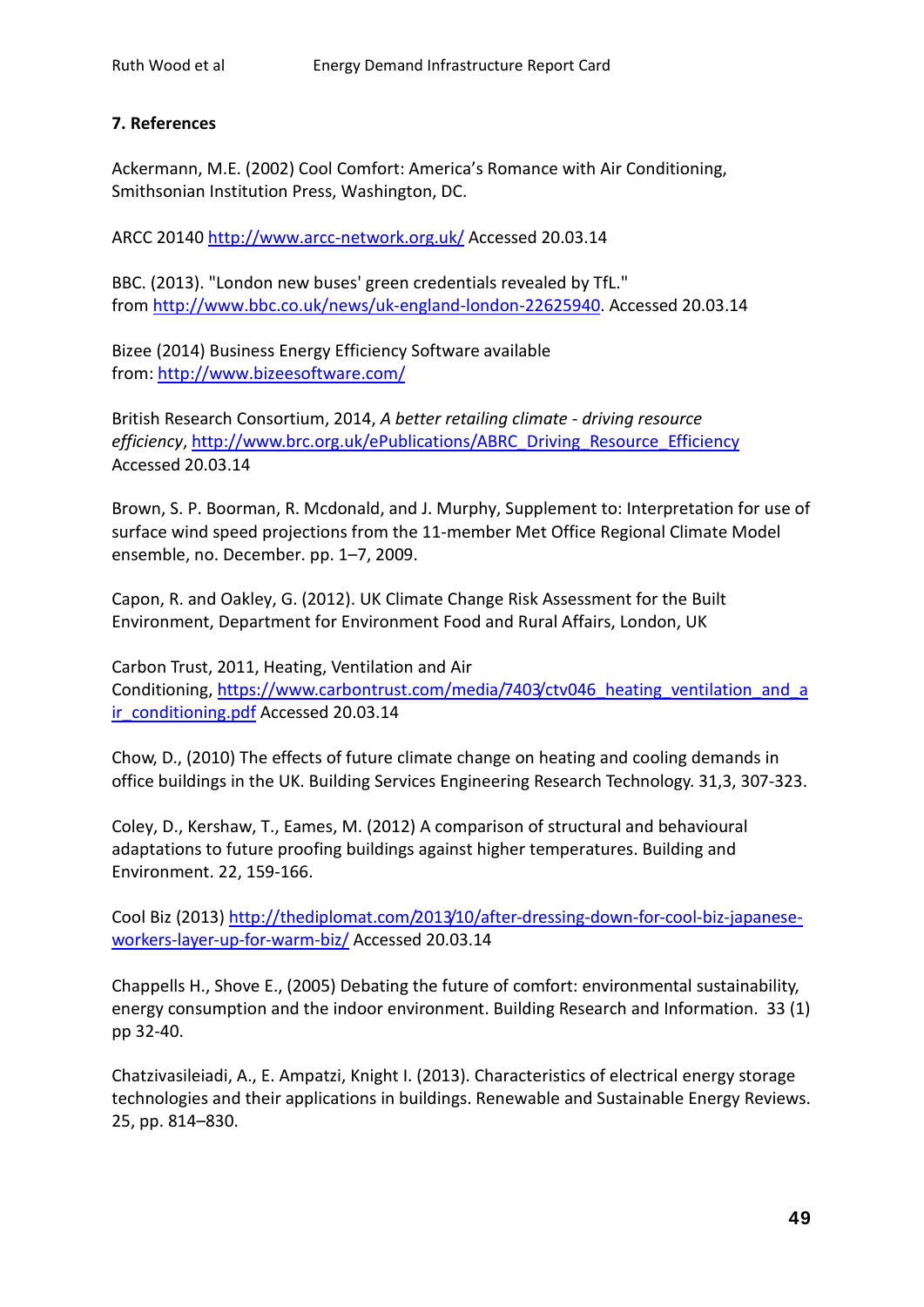CIBSE (2006) Degree days: theory and application, The Chartered Institution of Building Service Engineers, p.6-7; (2).

CIBSE (2010) How to manage overheating in buildings, The Chartered Institution of Building Service Engineers , London, UK. ISBN 978-1-906846-14-5

Considine, T. J. (2000). The impacts of weather variations on energy demand and carbon emissions. Resource and Energy Economics. 22, pp 295-314.

Cox (2010) Losing Our Cool: the uncomfortable truths about our air conditioned world. The New Press, New York, USA.

Cradden, L., G. P. Harrison, and J. P. Chick, (2012) Will climate change impact on wind power development in the UK? Climatic Change. 115, (3–4), pp. 837–852.

DCLG, 2014 Written Ministerial statement, Department for Communities and Local Government Building Regulations and note supporting the written ministerial statement on the housing standards by the Parliamentary Under Secretary of State for Communities and Local Government (Stephen Williams): Department for Communities and Local Government 13 March 2014 review. Available at: https://www.gov.uk/government/publications/buildingregulations-housing-standards-review

De Dear, R., Brager, G. (2001) The adaptive model of thermal comfort and energy conservation in the built environment. Internation Journal of Biometeorology. 45:100– 108.

DECC (2012). The Future of Heating: A strategic framework for low carbon heat in the UK. Department for Energy and Climate Change, London, UK.

DECC (2013). Energy consumption in the UK. Department for Energy and Climate Change, London, UK.

DECC (2013a). CRC Energy Efficiency Scheme. Department for Energy and Climate Change, London, UK.

DECC (2013b) *UK Housing Energy Factfile 2013* Department of Energy and Climate Change, London UK.

DECC (2013d). Digest of United Kingdom Energy Statistics. Department for Energy and Climate Change, London, UK.

DECC. (2013e). "Enhanced Capital Allowance Scheme." Retrieved October 2013, from https://etl.decc.gov.uk/etl/site.html.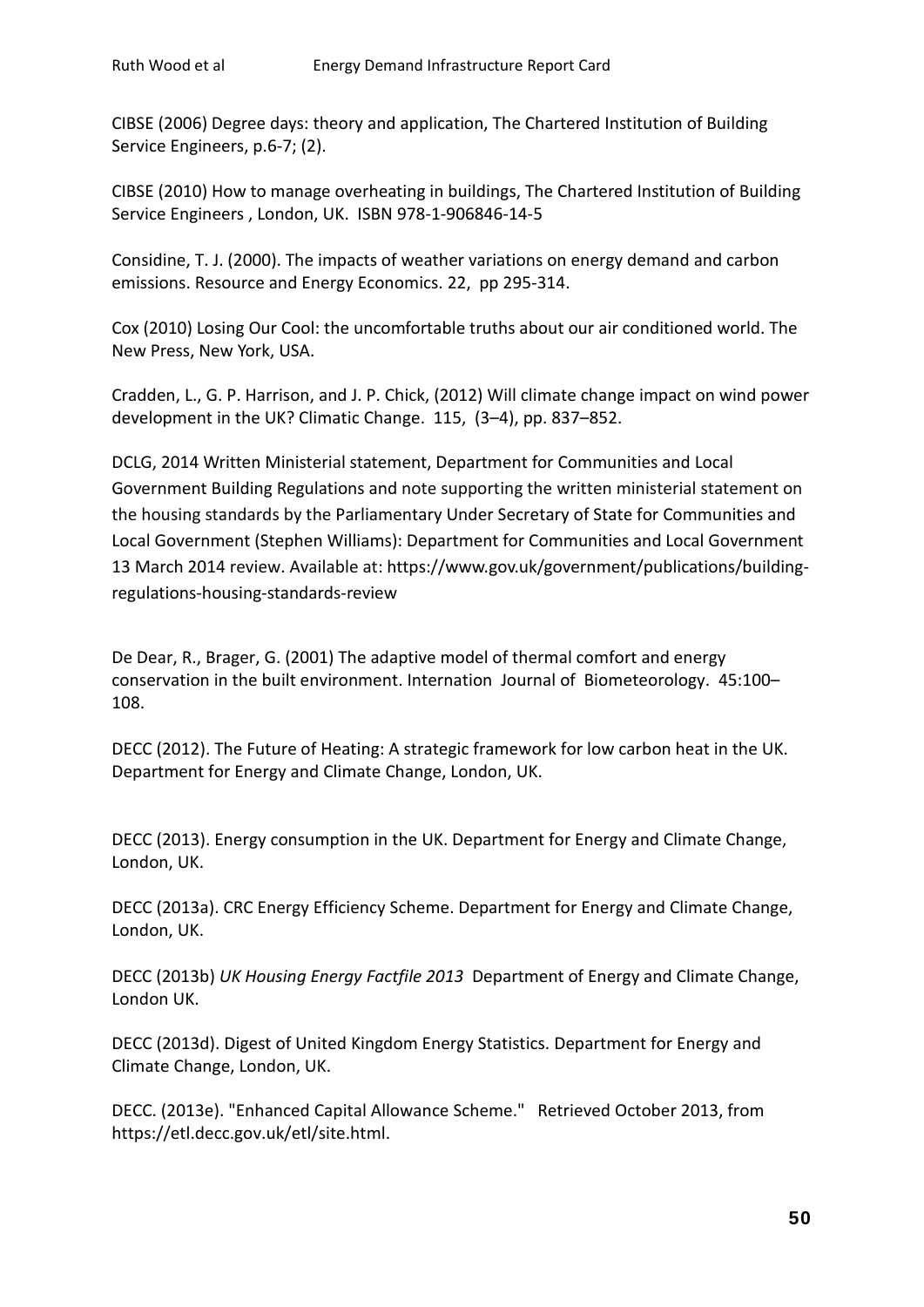Defra (2008) Farm Food Brief July 2008 Annex A. Department for Environment Food and Rural Affairs, London,

UK. [http://archive.defra.gov.uk/evidence/statistics/foodfarm/general/monthlybrief/docum](http://archive.defra.gov.uk/evidence/statistics/foodfarm/general/monthlybrief/documents/FarmFoodBrief-July2008-AnnexA.pdf) [ents/FarmFoodBrief-July2008-AnnexA.pdf](http://archive.defra.gov.uk/evidence/statistics/foodfarm/general/monthlybrief/documents/FarmFoodBrief-July2008-AnnexA.pdf)

Defra (2012) Agriculture in the UK 2012. Department for Environment, Food and Rural Affairs, Department of Agriculture and Rural Development (Northern Ireland), Welsh Assembly Government, The Department for Rural Affairs and Heritage, The Scottish Government, Rural and Environment Research and Analysis Directorate.

Desware (2014). Encyclopaedia of Desalination and Water Resources. Maintained by the Encyclopaedia Of Life Support Systems and United Nations Educational Scientific and Cultural Organisation.

Devie, A., Vinot E, Pelissier S and Venet P (2012). Real-world battery duty profile of a neighbourhood electric vehicle. Transportation Research Part C: Emerging Technologies 25: 122-133.

DfT (2009). Low Carbon Transport: A Greener Future. A carbon reduction strategy for transport. Department for Transport. Norwich, TSO.

DfT (2012). Green Light for Better Buses. Department for Transport. London, UK.

DfT (2013a). Aviation Policy Framework, white paper. Department for Transport. London, UK.

DfT (2013b). Transport Statistics Great Britain 2013: Energy and the Environment - data tables. Department for Transport London, UK.

Du, H., Underwood, C., Edge, J. (2011) Generating Test Reference Years from the UKCP09 Projections and their application in building energy simulation. Building Services Engineering Technology Research. 33,4 312-406.

Du, H., Underwood, C. Edge, J (2012) Generating design reference years from the UKCP09 projections and their application to future air-conditioning loads. 33, 1 63-79.

Dubey, S., J. N. Sarvaiya, and B. Seshadri, "Temperature Dependent Photovoltaic (PV) Efficiency and Its Effect on PV Production in the World – A Review," Energy Procedia, vol. 33, pp. 311–321, Jan. 2013.

Dunbabin, P. Wickins C (2013) Detailed analysis from the second phase of the Energy Saving Trust' s heat pump field trial. Energy Saving Trust and Department for Energy and Climate Change, London, UK.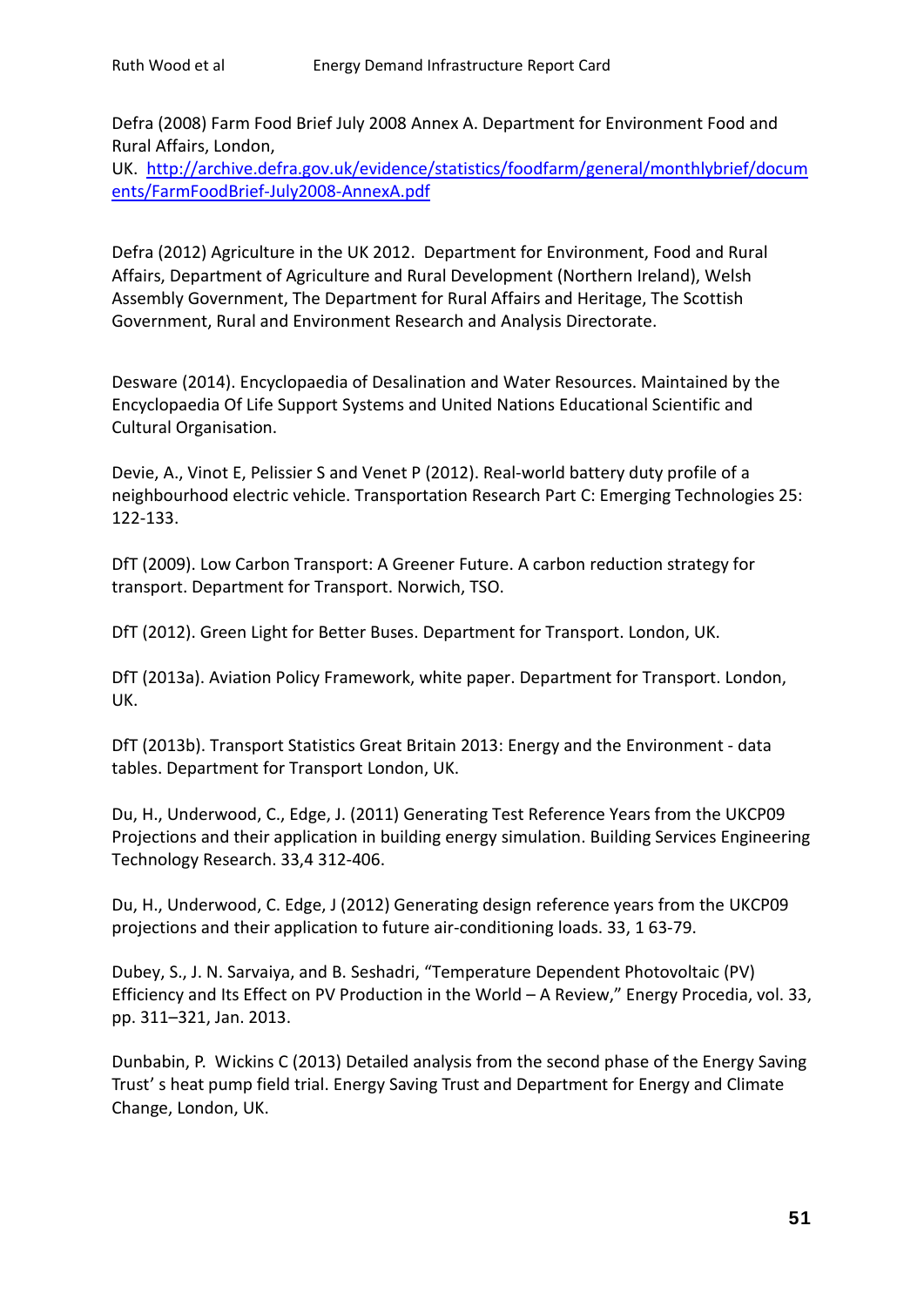EC (2009). Regulation (EC) No. 443/2009 of the European Parliament and of the Council of 23 April 2009 setting emission performance standards for new passenger cars as part of the Community's integrated approach to reduce  $CO<sub>2</sub>$  emissions from light-duty vehicles.

EC (2011). Regulation (EU) No 510/2011 of the European Parliament and of the Council of 11 May 2011 setting emission performance standards for new light commercial vehicles as part of the Union's integrated approach to reduce  $CO<sub>2</sub>$  emissions from light-duty vehicles.

Environment Agency. (2013). Climate change agreements scheme. [www.environmentagency.gov.uk/business/topics/pollution/136236.aspx](http://www.environmentagency.gov.uk/business/topics/pollution/136236.aspx) Accessed: 01 Nov 2013

EPRI (2000). U.S. Electricity Consumption for Water Supply & Treatment p1-4 Table 1.1, Electric Power Water & Sustainability (Volume 4).

Eurocontrol (2013). Challenges of growth 2013: Task 8 climate change risk and resilience. European Organisation for the Safety of Air Navigation (EUROCONTROL), Brussels, Belgium. .

Farming futures, 2011a. Climate change series. Focus on arable crops, Fact sheet 10.

Farming futures, 2011b. Climate change series. Focus on livestock, Fact sheet 5.

Farrington, R. and Rugh, J. (2000). Impact of Vehicle Air-Conditioning on Fuel Economy, Tailpipe Emissions, and Electric Vehicle Range. Earth Technologies Forum Washington, D.C. October 31, 2000.

Fontaras, G. and Samaras, Z. (2007). A quantitative analysis of the European Automakers' voluntary commitment to reduce  $CO<sub>2</sub>$  emissions from new passenger cars based on independent experimental data. Energy Policy 35(4): 2239-2248.

Fisher-Vanden, K., et al. (2013). Costly blackouts? Measuring productivity and environmental Effects of electricity shortages. Nber working paper series.

Fronius International GmbH. (2014) [Online]. Available: http://www.fronius.com/. Accessed: 19-Feb-2014.

Gaterell M., McEvoy, D (2005) "The impact of climate change uncertainties on the performance of energy efficiency measures applied to dwellings", Energy and Buildings, 37, pp. 982-995

Ghaly, A. E. and Mahmoud, N. S. (2002). Influence of Ambient Air Temperature on the Cooling/Heating Load of a Single Cell Protein Jacketed Fermenter Operating on Cheese Whey under Continuous Conditions. Biotechnol.Prog. 18(4): 713-722.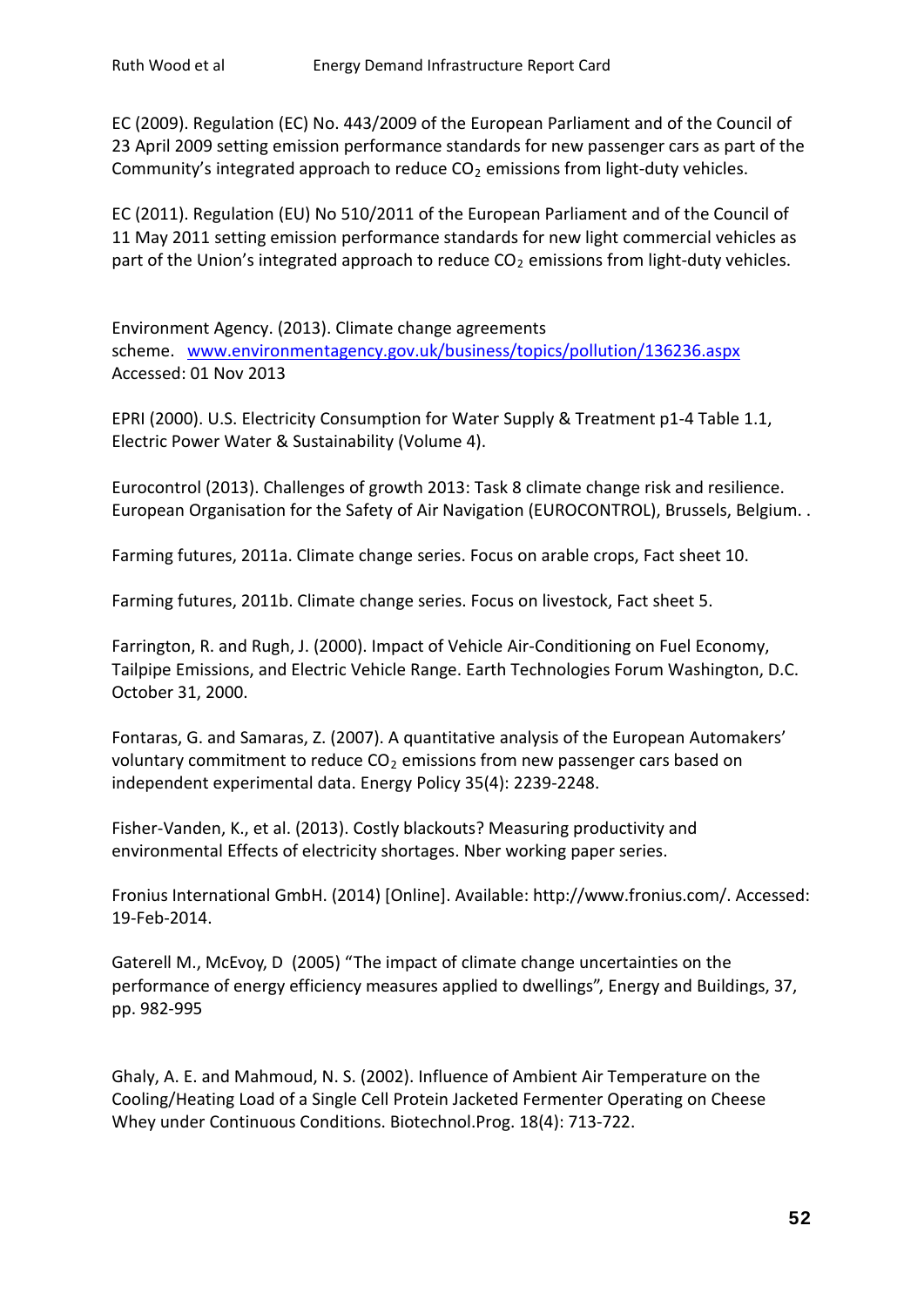Givoni, M., Brand, C., Watkiss, P. (2009). Are Railways Climate Friendly? Built Environment 35(1): 70-86.

GLA. (2005). Greater London Authority: Preparing London's transport systems for climate change. from [http://www.london.gov.uk/media/mayor-press-releases/2005/09/preparing](http://www.london.gov.uk/media/mayor-press-releases/2005/09/preparing-londons-transport-systems-for-climate-change)[londons-transport-systems-for-climate-change.](http://www.london.gov.uk/media/mayor-press-releases/2005/09/preparing-londons-transport-systems-for-climate-change) Accessed 20.03.14.

GLA. (2011). Greater London Authority: Take the heat out of your journey. from [http://www.tfl.gov.uk/corporate/media/newscentre/metro/20399.aspx.](http://www.tfl.gov.uk/corporate/media/newscentre/metro/20399.aspx) Accessed: 11 Mar 2014.

Green, M., K. Emery, Y. Hishikawa, W. Warta, and E. D. Dunlop, (2012) Solar cell efficiency tables (version 39), Progress in Photovoltaics Research and Applications. 20, (1), pp. 12–20.

Gupta, R., Gregg (2012) Using UK climate change projections to adapt existing English homes for a warming climate. Building and Environment. 55, pp.20-42

Hanby, S. Smith, V. (2012) Simulation of the future performance of low-energy evaporative cooling systems using UKCP09 climate projections. Building and Environment. 55, pp. 110- 115.

HGCA, 2011. Grain storage guide for cereals and oilseeds. Third edition. Agriculture and Horticulture Development Board, Kenilworth, UK.

Hill FA, Levermore G, Edwards R. (2014). Influence of display cabinet cooling on performance of supermarket buildings Building Services Engineering Research and Technology. 35 (2) pp170-181.

Hill, FA, Courtney, F, Levermore, G. (2010) Towards a zero energy store, Sustainable Consumption Institute, Manchester, UK.

Hitchings, R. (2011) Researching air-conditioning addiction and ways of puncturing practice: professional office workers and the decision to go outside. Environment and Planning A. 43, pp. 2838 – 2856.

HM Government 2013 The Building Regulations 2010 Conservation of fuel and power. Approved document L1A. 2013 Edition.

HM Government (2010) 2050 Pathway Analysis. Department of Energy and Climate Change, London, UK. Available at:

https://www.gov.uk/government/uploads/system/uploads/attachment\_data/file/68816/21 6-2050-pathways-analysis-report.pdf

Horiba T, Maeshima T, Matsumura T, Koseki M, Arai J, Muranaka, Y, (2005). Applications of high power density lithium ion batteries. Journal of Power Sources 146 (1-2), pp107-110.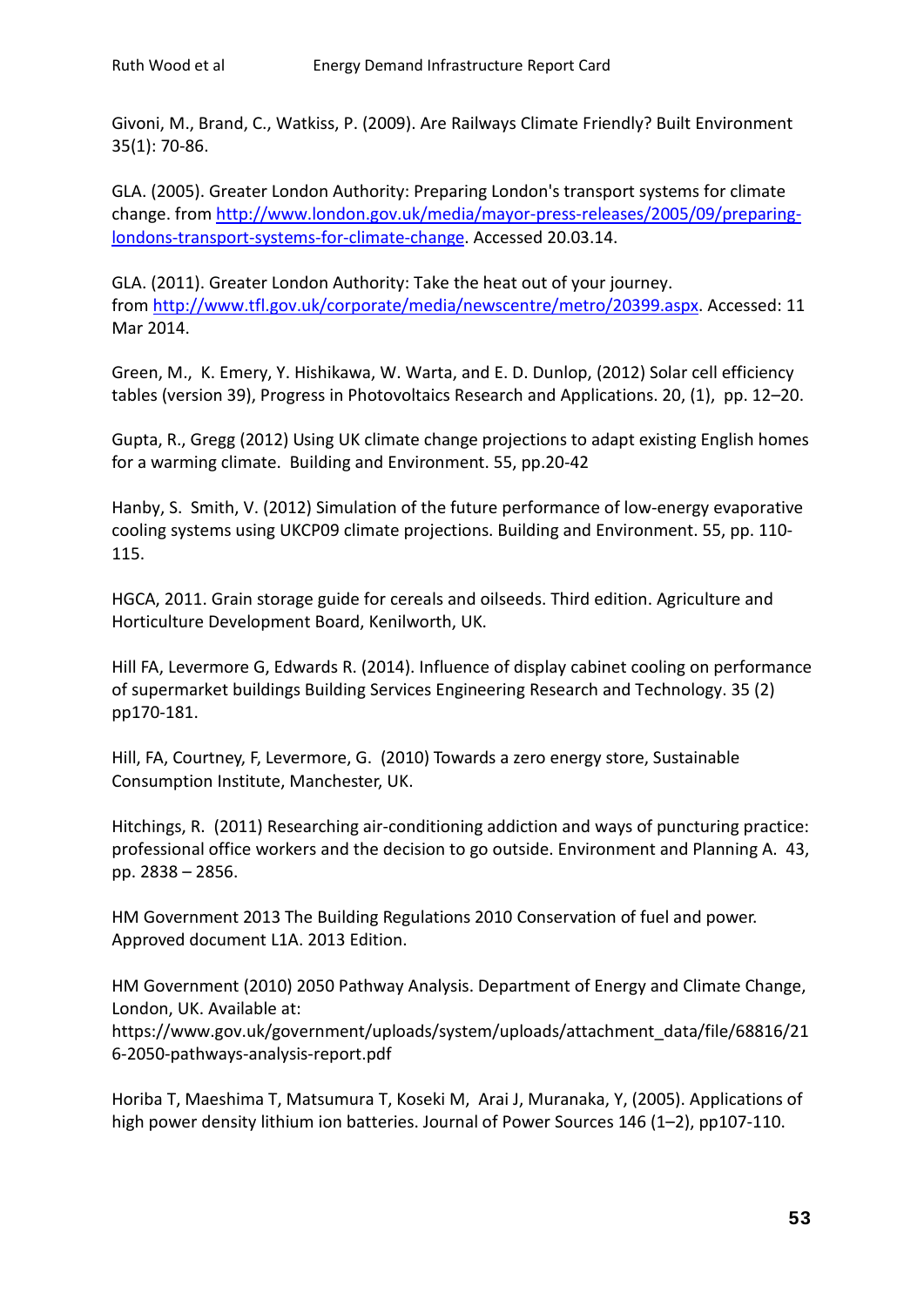Hossell, J.E., Hughes, G.O., 2008. Adapting UK arable agriculture to climate change, HGCA Conference, Arable Cropping in a Changing Climate, HGCA R&D Conference 'Arable Cropping in a Changing Climate' 23 - 24 January 2008.

HGCA, 2008. Impacts of changing climate on the timeliness of grain cooling in autumn, HGCA Conference, Arable Cropping in a Changing Climate, HGCA R&D Conference 'Arable Cropping in a Changing Climate' 23 - 24 January 2008.

IATA. (2014). International Air Transport Association: Operational Fuel Efficiency. from http://www.iata.org/whatwedo/ops-infra/Pages/fuel-efficiency.aspx.

Izham M, Mahlia T, (2010). Effect of Ambient Temperature and Relative Humidity on COP of a Split Room Air Conditioner. Journal of Energy and Environment. 2 (1), pp 35-38.

Jenkins, D., Gul, M., Patidar, S. (2013) Probabilistic future cooling loads for mechanically cooled offices. Energy and Buildings. 66, 57-65.

Jentsch, M., Bahaj, M., James, P. (2008). Climate change future proofing of buildings – Generation and assessment of building simulation weather files. Energy and Buildings. 40, pp2148-2168.

Kadijk, G., Verbeek, M., Smokers, R., Spreen, J., Patuleia, A., van Ras, M., Norris, J., Johnson, A., O"Brien, S., Wrigley, S., Pagnac, J., Seban, M., Buttigieg, D. 2012. Supporting analysis regarding test procedure flexibilities and technology deployment for review of the light duty vehicle  $CO<sub>2</sub>$  regulations. Final report. European Commission – DG CLIMA. Project number 033.22993.

Kaldellis, J., M. Kapsali, and K. A. Kavadias. (2014) Temperature and wind speed impact on the efficiency of PV installations. Experience obtained from outdoor measurements in Greece," Renewable Energy. 66, pp. 612–624.

Kendrick, Ogden, Wang and Baiche (2012). Thermal mass in new build UK housing: A comparison of structural systems in a future weather scenario. Energy and Buildings. 40, pp.40-49

Kolokotroni, M., Ren, X., Davies, M., Mavrogianni, A. (2012) London's urban heat island: impact on current and future energy consumption in office buildings. Energy and Buildings 47, 302-311.

Kyocera Solar. (2014) [Online]. Available: http://www.kyocerasolar.com/. [Accessed: 19- Feb-2014].

Laguerre O., Derens, E., Palagos, B. (2002) Study of domestic refrigerator temperature and analysis of factors affecting temperature: a French survey. International Journal of Refrigeration. 25 (5), pp.653-59.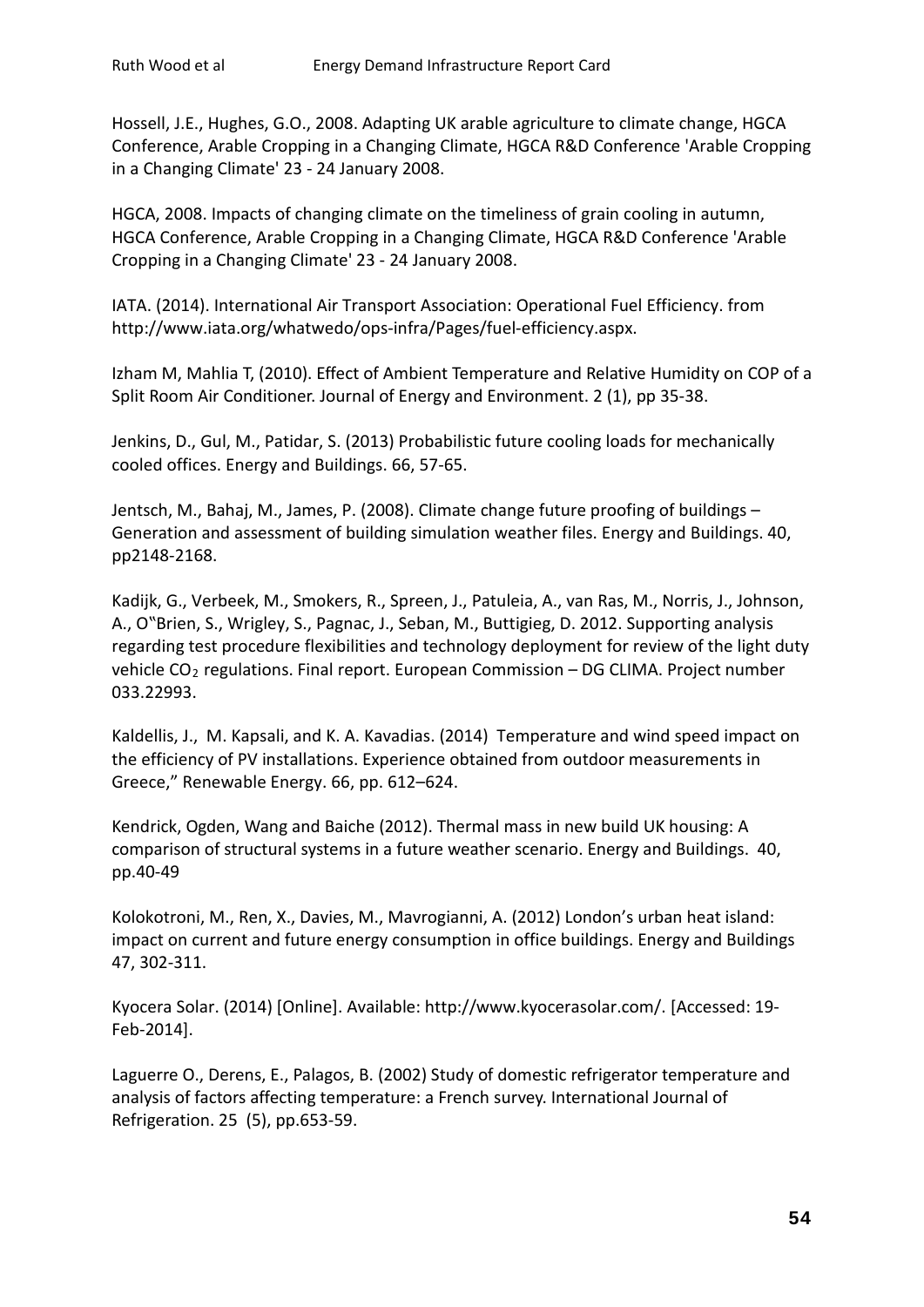Leksell, S. and Pärsdotter, A. (2013). Energy optimization at a chemical industry enterprise, Lund University.

Lomas, K., Ji, Y. (2009) Resilience of naturally ventilated buildings to climate change: Advanced natural ventilation and hospital wards. Energy and Buildings. 41, pp. 629-653.

LowCVP. (2010). "Low carbon emission buses, government policies." from http://lowcvpredesign.isledev.co.uk/initiatives/lceb/lceb-pol.htm.

McColl, L. E. J. Palin, H. E. Thornton, D. M. H. Sexton, R. Betts, and K. Mylne (2012). Assessing the potential impact of climate change on the UK's electricity network. Climatic Change. 115, (3–4) pp. 821–835, May 2012.

McColl, L., Angelini, T. and Betts, R. (2012). UK Climate Change Risk Assessment for the energy sector. Department for Environment Food and Rural Affairs, London, UK

McKinnon, A. (2007).  $CO<sub>2</sub>$  Emissions from Freight Transport: An Analysis of UK Data. Working paper for Green Logistics. Available at http://bit.ly/1hwaPR9

Mastrandrea, M.D., C.B. Field, T.F. Stocker, O. Edenhofer, K.L. Ebi, D.J. Frame, H. Held, E. Kriegler, K.J. Mach, P.R. Matschoss, G.-K. Plattner, G.W. Yohe, and F.W. Zwiers, 2010: Guidance Note for Lead Authors of the IPCC Fifth Assessment Report on Consistent Treatment of Uncertainties. Intergovernmental Panel on Climate Change (IPCC). Available at <http://www.ipcc.ch>.

Mavrogianni, A., Wilkinsdon, P., Davies, M., Biddulph, P., Oikonomou, E., (2012) Building characteristics as determinants of propensity to high indoor summer temperatures in London dwellings. Building and Environment. 55 pp. 117-130.

Mock, P., German, J., Bandivadekar, A., and Riemersma, I., (2012). Discrepancies between type approval and "real-world" fuel consumption and  $CO<sub>2</sub>$  values. Assessment for 2001-2011 European passenger cars. International Council on Clean Transportation (ICCT). Available at http://www.theicct.org/fuel-consumption-discrepancies

Nye (2010) When the lights went out, The MIT Press Cambridge MA, USA.

ONS (2012) Environmental Accounts: Energy Intensity by Industry (UK resident basis). Office of National Statistics, Newport, South Wales. (Data quoted is for 2010 energy consumption).

Patidar, Jenkins, Banfill and Gibson (2014). Simple statistical model for complex probabilistic climate projections: Overheating risk and extreme events. Renewable Energy, 61, pp.23-28.

Peacock A, Jenkins D, Kane D (2010) Investigating the potential of overheating in UK dwellings as a consequence of extant climate change. Energy Policy. 38, pp.3277-3288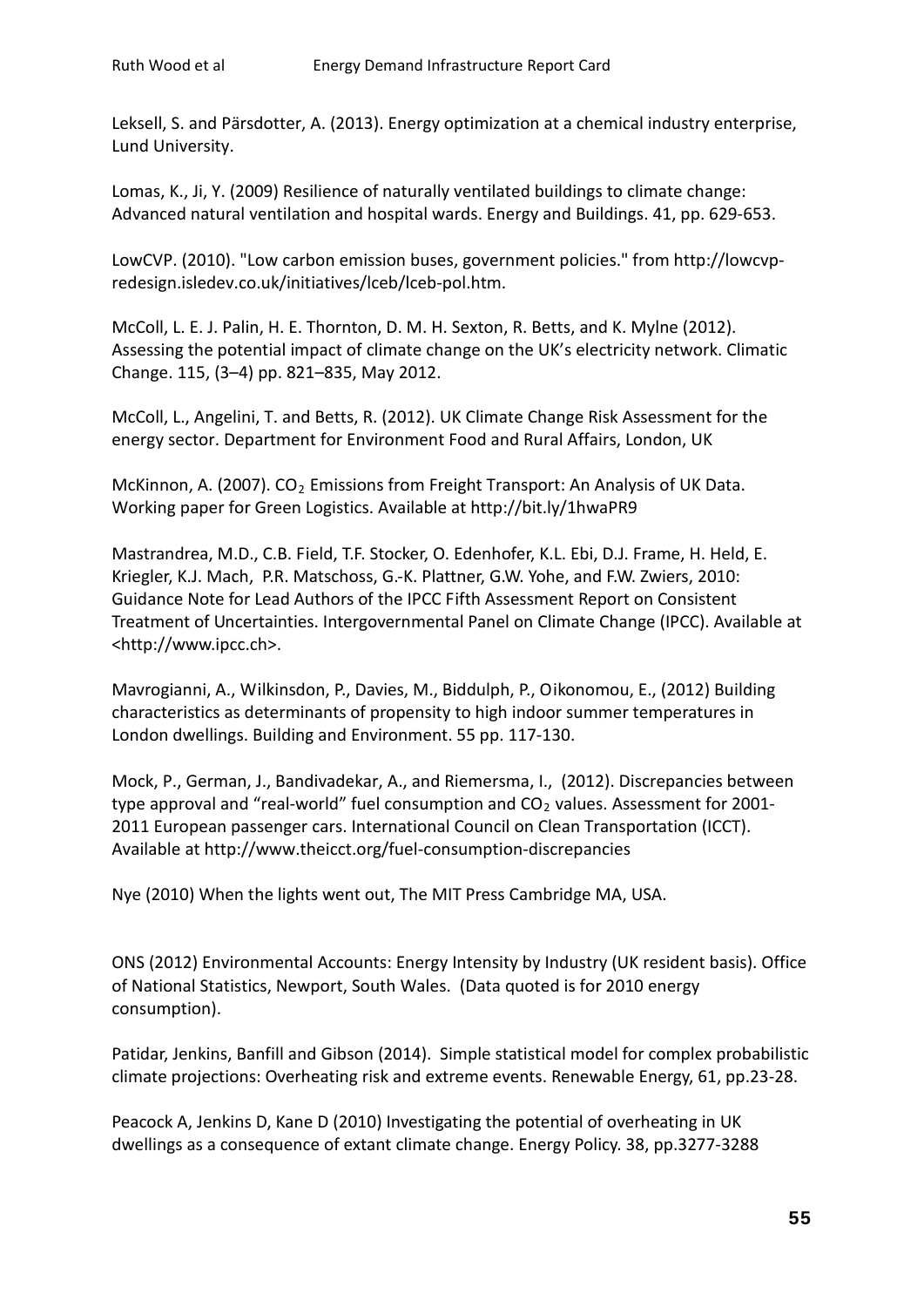Pesaran, A., Vlahinos, A., Stuart, T. (2003). Cooling and Preheating of Batteries in Hybrid Electric Vehicles. The 6th ASME-JSME Thermal Engineering Joint Conference, March 16-20, 2003.

Prometheus (2014) The Use of Probabilistic Climate Change Data to Future-proof Design Decisions in the Building Sector available at: [http://emps.exeter.ac.uk/research/energy](http://emps.exeter.ac.uk/research/energy-environment/cee/projects/prometheus/)[environment/cee/projects/prometheus/](http://emps.exeter.ac.uk/research/energy-environment/cee/projects/prometheus/) Accessed 17 March 2014.

Quallion, (2014) *Custom Battery Manufacturer of Lithium Ion Batteries.* Quallion [Online]. Available: http://www.quallion.com/index.asp. Accessed: 19 Feb 2014.

Rolls Battery - Home." [Online]. Available: http://www.rollsbattery.com/. Accessed: 19 Feb 2014.

Royal Society (2009) Geoengineering the climate: science, governance and uncertainty. Royal Society, London, UK.

Sailor, D., M. Smith, Hart, M. (2008). Climate change implications for wind power resources in the Northwest United States. Renewable Energy. 33 (11), pp. 2393–2406.

Sexton D. Murphy, J. (2010). UKCP09: Probabilistic projections of wind speed. Met office Hadley Centre, November 2010.

Sharp Solar Global Website. (2014) [Online]. Available: http://www.sharp-solar.com/en/. Accessed: 19 Feb 2014.

Sharples, S. and Lee, S. E. (2009) Climate Change and Building Design, Chapter 19, 263-269, in Mumovic D and Santamouris M (eds.), A Handbook of Sustainable Building Design and Engineering, Earthscan, January 2009, ISBN 978-1-84407-596-6

Short, C., Lomas, K., Giridharan, R., Fair, A. (2012) Building resilience to overheating into 1960's UK hospital buildings within the constraint of the national carbon reduction target: Adaptive strategies. Building and Environment. 55, 73-95.

Schott UK (2014) Special Glass and Glass Ceramics SCHOTT AG [Online]. Available: http://www.schott.com/uk/english/index.html. [Accessed: 19-Feb-2014].

Shove, E. (2003) Comfort, Cleanliness and Convenience: The Social Organisation of Normality, Berg, Oxford.

SoloPower® (2014) Thin-Film Photovoltaic (PV) Manufacturer. [Online]. Available: http://solopower.com/. Accessed: 19 Feb 2014.

SMA Solar Technology AG Temperature Derating for sunny boy, sunny mini central, sunny tripower. SMA, TempDerating-UEN103910, SMA, pp. 1–8.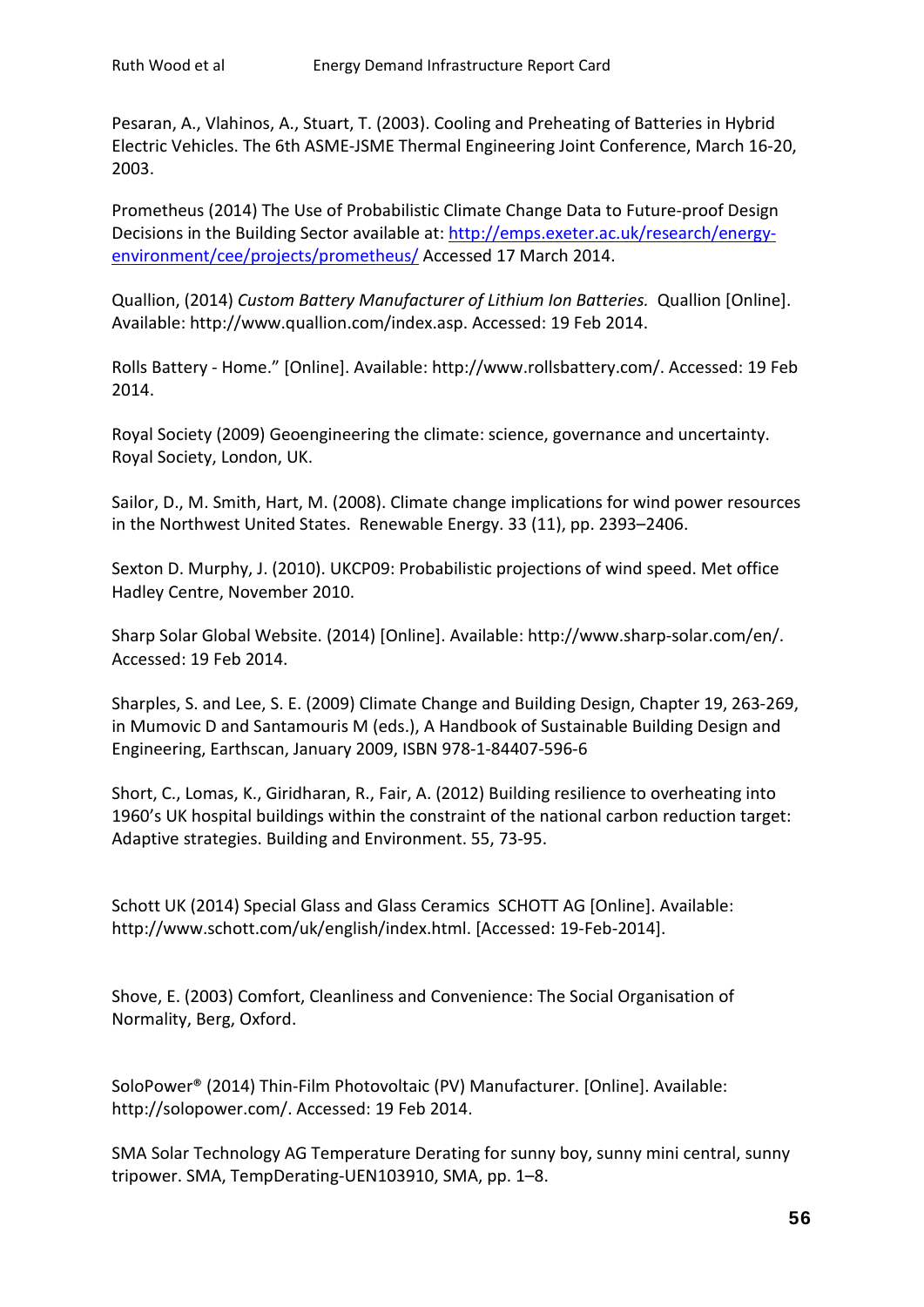SMA UK. (2014) Home [Online]. Available: http://www.sma-uk.com/en\_UK/home.html. Accessed: 19 Feb 2014.

SMMT (2013). New Car  $CO<sub>2</sub>$  Report 2013. The 12th report. London, The Society of Motor Manufacturers and Traders.

Strengers (2008) Comfort expectations: the impact of demand-management strategies in Australia, Building Research and Information. 36 (4), pp 381-91.

TfL. (2014). Transport & Infrastructure. from http://climatelondon.org.uk/climatechange/climate-change-sectors/transport-infrastructure/.

Tian, W., de Wilde, P (2011) Uncertainty and sensitivity analysis of building performance using probabilistic climate projections: A UK case study. Automation in Construction. 20, pp 1096-1109.

Thornes, J., Rennie, M., Marsden, H., Chapman, L.(2012). UK Climate Change Risk Assessment for the Transport Sector. Department for Environment Food and Rural Affairs, London UK.

UK Statistics Authority (2014) Assessment for compliance with the code of practice for official statistics. Statistics on energy and climate change (produced by the Department for Energy and Climate Change). Assessment report 283. UK Statistics Authority London. Crown Copyright.

USGCRP (2009). Global Climate Change Impacts in the United States . Karl, T.R., J.M. Melillo, and T.C. Peterson (eds.). United States Global Change Research Program. Cambridge University Press, New York, NY, USA.

Verbeek, M. Smokers, R., Schroten, A (2012). TNO Report: Assessment of alternative targets and modalities for the  $CO<sub>2</sub>$  regulation for light commercial vehicles. Report R10710. Netherlands Organisation for Applied Scientific Research TNO, Delft, Netherlands.

Volvo. (2013). "Coach fuel consumption." from [http://volvobusenvironmentblog.com/2013/09/12/coach-fuel-consumption/.](http://volvobusenvironmentblog.com/2013/09/12/coach-fuel-consumption/) [Accessed 01 Mar 2014]

Watkins R, Palmer J, Kolokotroni M (2007) Increased temperature and intensification of the Urban Heat Island: implications for human comfort and urban design. Built Environment, Climate change and Cities*.* 33, pp. 85-96.

Warwick HRI (2007) AC0401 Direct energy use in agriculture: opportunities for reducing fossil fuel inputs. Warwick HRI and FEC Services Ltd for the Department of Environment, Food and Rural Affairs, London, UK.

West, J., 2008. Challenges from climate change for disease management in sustainable arable systems. RD-2007